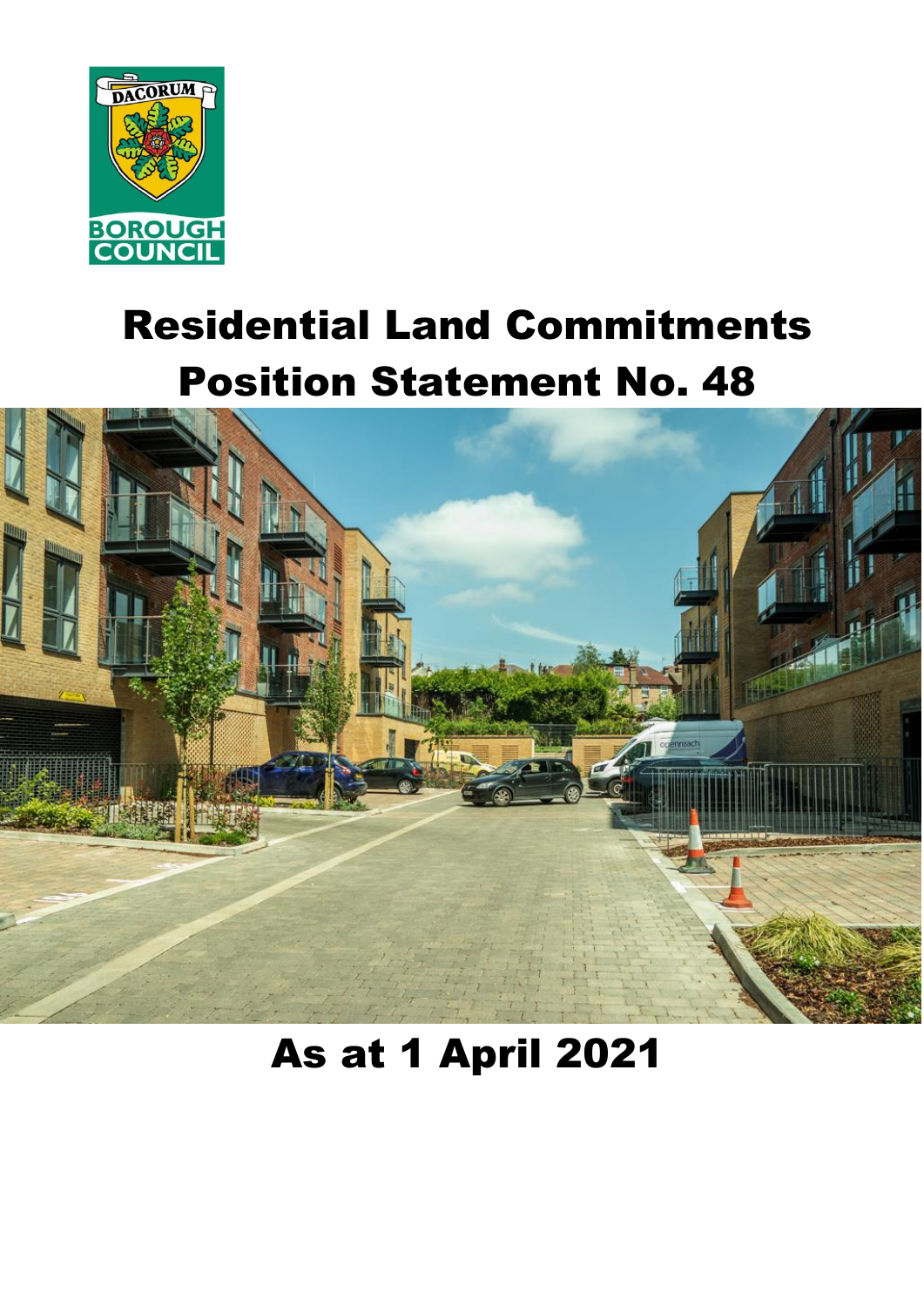### *CONTENTS*

|    |                                                                                                                                                                                                                                                                         | Page<br>No.               |
|----|-------------------------------------------------------------------------------------------------------------------------------------------------------------------------------------------------------------------------------------------------------------------------|---------------------------|
| 1. | <b>Introduction</b>                                                                                                                                                                                                                                                     |                           |
| 2. | <b>Explanatory Notes</b>                                                                                                                                                                                                                                                | Ϊİ                        |
| 3. | <b>General Notes</b>                                                                                                                                                                                                                                                    | iii                       |
| 4. | <b>Commitments schedule</b>                                                                                                                                                                                                                                             | 1                         |
| 5. | Summary of Commitments (as at 1 <sup>st</sup> April 2021)                                                                                                                                                                                                               | 26                        |
| 6. | Dwelling Completions (1 April 2018 – 31 March 2021)                                                                                                                                                                                                                     | 28                        |
| 7. | <b>Finally Completed Sites</b>                                                                                                                                                                                                                                          | 30                        |
| 8. | Planning applications awaiting the Completion of s.106<br><b>Agreements</b>                                                                                                                                                                                             | 39                        |
| 9. | Progress towards Core Strategy Housing Requirement - April<br>2021                                                                                                                                                                                                      | 40                        |
|    | Graphs:<br>Conversions/Changes of Use as at 1 April 2021<br>Large Housing Commitments as at 1 April 2021<br>Small Housing Commitments as at 1 April 2021<br>Total Housing Commitments in Dacorum as at 1 April 2021<br>Housing Completion Rates April 2006 - March 2021 | 6<br>12<br>25<br>27<br>29 |

*Front cover image: new housing at Frogmore Road, Hemel Hempstead*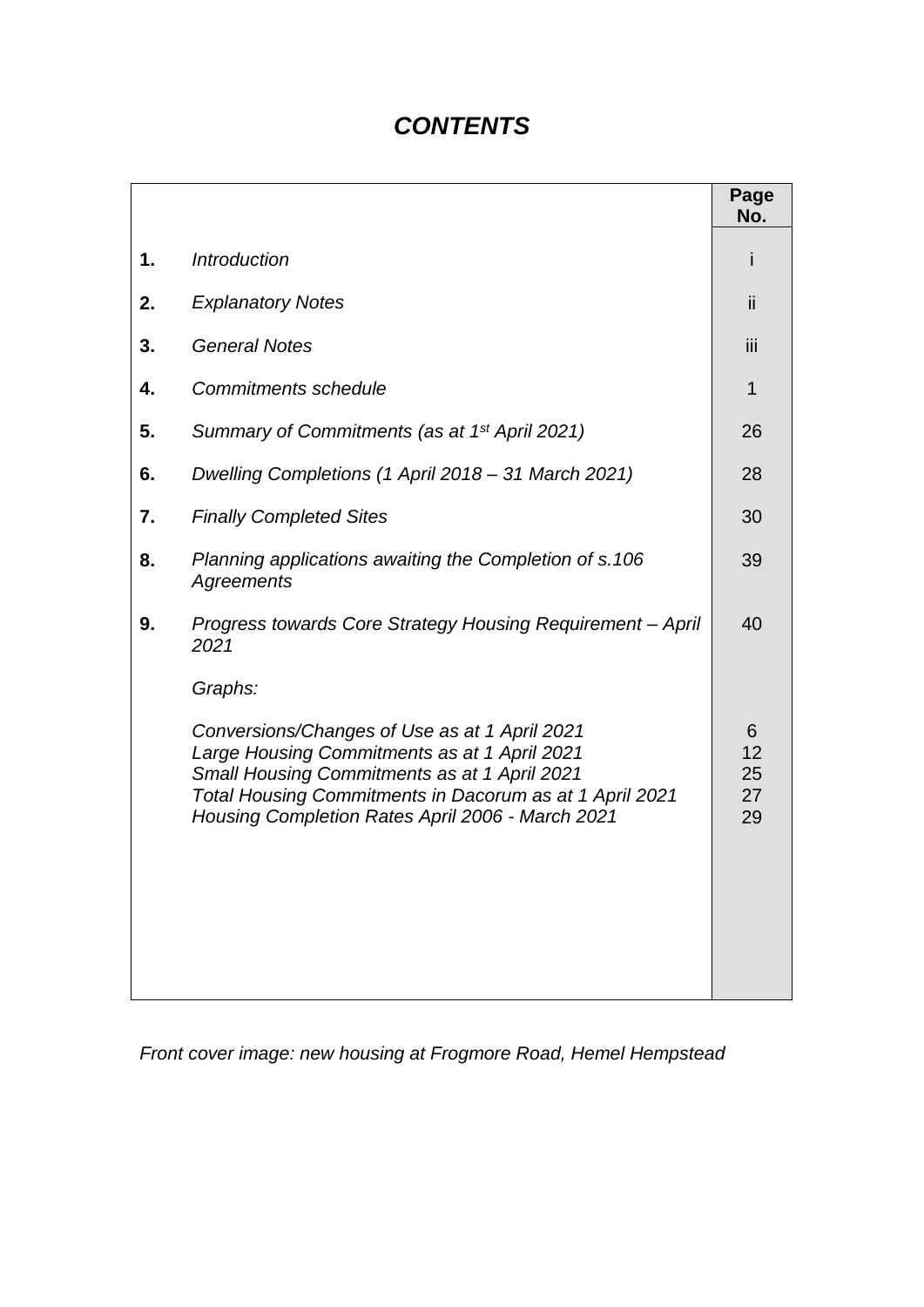#### **1. INTRODUCTION**

- 1.1 The Council needs to keep its information on the nature, progress and distribution of housing in the Borough up to date to help inform its decisions and policies on new housing and related development. The information can also be used to test the Council's performance against a number of Government set requirements regarding the supply and delivery of new homes.
- 1.2 This Position Statement is intended to provide a snapshot of housing land availability and completions within the Borough. The statement is published annually and represents the position on 1 April 2021. The full period covered by the statement is 1 April 2020 – 31 March 2021. It helps set out the progress towards meeting the Borough's Core Strategy housing requirement over the period 2006 - 2031 and provides basic baseline data for the Authority Monitoring Report.
- 1.3 Additional information on the Position Statement can be obtained from the Strategic Planning team as follows:



Note: The information presented in the Position Statement is given in good faith and without prejudice on the part of Dacorum Borough Council.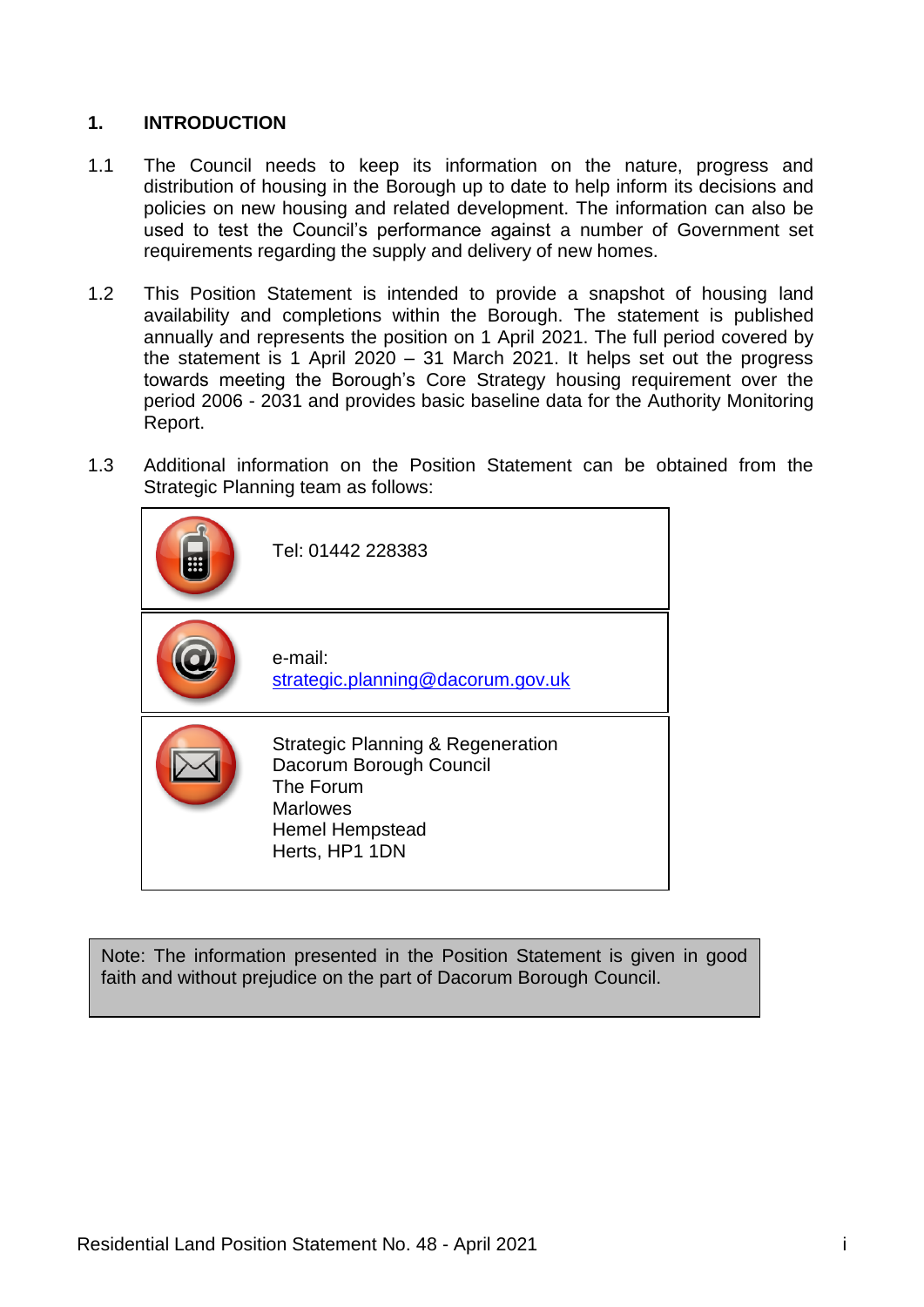#### **2. EXPLANATORY NOTES**

#### **(a) General:**

- All sites in Section 4 have a current planning permission for residential development.
- Sites subject to planning obligation (s.106 Agreements)<sup>1</sup> are included in the Position Statement as a separate schedule (see Section 8). Until the legal agreement is completed, the sites do not appear in the main housing schedule.
- **Developments involving a net loss of housing units are included in the Position** Statement (e.g. a scheme solely resulting in the demolition of dwellings) together with schemes involving no net increase (e.g. replacement dwellings).
- In the case of several permissions on the same site, it is the consent that establishes the highest total that is recorded.

#### **(b) Schedules:**

The following column headings are used throughout the Position Statement:

| <b>Column</b><br><b>Heading</b> | <b>Comments</b>                                                                                                                                                                                                                                                                                                                                                                                                                                                                                |
|---------------------------------|------------------------------------------------------------------------------------------------------------------------------------------------------------------------------------------------------------------------------------------------------------------------------------------------------------------------------------------------------------------------------------------------------------------------------------------------------------------------------------------------|
| <b>Settlement</b>               | Refers to a site falling within an identified urban settlement or<br>village within the Core Strategy. Settlements headed "Rest of<br>Dacorum" are those sites in the Green Belt that are either<br>close to but outside of these settlements or are in villages not<br>identified in the Plan. Similarly, settlements headed "Rural<br>Area" are those sites in the Rural Area that are either close to<br>but outside of these settlements or are in villages not identified<br>in the Plan. |
| Planning Status                 | $U/C - Site$ is under construction.                                                                                                                                                                                                                                                                                                                                                                                                                                                            |
|                                 | <b>Outstanding</b> – Site not yet started.                                                                                                                                                                                                                                                                                                                                                                                                                                                     |
| App No.                         | The planning application number.                                                                                                                                                                                                                                                                                                                                                                                                                                                               |
| <b>PDL</b>                      | Previously Developed Land. Generally refers to whether the<br>site is brownfield (Y) or greenfield (N) land.                                                                                                                                                                                                                                                                                                                                                                                   |
| Site Area                       | Measured in hectares.                                                                                                                                                                                                                                                                                                                                                                                                                                                                          |
| <b>Address</b>                  | These are not in street name order.                                                                                                                                                                                                                                                                                                                                                                                                                                                            |
| <b>Commitments</b>              | This sets out the number of units remaining to be built taking                                                                                                                                                                                                                                                                                                                                                                                                                                 |
|                                 | into account any that are already completed or lost.                                                                                                                                                                                                                                                                                                                                                                                                                                           |
|                                 | $N/S$ – not started                                                                                                                                                                                                                                                                                                                                                                                                                                                                            |
| Permission                      | <b>CON/COU</b> – conversions/changes of use                                                                                                                                                                                                                                                                                                                                                                                                                                                    |
| Classification                  | <b>Large Site</b> – new build housing site of 5 or more homes.                                                                                                                                                                                                                                                                                                                                                                                                                                 |
|                                 | <b>Small Site</b> – new build housing site of 4 or less homes.                                                                                                                                                                                                                                                                                                                                                                                                                                 |

 $\overline{a}$ <sup>1</sup> A planning obligation is generally a legal agreement between the local planning authority and the developer or a unilateral undertaking by the developer. Planning permission is not granted until the planning obligation is completed.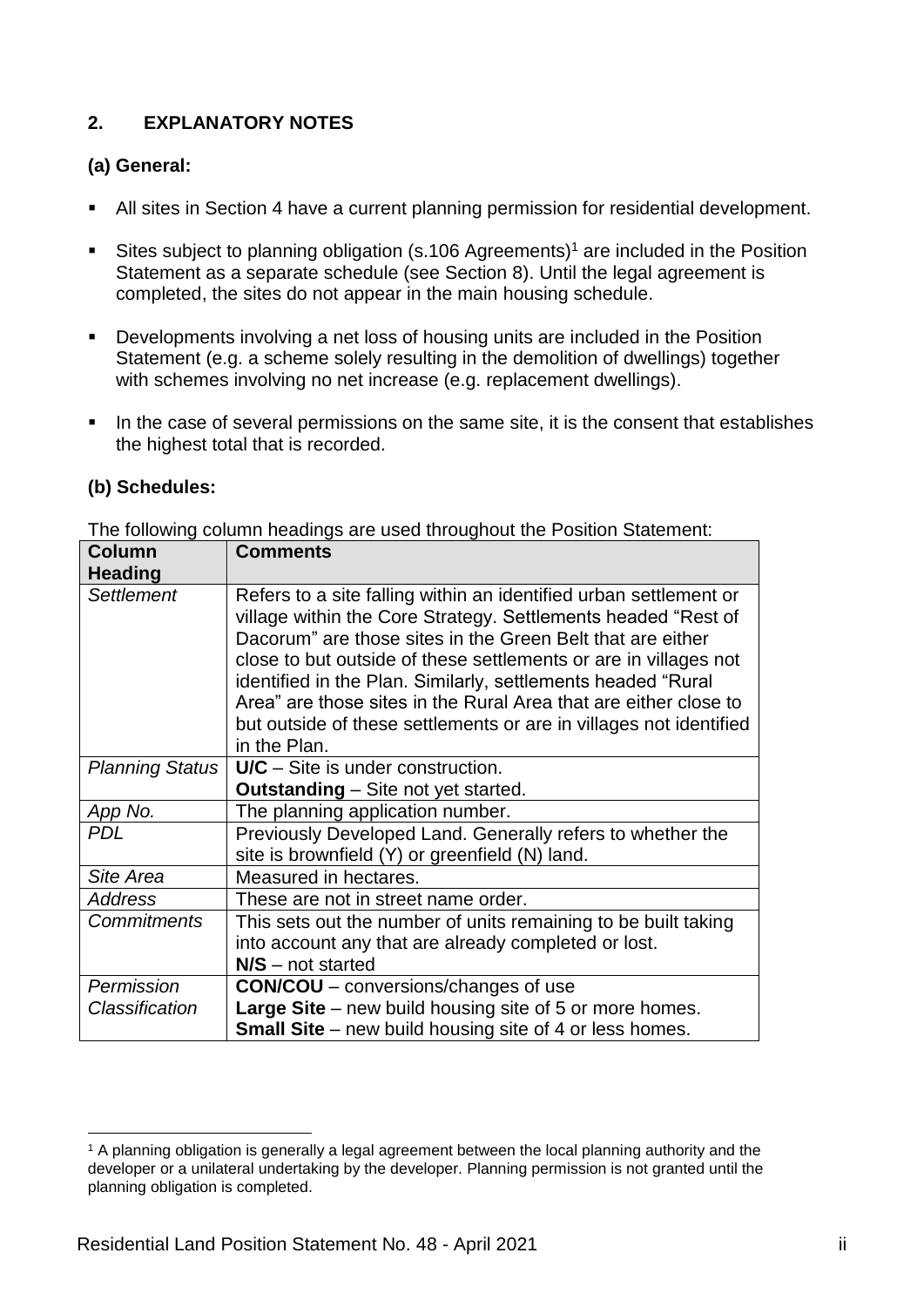#### **3. GENERAL NOTES**

a) The Council adopted its Core Strategy on 25<sup>th</sup> September 2013 and thus the plan is more than 5 years old. This means that, in the interim while preparing the new Local Plan, the Council will now need to revert to the Government's standard methodology as a starting point for calculating its local housing need (LHN).

However, for the purposes of presenting information in the Position Statement and until it has formally tested its LHN through the plan-making process, the Council will continue to refer to a housing target of 430 dwellings per year (or 10,750 over the 25-year lifetime of the Core Strategy). It is important for the Council to continue to understand how well the current Local Plan is performing against the previous target.

The Council will update the Position Statement as soon as the new LHN has been confirmed on adoption of the new Local Plan.

- b) The Government continues to broaden permitted development rights and the prior approval process to allow for the conversion of non-residential uses to residential. This means that a number of schemes will benefit from such rights and these continue to boost the number of conversion and change of use commitments (see Section 4).
- c) In reality, application 4/2539/16 in section 8 is a much larger scheme of 600 homes that straddles into St Albans City and District. The 440 homes stated is an estimate of those in the Dacorum part of the development.
- d) The housing capacity associated with planning permission 20/03722 at The Old Orchard, Shootersway, Berkhamsted is the equivalent homes based on 1.83 bed spaces per dwelling.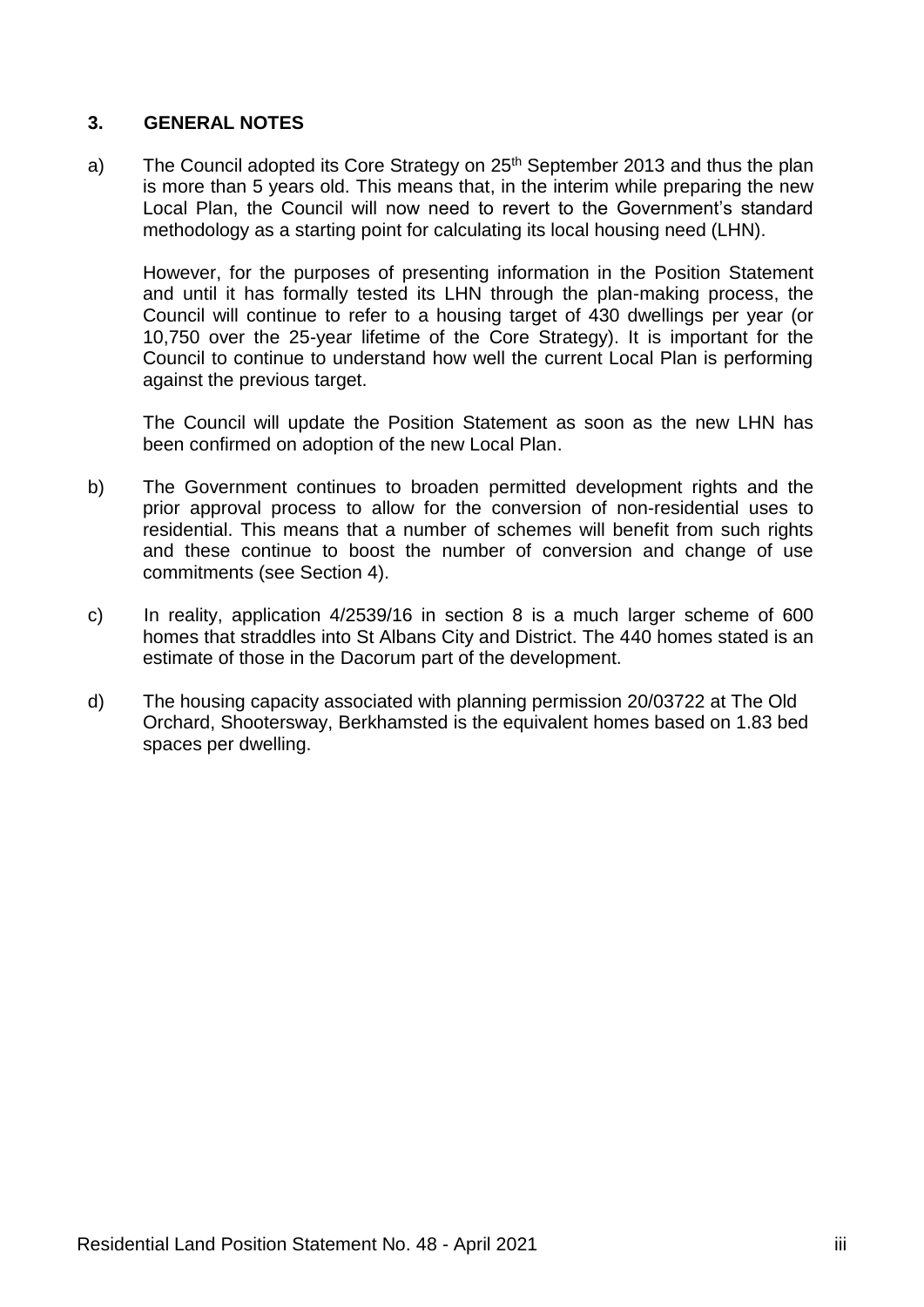#### **4. Commitment Schedule**

| Planning<br><b>Status</b>           | Appl No.           | <b>Address</b>                                 |                                                            | PDL          | <b>Site</b><br>Area |                | Proposed                         |                    | <b>Completed to</b><br>Date |                |                | <b>Commitments</b> |                 |                |
|-------------------------------------|--------------------|------------------------------------------------|------------------------------------------------------------|--------------|---------------------|----------------|----------------------------------|--------------------|-----------------------------|----------------|----------------|--------------------|-----------------|----------------|
|                                     |                    |                                                |                                                            |              |                     |                | Gain Loss                        | <b>Net</b><br>Gain | Gross                       | Net            | Gross          | U/C                | N/S             | <b>Net</b>     |
| Permission<br><b>Classification</b> | CON/COU            |                                                |                                                            |              |                     |                |                                  |                    |                             |                |                |                    |                 |                |
| - Settlement                        | <b>Berkhamsted</b> |                                                |                                                            |              |                     |                |                                  |                    |                             |                |                |                    |                 |                |
| U/C                                 | 4/01109/17/FUL     |                                                | BARN AT REAR OF, 1MIDDLE ROAD,, BERKHAM STED, HP43EQ       | l Y          | 0.009               |                | $\overline{0}$<br>$\overline{1}$ |                    | $\overline{0}$              | $\overline{0}$ |                |                    | $\mathbf 0$     |                |
| Outstanding                         | 4/03230/18/FUL     | 134 HIGH STREET, BERKHAM STED, HP43AT          |                                                            | Y            | 0.011               | $\overline{3}$ | $\mathbf 0$                      | $\overline{3}$     | $\overline{0}$              | $\mathbf 0$    | 3              | $\mathbf 0$        | $\overline{3}$  | $\overline{3}$ |
| Outstanding                         | 4/01601/19/FUL     | 307A HIGH STREET, BERKHAM STED, HP4 1AL        |                                                            | $\checkmark$ | 0.019               | 2 <sup>1</sup> |                                  |                    | $\mathbf{0}$                | $\Omega$       | $\overline{2}$ | $\Omega$           | $\overline{2}$  |                |
| Outstanding                         | 19/03093/FUL       | 325 High Street, Berkhamsted, HP4 1AJ          |                                                            | Y            | 0.028               |                |                                  | $\Omega$           | $\overline{0}$              | $\Omega$       |                | $\mathbf 0$        |                 | $\Omega$       |
| U/C                                 | 20/01495/FUL       |                                                | Milton House, Doctor's Commons Road, Berkhamsted, HP4 3DR  | Υ            | 0.113               |                | $\Omega$                         |                    | $\mathbf 0$                 | $\Omega$       |                |                    | $\mathbf 0$     |                |
| Outstanding                         | 20/03799/FUL       |                                                | Milton House, Doctor's Commons Road, Berkhamsted, HP4 3DR  | Y            | 0.100               |                | $\mathbf 0$                      |                    | $\mathbf 0$                 | $\mathbf 0$    |                | $\mathbf 0$        |                 |                |
| <b>Berkhamsted Totals:</b>          |                    |                                                |                                                            |              | 0.280               | $\overline{9}$ | $\overline{2}$                   |                    | $\overline{0}$              | $\Omega$       | q              | $\overline{2}$     | $\overline{7}$  | 7 <sup>1</sup> |
| - Settlement                        | Bovingdon          |                                                |                                                            |              |                     |                |                                  |                    |                             |                |                |                    |                 |                |
| U/C                                 | 4/02800/17/LPA     | 44 HIGH STREET, BOVINGDON, HP3 0HJ             |                                                            | Y            | 0.050               |                | $\overline{0}$                   |                    | $\overline{0}$              | $\mathbf{0}$   |                |                    | $\mathbf{0}$    |                |
| Outstanding                         | 4/00525/19/FUL     |                                                | GREYMANTLE, HEMPSTEAD ROAD, BOVINGDON, HP30HF              | Υ            | 0.110               | 2 <sup>1</sup> |                                  |                    | $\overline{0}$              | $\Omega$       | $\mathcal{P}$  | $\mathbf 0$        | $\overline{2}$  |                |
| Outstanding                         | 20/00587/OPA       | 8D Chipperfield Road, , Bovingdon, HP3 0JN     |                                                            | Υ            | 0.010               |                | $\overline{0}$                   |                    | $\overline{0}$              | $\Omega$       |                | $\mathbf 0$        |                 |                |
| Outstanding                         | 20/02741/FUL       |                                                | Bakery Court, Old Dean Bovingdon, Hemel Hempstead, HP3 0FA | Y            | 0.040               | $\overline{2}$ | $\Omega$                         | 2                  | $\overline{0}$              | $\Omega$       | $\overline{2}$ | $\Omega$           | 2               | $\overline{2}$ |
| <b>Bovingdon Totals:</b>            |                    |                                                |                                                            |              | 0.210               | $\sqrt{6}$     |                                  | 5                  | $\mathbf{0}$                | $\Omega$       | 6              |                    | $5\overline{)}$ | 5 <sup>1</sup> |
| - Settlement                        |                    | Hemel Hempstead                                |                                                            |              |                     |                |                                  |                    |                             |                |                |                    |                 |                |
| U/C                                 | 4/01464/13/FUL     |                                                | 3 MARLOWES COURT, 67, MARLOWES, HEMEL HEMPSTEAD, HP11LE    | Y            | 0.010               |                | $\overline{0}$                   |                    | $\overline{0}$              | $\mathbf 0$    |                |                    | $\mathbf{0}$    |                |
| U/C                                 | 4/02261/14/FUL     | 20 CODICOTE ROW, HEM EL HEM PSTEAD, HP2 7JE    |                                                            | Y            | 0.034               | $\overline{2}$ |                                  |                    | $\mathsf{O}\xspace$         | $\mathbf 0$    |                |                    | $\mathbf 0$     | $\overline{0}$ |
| U/C                                 | 4/03991/15/FUL     | 215 LONDON ROAD, HEMEL HEMPSTEAD, HP3 9SE      |                                                            | Y            | 0.044               | $\overline{4}$ | $\Omega$                         | $\overline{4}$     | $\overline{0}$              | $\Omega$       | 4              | $\overline{4}$     | $\overline{0}$  | $\overline{4}$ |
| U/C                                 | 4/01821/17/OPA     | 89 MARLOWES, HEM EL HEM PSTEAD, HP11LF         |                                                            | Y            | 0.130               | 16             | $\mathbf 0$                      | 16                 | $\mathbf{0}$                | $\Omega$       | 16             | 16                 | $\mathbf 0$     | 16             |
| U/C                                 | 4/03328/17/FUL     | 140 WINDM ILL ROAD, HEM EL HEM PSTEAD, HP2 4BW |                                                            | Y            | 0.038               | 2 <sup>1</sup> |                                  |                    | $\Omega$                    | $\Omega$       | $\mathcal{P}$  | $\overline{2}$     | $\Omega$        |                |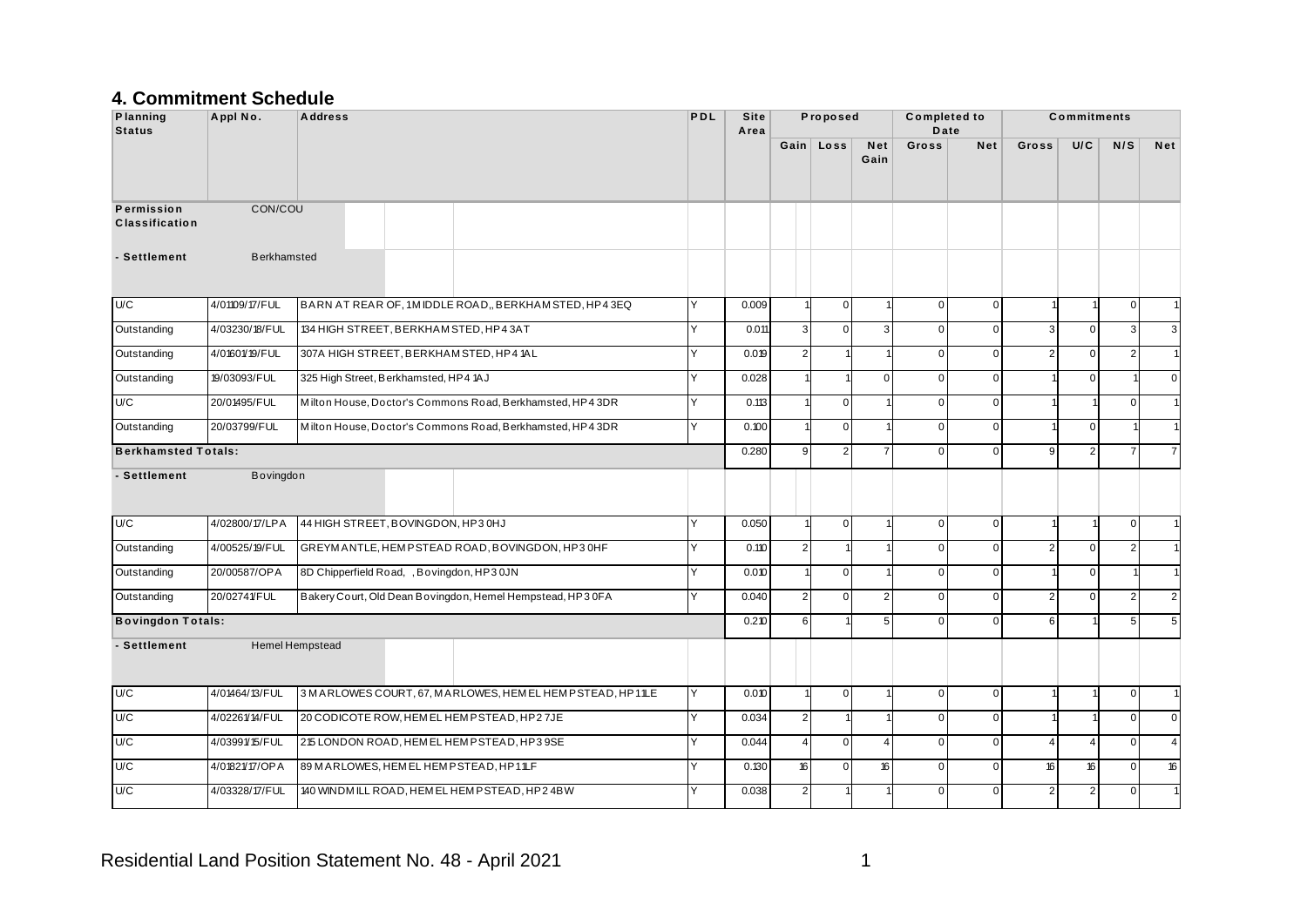| Planning<br>Status | Appl No.       | <b>Address</b>                                          | PDL       | <b>Site</b><br>Area |             | Proposed |             | <b>Completed to</b><br>Date |     |               | <b>Commitments</b> |        |                      |
|--------------------|----------------|---------------------------------------------------------|-----------|---------------------|-------------|----------|-------------|-----------------------------|-----|---------------|--------------------|--------|----------------------|
|                    |                |                                                         |           |                     | $Gain \mid$ | Loss     | Net<br>Gain | Gross                       | Net | Gross         | U/C                | N/S    | <b>Net</b>           |
|                    |                |                                                         |           |                     |             |          |             |                             |     |               |                    |        |                      |
| U/C                | 4/03150/17/OPA | HAMILTON HOUSE, 111 MARLOWES, HEMEL HEMPSTEAD, HP11BB   |           | 0.095               | 70          | 01       | 70          | $\Omega$                    |     | 70            | 70                 |        | 70                   |
| $\mathbf{u}$       | 100000100000   | LUEMBOTEAD HOUGE A OFLDEN UILL LIEMEL HEMBOTEAD HDA 4TM | $\lambda$ | 0.000               | $\sim$ 1    | $\sim$ 1 | $\sim$ 4    | $\sim$ 1                    |     | $\sim$ $\sim$ | $\sim$ $\sim$      | $\sim$ | $\sim$ $\sim$ $\sim$ |

| U/C         | 4/03150/17/OPA | HAMILTON HOUSE, 111 M ARLOWES, HEMEL HEMPSTEAD, HP11BB    |              | 0.095 | 70              | $\overline{0}$ | 70             | $\mathbf{0}$   | $\Omega$ | 70             | 70             | $\overline{0}$         | 70              |
|-------------|----------------|-----------------------------------------------------------|--------------|-------|-----------------|----------------|----------------|----------------|----------|----------------|----------------|------------------------|-----------------|
|             |                |                                                           |              |       |                 |                |                |                |          |                |                |                        |                 |
| U/C         | 4/00193/18/OPA | HEMPSTEAD HOUSE, 2 SELDEN HILL, HEM EL HEMPSTEAD, HP2 4TN | Y            | 0.262 | 64              | $\Omega$       | 64             | $\overline{0}$ | $\Omega$ | 64             | 64             | $\Omega$               | 64              |
| Outstanding | 4/02285/17/FUL | 211 WINDM ILL ROAD, HEM EL HEMPSTEAD, HP24BY              | v            | 0.032 | $\overline{2}$  |                |                | $\overline{0}$ | $\Omega$ | 2              | $\Omega$       | $\overline{2}$         |                 |
| U/C         | 4/01179/18/FUL | 218 - 220, ST. JOHNS ROAD, HEMEL HEMPSTEAD, HP11QQ        | Υ            | 0.037 | $\overline{4}$  | $\overline{2}$ | $\mathfrak{p}$ | $\overline{0}$ | $\Omega$ | $\Delta$       | $\overline{4}$ | $\Omega$               | $\overline{2}$  |
| Outstanding | 4/01352/18/OPA | VANTAGE HOUSE, 23 MARK ROAD, HEM EL HEMP STEAD, HP2 7DN   | Y            | 0.042 | 30 <sup>°</sup> | $\Omega$       | 30             | $\overline{0}$ | $\Omega$ | 30             | $\Omega$       | 30 <sup>1</sup>        | 30 <sub>1</sub> |
| Outstanding | 4/01637/18/FUL | ADEYFIELD SCHOOL,, LONGLANDS, HEM EL HEMPSTEAD, HP24DE    | Y            | 0.012 |                 |                | $\Omega$       | $\overline{0}$ | $\Omega$ |                | $\mathbf 0$    |                        | $\Omega$        |
| Outstanding | 4/01588/18/OPA | NEXUS HOUSE, BOUNDARY WAY, HEMEL HEMPSTEAD, HP27SJ        | $\checkmark$ | 0.300 | 26              | $\Omega$       | 26             | $\overline{0}$ | $\Omega$ | 26             | $\Omega$       | 26                     | 26              |
| Outstanding | 4/01893/18/FUL | 10 WELLBURY TERRACE, HEM EL HEMPSTEAD, HP2 4NX            | $\checkmark$ | 0.015 | $\overline{2}$  |                |                | $\overline{0}$ | $\Omega$ | 2              | $\Omega$       | $\overline{2}$         |                 |
| Outstanding | 4/01791/18/FUL | LAND ADJ., 8 HAYWOOD DRIVE, HEM EL HEM PSTEAD, HP3 0SA    |              | 0.093 |                 | $\Omega$       |                | $\overline{0}$ | $\Omega$ |                | $\Omega$       |                        |                 |
| Outstanding | 4/02246/18/FUL | 93 WASHINGTON AVENUE, HEMEL HEM PSTEAD, HP2 6AW           | v            | 0.015 | $\overline{2}$  |                |                | $\overline{0}$ | $\Omega$ | 2              | $\Omega$       | $\overline{2}$         |                 |
| U/C         | 4/01505/18/MFA | 158b, MARLOWES, HEM EL HEM PSTEAD, HP11BA                 | Y            | 0.076 | 20              | $6 \mid$       | 14             | $\overline{0}$ | $\Omega$ | 20             | 20             | $\Omega$               | 14              |
| Outstanding | 4/02009/18/FUL | 53A HIGH STREET, HEMEL HEMPSTEAD, HP13AF                  | Υ            | 0.013 |                 | $\Omega$       |                | $\overline{0}$ | $\Omega$ |                | $\mathbf 0$    |                        |                 |
| Outstanding | 4/02617/18/FUL | 27A HIGH STREET, HEMEL HEMPSTEAD, HP13AA                  | Υ            | 0.013 | 5 <sup>5</sup>  |                | $\Delta$       | $\overline{0}$ | $\Omega$ | 5 <sub>5</sub> | $\Omega$       | 5 <sub>5</sub>         | $\Delta$        |
| U/C         | 4/02150/18/FUL | 89 MARLOWES, HEM EL HEM PSTEAD, HP11LF                    | v            | 0.060 | $\overline{4}$  | $\Omega$       | $\Delta$       | $\overline{0}$ | $\Omega$ | $\Delta$       | $\overline{4}$ | $\overline{0}$         | $\overline{4}$  |
| Outstanding | 4/02224/17/FUL | Boxmoor Hall, St Johns Road, Hemel Hempstead, HP11JR      | v            | 0.033 | $6 \mid$        | $\Omega$       | 6              | $\overline{0}$ | $\Omega$ | 6              | $\Omega$       | 6                      | $6 \mid$        |
| Outstanding | 4/02583/18/FUL | 245 BELSWAINS LANE, HEM EL HEM PSTEAD, HP3 9XE            |              | 0.036 | $\overline{4}$  |                | 3              | $\Omega$       | $\Omega$ | $\Delta$       | $\Omega$       | $\boldsymbol{\Lambda}$ | $\overline{3}$  |
| Outstanding | 4/00185/19/FUL | 94 PARKWOOD DRIVE, HEM EL HEMPSTEAD, HP12LD               |              | 0.005 |                 | $\Omega$       |                | $\overline{0}$ | $\Omega$ |                | $\Omega$       |                        |                 |
| Outstanding | 4/00186/19/FUL | 78 OLD HOUSE ROAD, HEM EL HEMP STEAD, HP2 4EH             |              | 0.004 |                 | $\Omega$       |                | $\overline{0}$ | $\Omega$ |                | $\Omega$       |                        |                 |
| Outstanding | 4/00188/19/FUL | 21THE DRIFTWAY, HEMEL HEMPSTEAD, HP24EA                   | Υ            | 0.005 |                 | $\Omega$       |                | $\overline{0}$ | $\Omega$ |                | $\Omega$       |                        |                 |
| Outstanding | 4/01257/19/FUL | 12 ACHILLES CLOSE. HEM EL HEMP STEAD. HP 2 5QA            | Y            | 0.062 | $\overline{2}$  |                |                | $\overline{0}$ | $\Omega$ | 2              | $\Omega$       | $\overline{2}$         |                 |
| Outstanding | 4/01145/19/FUL | 243 BELSWAINS LANE, HEM EL HEM PSTEAD, HP3 9XE            | $\checkmark$ | 0.071 | $\overline{2}$  |                |                | $\overline{0}$ | $\Omega$ | 2              | $\Omega$       | $\overline{2}$         |                 |
| U/C         | 4/01656/19/FUL | 40 WHARFEDALE, HEMEL HEMPSTEAD, HP2 5TG                   | v            | 0.015 | $\overline{2}$  |                |                | $\overline{0}$ | $\Omega$ | $\overline{2}$ | $\overline{2}$ | $\Omega$               |                 |
| Outstanding | 4/01745/19/OPA | 24 London Road, Hemel Hempstead, HP3 9SB                  |              | 0.003 |                 | $\Omega$       |                | $\overline{0}$ | $\Omega$ |                | $\Omega$       |                        |                 |
| U/C         | 20/00012/FUL   | 52 Crawley Drive, Hemel Hempsted, HP2 6BS                 | v            | 0.017 | $\overline{2}$  |                |                | $\Omega$       | $\Omega$ | 2              | $\overline{2}$ | $\Omega$               |                 |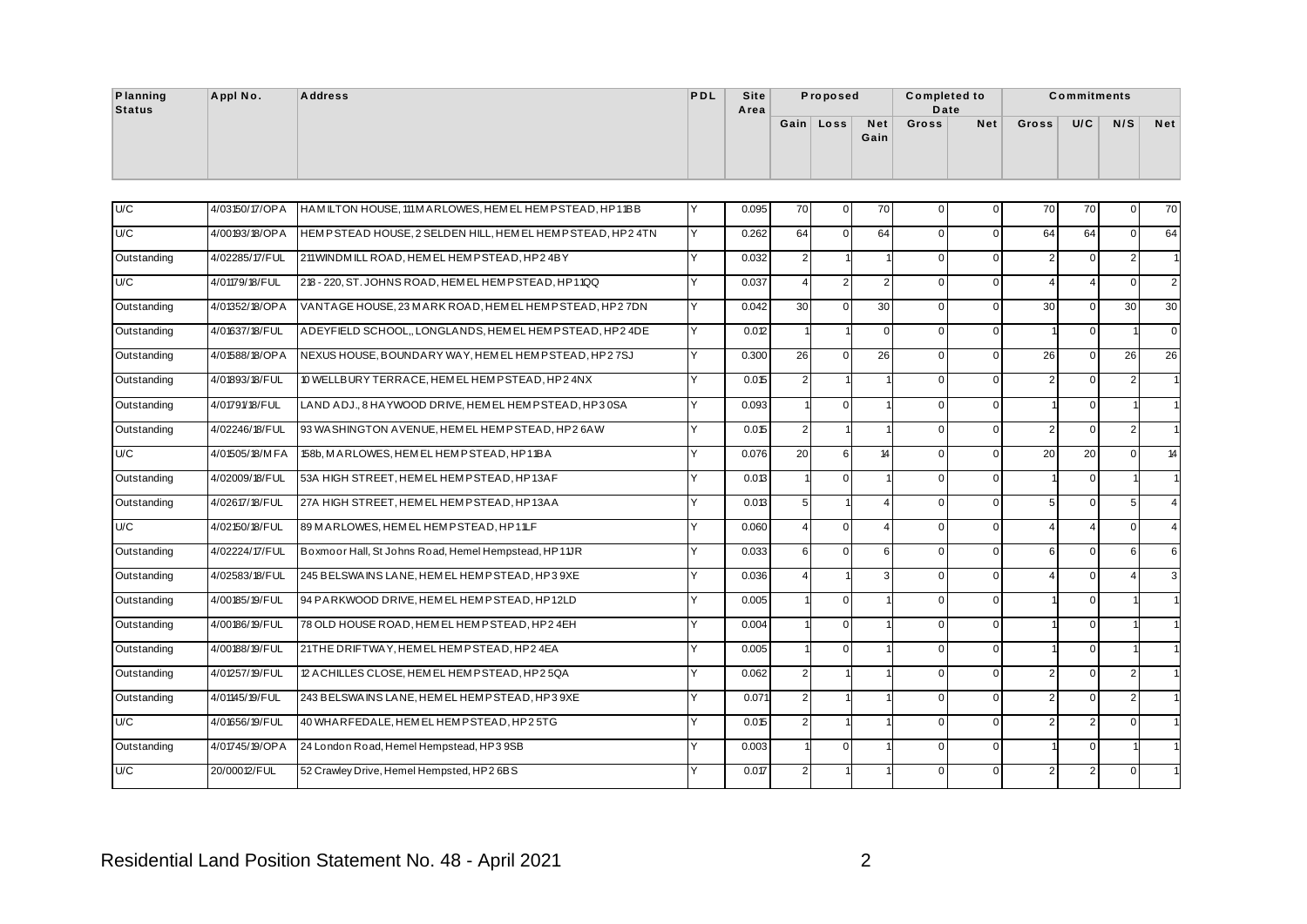| Planning      | Appl No. | <b>Address</b> | PDL | Site | Proposed  |      | <b>Completed to</b> |     |       | <b>Commitments</b> |     |     |
|---------------|----------|----------------|-----|------|-----------|------|---------------------|-----|-------|--------------------|-----|-----|
| <b>Status</b> |          |                |     | Area |           |      | Date                |     |       |                    |     |     |
|               |          |                |     |      | Gain Loss | Net  | Gross               | Net | Gross | U/C                | N/S | Net |
|               |          |                |     |      |           | Gain |                     |     |       |                    |     |     |
|               |          |                |     |      |           |      |                     |     |       |                    |     |     |
|               |          |                |     |      |           |      |                     |     |       |                    |     |     |

| Outstanding                    | 19/03159/FUL   | 2 Cowper Road, Hemel Hempstead, HP11PE                     |   | 0.018 | $\mathbf{2}$     |          |                  | $\overline{0}$ | $\Omega$ | $\overline{2}$ | $\overline{0}$ | 2 <sub>1</sub>   |                 |
|--------------------------------|----------------|------------------------------------------------------------|---|-------|------------------|----------|------------------|----------------|----------|----------------|----------------|------------------|-----------------|
| U/C                            | 19/03166/MFA   | Charter Court, Midland Road, Hemel Hempstead, HP2 5RL      | v | 0.097 | 33               | $\Omega$ | 33               | $\overline{0}$ | $\Omega$ | 33             | $\Omega$       | 33               | 33              |
| U/C                            | 20/00154/OPA   | Charleston House, 13 High Street, Hemel Hempstead, HP13AA  | v | 0.065 | 5 <sup>5</sup>   | $\Omega$ | 5                | $\overline{0}$ | $\Omega$ | 5              | 5              | $\Omega$         | 5               |
| Outstanding                    | 20/00388/OPA   | Nash House, 12 London Road, Hemel Hempstead, HP3 9SR       | Y | 0.052 | 10 <sup>10</sup> | $\Omega$ | 10 <sup>10</sup> | $\overline{0}$ | $\Omega$ | 10             | $\overline{0}$ | 10 <sup>10</sup> | 10 <sup>°</sup> |
| Outstanding                    | 20/00558/FUL   | 23-24 Roughdown Avenue, Hemel Hempstead, HP3 9BH           | v | 0.094 | $\overline{2}$   |          |                  | $\overline{0}$ | $\Omega$ | 2              | $\Omega$       | 2                |                 |
| U/C                            | 20/01515/FUL   | Shothanger, Sheethanger Lane, Felden, HP3 0BG              | v | 0.120 | $\mathbf{3}$     |          | $\mathcal{P}$    | $\overline{0}$ |          | 3              | 3              | $\Omega$         | 3               |
| U/C                            | 20/02479/FUL   | 19 Sunnyhill Road, Hemel Hempstead, HP11SZ                 | v | 0.010 | 2                |          |                  | $\overline{0}$ | $\Omega$ | $\overline{2}$ |                |                  |                 |
| Outstanding                    | 20/03210/FUL   | 5 Goldcroft, Hemel Hempstead, HP3 8ET                      | Y | 0.030 | 2                |          |                  | $\overline{0}$ | $\Omega$ | $\mathcal{P}$  | $\overline{0}$ | 2 <sup>1</sup>   |                 |
| Outstanding                    | 20/03541/FUL   | 8 St Johns Road, Hemel Hempstead, HP11R                    | v | 0.010 | $\Delta$         | $\Omega$ |                  | $\overline{0}$ | $\Omega$ |                | $\overline{0}$ |                  |                 |
| Outstanding                    | 20/03438/LDP   | 182 M arlowes, Hemel Hempstead, HP11BH                     | v | 0.000 | $\overline{2}$   | $\Omega$ | 2                | $\overline{0}$ | $\Omega$ | 2              | $\overline{0}$ | 2 <sub>1</sub>   | 2               |
| U/C                            | 21/00084/FUL   | 39 Peascroft Road, Hemel Hempstead, HP3 8EP                | v | 0.004 | 3 <sup>1</sup>   |          | $\mathfrak{p}$   | $\overline{0}$ | $\Omega$ | 3              | 3              | $\Omega$         | 2               |
| Outstanding                    | 20/03762/FUL   | 89 Marlowes, Hemel Hempstead, HP11LF                       | v | 0.060 |                  | $\Omega$ |                  | $\overline{0}$ | $\Omega$ |                | $\overline{0}$ |                  |                 |
| Outstanding                    | 20/03973/FUL   | The Coach House, 77A Marlowes, Hemel Hempstead, HP11LF     | v | 0.004 | 2                | $\Omega$ | $\mathcal{P}$    | $\Omega$       | $\Omega$ | $\overline{2}$ | $\Omega$       | 2                | $\overline{2}$  |
| Outstanding                    | 20/03205/FUL   | 1Hawthorn Lane, Hemel Hempstead, HP12PU                    | v | 0.020 | $\overline{2}$   |          |                  | $\Omega$       | $\Omega$ | $\mathcal{P}$  | $\Omega$       | 2 <sup>1</sup>   |                 |
| Outstanding                    | 4/02172/19/OPA | Parker House, Maylands Avenue, Hemel Hempstead, HP2 4SJ    | v | 0.440 | 30 <sup>°</sup>  | $\Omega$ | 30               | $\Omega$       | $\Omega$ | 30             | $\Omega$       | 30 <sup>°</sup>  | 30              |
| Outstanding                    | 4/02230/19/OPA | Technology House, Maylands Avenue, Hemel Hempstead, HP27DF | Υ | 0.737 | 85               | $\Omega$ | 85               | $\overline{0}$ | $\Omega$ | 85             | $\overline{0}$ | 85               | 85              |
| <b>Hemel Hempstead Totals:</b> |                |                                                            |   | 3.333 | 467              | 27       | 440              | $\Omega$       |          | 466            | 202            | 264              | 440             |
| - Settlement                   | Markyate       |                                                            |   |       |                  |          |                  |                |          |                |                |                  |                 |
| U/C                            | 4/00655/19/FUL | UNIT 2 RICHMOND SQUARE, HICKS ROAD, MARKYATE, AL3 8FL      |   | 0.021 | 3 <sup>1</sup>   | $\Omega$ | 3                | $\overline{0}$ | $\Omega$ | 3              | 3              | $\Omega$         | 3               |
| <b>Markyate Totals:</b>        |                |                                                            |   | 0.021 | 3 <sup>1</sup>   | $\Omega$ | 3                | $\Omega$       | $\Omega$ | 3              | 3              | $\Omega$         | 3               |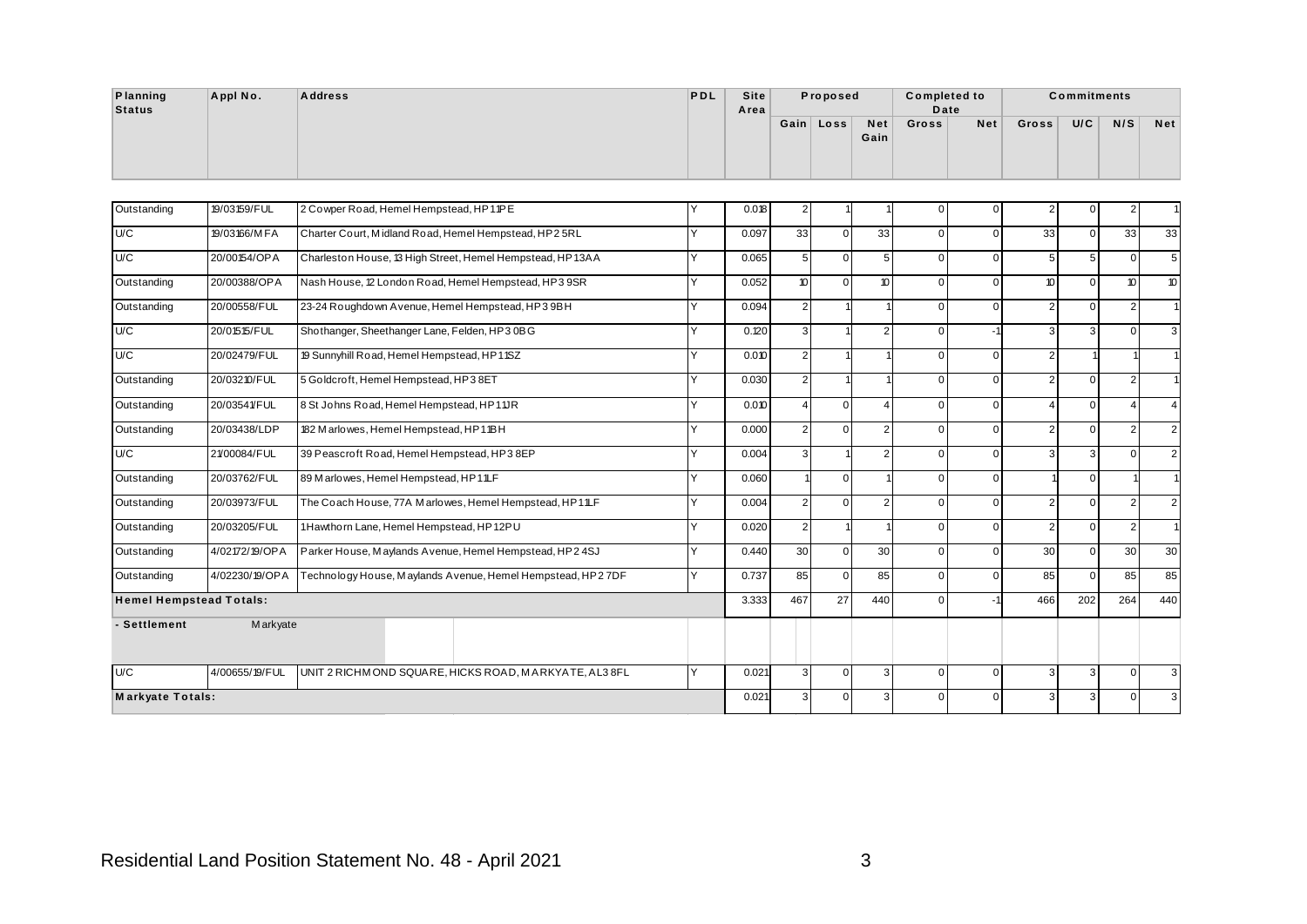| - Settlement        | Northchurch    |                                                         |       |      |  |  |  |      |
|---------------------|----------------|---------------------------------------------------------|-------|------|--|--|--|------|
| Outstanding         | 4/01516/19/FUL | 16 SHAFTESBURY COURT, VALLEY ROAD, NORTHCHURCH, HP4 3QE | 0.008 |      |  |  |  |      |
| Outstanding         | 20/02734/FUL   | 49 & 51 High Street, Northchurch, HP4 3QH               | 0.050 | oι   |  |  |  | $-2$ |
| Northchurch Totals: |                |                                                         | 0.058 | 10 I |  |  |  |      |

| - Settlement                   | Rest of Dacorum |                                                  |    |                                                                           |              |              |                |                  |               |                        |          |               |                |                |                |                  |
|--------------------------------|-----------------|--------------------------------------------------|----|---------------------------------------------------------------------------|--------------|--------------|----------------|------------------|---------------|------------------------|----------|---------------|----------------|----------------|----------------|------------------|
|                                |                 |                                                  |    |                                                                           |              |              |                |                  |               |                        |          |               |                |                |                |                  |
| U/C                            | 4/01524/09/FUL  |                                                  |    | BUNKERS FARM, BUNKERS LANE, HEM EL HEMPSTEAD, HP38SW                      |              | IN.          | 0.803          | 10 <sup>10</sup> | $\Omega$      | 10 <sup>10</sup>       | $\Omega$ | $\Omega$      | 10             | 10             | $\Omega$       | 10 <sup>10</sup> |
| U/C                            | 4/00114/18/FUL  |                                                  |    | PEPSAL END FARM "PEPSAL END, PEPPERSTOCK, LU14LH                          |              | $\checkmark$ | 0.180          |                  | $\Omega$      |                        | $\Omega$ | $\Omega$      |                | $\Omega$       |                |                  |
| Outstanding                    | 4/02626/18/FUL  | HEMPSTEAD.HP30NN                                 |    | BLOCK 1, MAPLE FARM, SHANTOCK LANE, BOVINGDON, HEMEL                      |              | N            | 0.140          |                  |               |                        | 0        | U             |                | $\Omega$       |                |                  |
| Outstanding                    | 4/02628/18/FUL  | HEMPSTEAD.HP30NN                                 |    | BLOCK 2, MAPLE FARM, SHANTOCK LANE, MAPLE FARM, HEMEL                     |              | l N          | 0.230          |                  | $\Omega$      |                        | 0        | $\Omega$      |                | $\Omega$       |                |                  |
| Outstanding                    |                 |                                                  |    | 4/00642/19/APA BARNE, SHARLOWES FARM, FLAUNDEN, HP30PP                    |              | l N          | 0.060          | 3                | $\Omega$      | $\mathcal{R}$          | U        | $\Omega$      | 3              | $\Omega$       | $\mathcal{R}$  |                  |
| U/C                            | 4/00412/19/FUL  | NEVAREST, NOAKE MILL LANE, WATER END, HP13BB     |    |                                                                           | $\checkmark$ | 0.045        | 2              |                  |               | $\Omega$               | $\Omega$ | $\mathcal{P}$ | $\overline{2}$ | $\Omega$       |                |                  |
| U/C                            | 4/01105/19/FUL  |                                                  |    | FRIARSWOOD, CHIPPERFIELD ROAD, KINGS LANGLEY, WD4 9JB                     |              | ΙY           | 0.400          | 6                | 5             |                        | 0        | $-5$          | 6              | 6              | $\Omega$       | 6                |
| Outstanding                    | 4/01154/19/APA  | HP30NE                                           |    | MEADOW WAY FARM, LONG LANE, BOVINGDON, HEMEL HEMPSTEAD,                   |              | IN.          | 0.230          | 5 <sub>1</sub>   | $\Omega$      | 5                      | 0        | $\Omega$      | 5              | $\Omega$       | 5 <sub>l</sub> |                  |
| Outstanding                    | 4/02922/18/FUL  |                                                  |    | HAMBERLINS FARM, HAMBERLINS LANE, NORTHCHURCH, HP43TD                     |              | v            | 0.560          | 5                | $\Omega$      | 5                      | 0        | $\Omega$      | 5              | $\Omega$       | $5^{\circ}$    | .5               |
| U/C                            | 19/02765/LIPA   |                                                  |    | The Promotional Centre, Church End, Markyate, AL3 8PY                     |              | $\checkmark$ | 0.024          | 4                | $\Omega$      | $\boldsymbol{\Lambda}$ | 0        | $\Omega$      |                | 4              | $\Omega$       |                  |
| Outstanding                    | 20/01641/FUL    |                                                  |    | Hastoe Hill House, Hastoe Hill, Hastoe, Tring, HP23 6LR                   |              | $\checkmark$ | 0.110          |                  | $\Omega$      |                        | 0        | $\Omega$      |                | $\Omega$       |                |                  |
| Outstanding                    | 20/01998/FUL    |                                                  |    | College Farm Stables, Delmer End Lane, Flamstead, AL3 8ER                 |              | $\checkmark$ | 0.005          |                  | $\Omega$      |                        | 0        | $\Omega$      |                | $\Omega$       |                |                  |
| Outstanding                    | 20/02068/FUL    | Hillberry, Rucklers Lane, Kings Langley, WD4 9LF |    |                                                                           |              | $\checkmark$ | 0.060          |                  | $\Omega$      |                        | 0        | $\Omega$      |                | $\Omega$       |                |                  |
| U/C                            | 20/02633/FUL    |                                                  |    | Langley Lodge Barn, Langley Lodge Lane, Kings Langley, WD4 8QN            |              | $\vee$       | 0.040          |                  | $\Omega$      |                        | 0        | $\Omega$      |                | $\Omega$       |                |                  |
| Outstanding                    | 20/02158/FUL    | 154 Piccotts End, Hemel Hempstead, HP13AU        |    |                                                                           |              | $\vee$       | 0.300          | 2 <sup>1</sup>   |               |                        | $\Omega$ | $\Omega$      | 2              | $\Omega$       | 2 <sup>1</sup> |                  |
| Outstanding                    | 20/03947/APA    | 0NN                                              |    | Agricultural Buildings At Maple Farm, Shantock Lane, Hemel Hempstead, HP3 | IN.          | 0.010        | $\overline{2}$ | $\Omega$         | $\mathcal{P}$ | 0                      | $\Omega$ | 2             | $\Omega$       | $\overline{2}$ |                |                  |
| <b>Rest of Dacorum Totals:</b> |                 | 3.197                                            | 46 |                                                                           | 39           | $\Omega$     | $-5$           | 46               | 22            | 24                     | 44       |               |                |                |                |                  |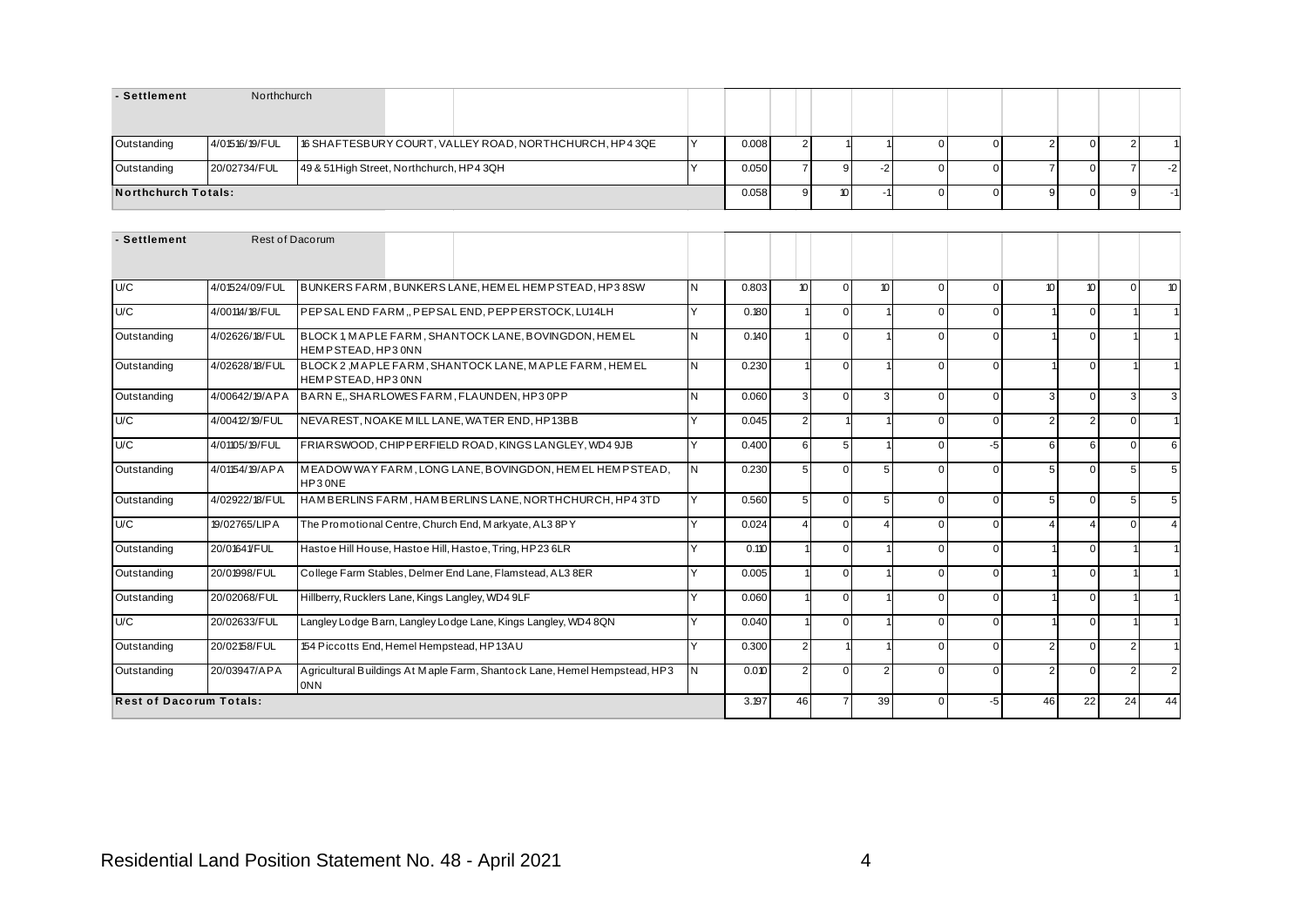| Planning      | Appl No. | <b>Address</b> | PDL | Site | Proposed  |      | <b>Completed to</b> |     |       | <b>Commitments</b> |     |     |
|---------------|----------|----------------|-----|------|-----------|------|---------------------|-----|-------|--------------------|-----|-----|
| <b>Status</b> |          |                |     | Area |           |      | Date                |     |       |                    |     |     |
|               |          |                |     |      | Gain Loss | Net  | Gross               | Net | Gross | U/C                | N/S | Net |
|               |          |                |     |      |           | Gain |                     |     |       |                    |     |     |
|               |          |                |     |      |           |      |                     |     |       |                    |     |     |
|               |          |                |     |      |           |      |                     |     |       |                    |     |     |

| - Settlement            | Rural area     |                                              |       |                                                                                                              |              |       |                |                |                |                |             |                |                |          |                |
|-------------------------|----------------|----------------------------------------------|-------|--------------------------------------------------------------------------------------------------------------|--------------|-------|----------------|----------------|----------------|----------------|-------------|----------------|----------------|----------|----------------|
|                         |                |                                              |       |                                                                                                              |              |       |                |                |                |                |             |                |                |          |                |
| U/C                     | 4/02774/14/APA |                                              |       | Agricultural buildings, Station Road, Long Marston, HP23 4QX                                                 |              | 0.460 | 2 <sup>1</sup> | $\overline{0}$ | $\overline{2}$ | $\Omega$       | $\Omega$    |                |                | $\Omega$ |                |
| U/C                     | 4/02201/17/APA |                                              |       | STEEL BARN, STATION ROAD, LONG MARSTON, HP23 4QX                                                             | Y            | 0.017 |                | $\Omega$       |                | $\Omega$       | $\Omega$    |                |                | $\Omega$ |                |
| U/C                     | 4/02469/18/FUL |                                              |       | BARNS AT, CHAPEL END LANE, WILSTONE, TRING, HP234NY                                                          | N            | 0.116 |                | $\overline{0}$ |                | $\Omega$       | $\Omega$    |                | $\overline{0}$ |          |                |
| Outstanding             | 4/00784/19/APA |                                              |       | OLD RECTORY FARM, ASTROPE LANE, PUTTENHAM, TRING, HP234PS                                                    | N            | 0.210 | 5 <sup>1</sup> | $\Omega$       | 5              | $\Omega$       | $\Omega$    | 5              | $\Omega$       | 5        | 5              |
| Outstanding             | 20/02076/FUL   | 3BP                                          |       | building F The Croft, Dagnall Road, Great Gaddesden, Hemel Hempstead, HP1                                    | Unkno<br>wn  | 0.012 |                | $\Omega$       |                | $\Omega$       | $\Omega$    |                | $\overline{0}$ |          |                |
| Outstanding             | 20/02596/APA   |                                              |       | Alnwick Farm Cottages, 2 Alnwick Drive Long Marston, Tring, HP23 4RA                                         | N            | 0.040 |                | $\Omega$       |                | $\Omega$       | $\Omega$    |                | $\overline{0}$ |          |                |
| Rural area Totals:      |                |                                              |       |                                                                                                              |              | 0.855 | 11             | $\Omega$       | 11             | $\Omega$       | $\Omega$    | 10             | $\overline{2}$ | 8        | 10             |
| - Settlement            | Tring          |                                              |       |                                                                                                              |              |       |                |                |                |                |             |                |                |          |                |
| U/C                     | 4/01257/16/OPA |                                              |       | AKEMAN BUSINESS PARK, AKEMAN STREET, TRING, HP236AF                                                          | $\checkmark$ | 0.359 | 24             | $\overline{0}$ | 24             | $\Omega$       | $\Omega$    | 12             | $\overline{0}$ | 12       | 12             |
| U/C                     | 4/02762/16/OPA |                                              |       | AKEM AN BUSINESS PARK, AKEM AN STREET, TRING, HP23 6AF                                                       | $\checkmark$ | 0.359 | $\mathcal{L}$  | $\Omega$       | $\mathcal{T}$  | $\Omega$       | $\Omega$    | 14             | 14             | $\Omega$ | 14             |
| U/C                     | 4/02857/17/FUL | 81-82 AKEMAN STREET, TRING, HP23 6AF         |       |                                                                                                              | $\checkmark$ | 0.022 | 2 <sup>1</sup> | $\Omega$       | $\overline{2}$ | $\Omega$       | $\Omega$    | $\overline{2}$ | $\overline{2}$ | $\Omega$ | $\overline{2}$ |
| U/C                     | 4/00553/18/LPA |                                              |       | PART SIDE YARD, PART CENTRAL YARD BLD, R.O 81/82 AKEMAN ST &,<br>PART 71-80 AKEM AN STREET, TRING, HP 23 6AF |              | 0.025 | 6 <sup>1</sup> | $\overline{0}$ | 6              | $\Omega$       | $\Omega$    | 6              | 6              | $\Omega$ | 6              |
| Outstanding             | 4/01170/19/FUL | STREET, TRING, HP236AF                       |       | YG20, 21, 22, 23. YG 27, 28, 29, 30, 31 CENTRAL YARD BUILDIN, AKEMAN                                         |              | 0.125 | $\overline{4}$ | $\Omega$       | $\Delta$       | $\Omega$       | $\Omega$    | $\overline{4}$ | $\overline{0}$ | Δ        | $\overline{4}$ |
| Outstanding             | 19/02777/FUL   | 1B Taylors Loft, Church Yard, Tring, HP235AE |       |                                                                                                              | <b>Y</b>     | 0.010 |                | $\overline{0}$ |                | $\Omega$       | $\mathbf 0$ |                | $\overline{0}$ |          |                |
| <b>Tring Totals:</b>    |                |                                              |       |                                                                                                              |              | 0.900 | 54             | $\Omega$       | 54             | $\Omega$       | $\Omega$    | 39             | 22             | 17       | 39             |
| - Settlement            | Wilstone       |                                              |       |                                                                                                              |              |       |                |                |                |                |             |                |                |          |                |
| Outstanding             | 20/03336/FUL   |                                              |       | The Old Post Office, 34 Tring Road, Wilstone Tring, HP23 4PB                                                 | v            | 0.010 |                | $\overline{0}$ |                | $\overline{0}$ | $\mathbf 0$ |                | $\overline{0}$ |          |                |
| <b>Wilstone Totals:</b> |                |                                              | 0.010 |                                                                                                              | $\Omega$     |       | $\Omega$       | $\Omega$       |                | $\Omega$       |             |                |                |          |                |
| <b>CON/COU Totals:</b>  |                |                                              |       |                                                                                                              | 8.864        | 606   | 47             | 559            | $\Omega$       | -6             | 589         | 254            | 335            | 548      |                |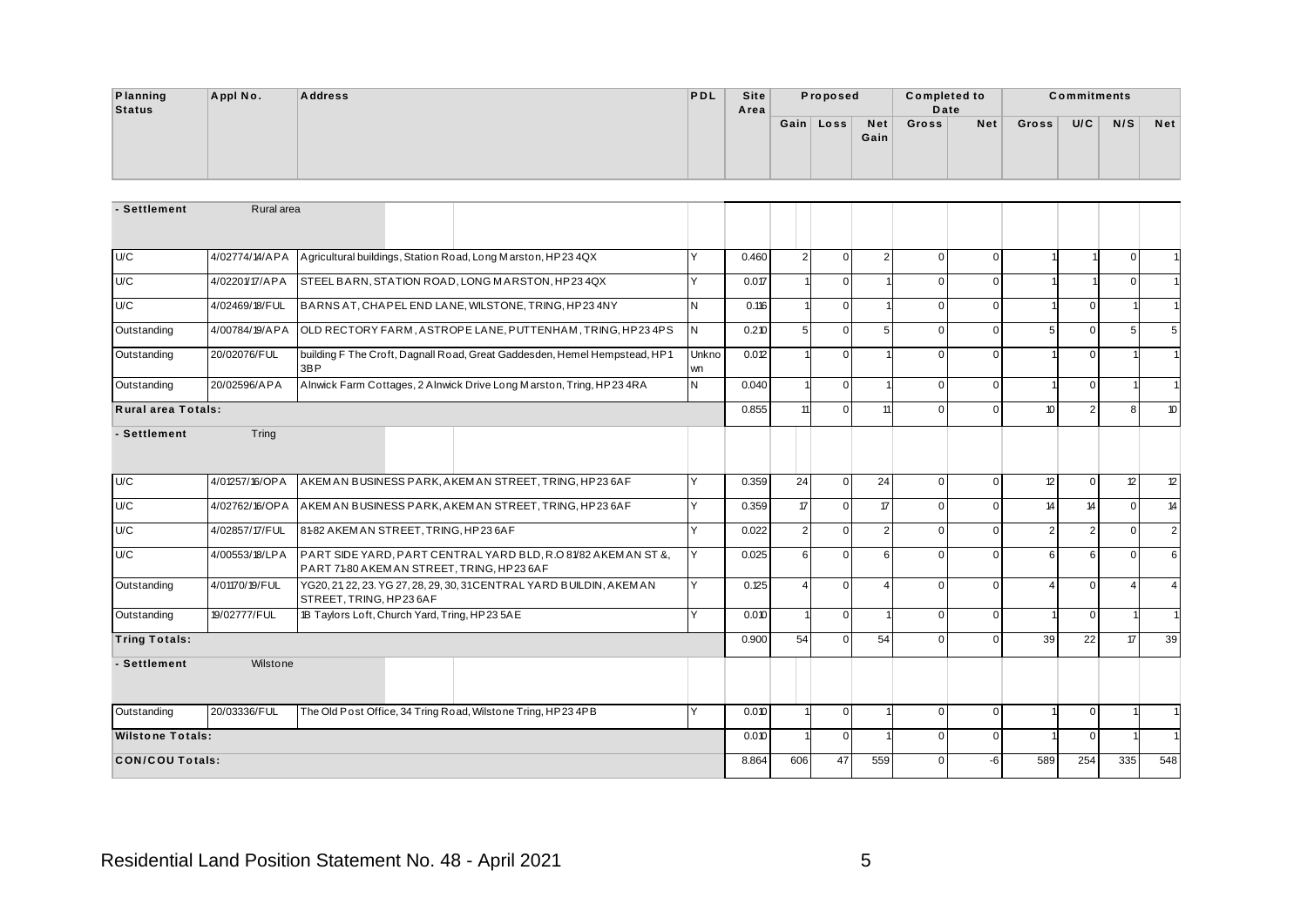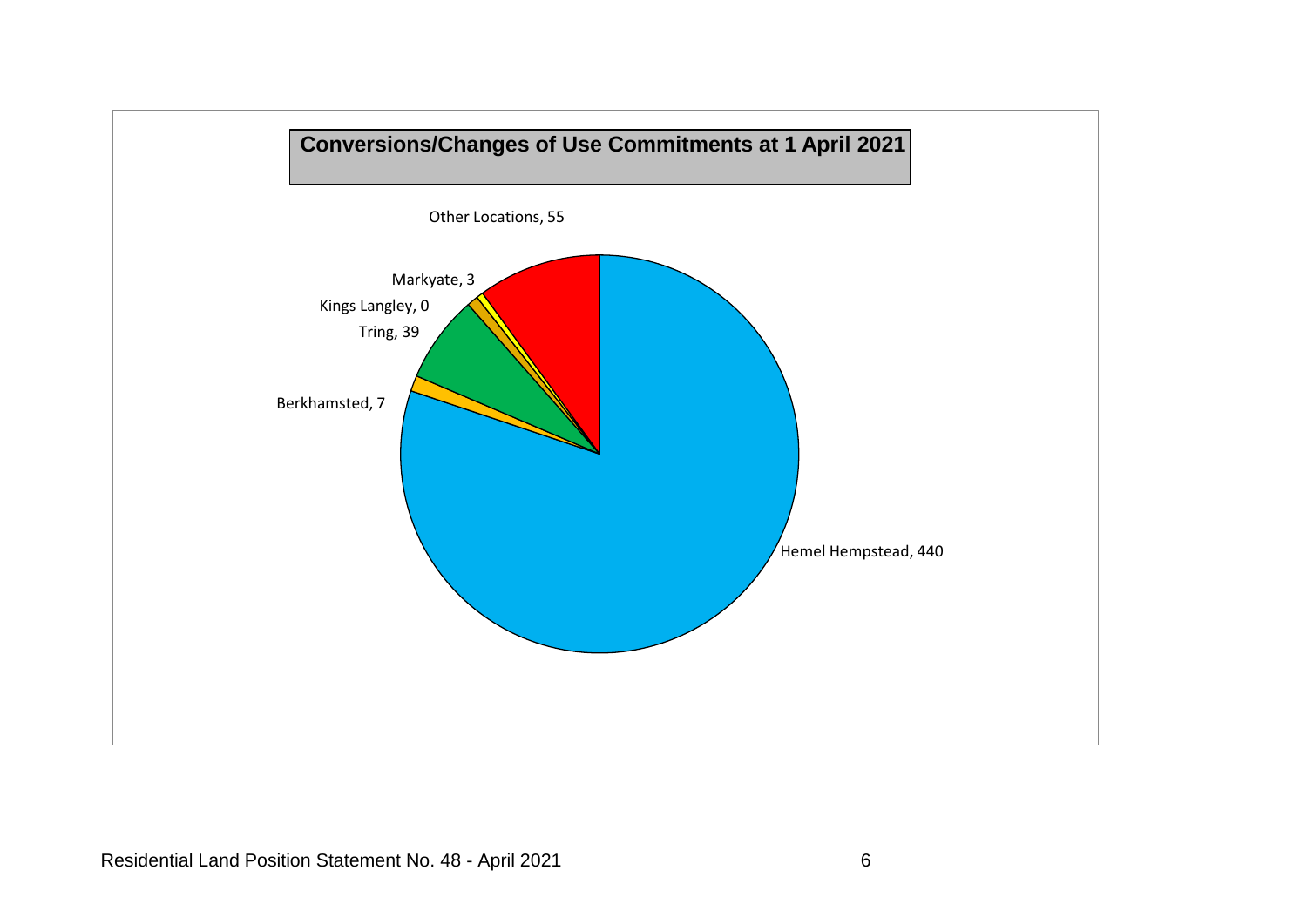| Planning<br><b>Status</b>           | Appl No.   | <b>Address</b> |  |  | PDL | Site<br>Area | Proposed  |             | <b>Completed to</b><br>Date |     |       | <b>Commitments</b> |     |            |
|-------------------------------------|------------|----------------|--|--|-----|--------------|-----------|-------------|-----------------------------|-----|-------|--------------------|-----|------------|
|                                     |            |                |  |  |     |              | Gain Loss | Net<br>Gain | Gross                       | Net | Gross | U/C                | N/S | <b>Net</b> |
| Permission<br><b>Classification</b> | Large Site |                |  |  |     |              |           |             |                             |     |       |                    |     |            |

| Permission<br><b>Classification</b> | Large Site         |                                             |                                                                                   |              |       |                |                |                |                |             |                |                 |                 |                |
|-------------------------------------|--------------------|---------------------------------------------|-----------------------------------------------------------------------------------|--------------|-------|----------------|----------------|----------------|----------------|-------------|----------------|-----------------|-----------------|----------------|
| - Settlement                        | <b>Berkhamsted</b> |                                             |                                                                                   |              |       |                |                |                |                |             |                |                 |                 |                |
| U/C                                 | 4/02607/17/ROC     | GOSSOM S END, BERKHAM STED, HP4 3LP         | LIDL - LAND FORMERLY ROY CHAPMAN LTD AND DAVIS AND SAMSON,                        | ΙY           | 0.600 | 32             | $\Omega$       | 32             | $\Omega$       | $\Omega$    | 32             | $\overline{0}$  | 32              | 32             |
| Outstanding                         | 20/02021/MFA       |                                             | Land To Rear Of Hanburys Shootersway, Berkhamsted                                 |              | 1.440 | 56             | $\Omega$       | 56             | $\Omega$       | $\mathbf 0$ | 56             | $\overline{0}$  | 56              | 56             |
| Outstanding                         | 4/02934/18/MFA     |                                             | The Old Orchard, Shootersway, Berkhamsted, HP4 3NG                                |              | 0.186 | $\mathcal{L}$  |                | 16             | $\Omega$       | $\mathbf 0$ | 17             | $\overline{0}$  | 17              | 16             |
| U/C                                 | 4/03026/18/MFA     | <b>BERKHAMSTED</b>                          | LAND AT JUNCTION OF DURRANTS LANE &, SHOOTERSWAY,                                 | N.           | 3.960 | 84             | $\Omega$       | 84             | 13             | 13          | 71             | 50              | 21              | 71             |
| Outstanding                         | 4/01866/18/FUL     | 57 South Park Gardens, Berkhamsted, HP4 1HZ |                                                                                   | <b>Y</b>     | 0.142 | 5 <sub>5</sub> |                | $\Delta$       | $\Omega$       | $\mathbf 0$ | 5              | $\mathbf 0$     | 5 <sup>1</sup>  | $\overline{4}$ |
| <b>Berkhamsted Totals:</b>          |                    |                                             |                                                                                   |              | 6.328 | 194            | $\mathfrak{p}$ | 192            | 13             | 13          | 181            | 50              | 131             | 179            |
| - Settlement                        | Bovingdon          |                                             |                                                                                   |              |       |                |                |                |                |             |                |                 |                 |                |
| <b>U</b> C                          | 4/01779/17/FUL     | 50 - 53 CHESHAM ROAD, BOVINGDON, HP3 0EA    |                                                                                   | Y            | 0.303 | 9 <sup>1</sup> |                | 8              | 2 <sub>1</sub> |             | $\overline{7}$ | $\overline{7}$  | $\Omega$        | $\overline{7}$ |
| U/C                                 | 19/02696/FUL       |                                             | Rosecroft, 49 Chesham Road, Bovingdon, HP3 0EA                                    | Υ            | 0.180 | 8 <sup>1</sup> |                | $\overline{7}$ | $\Omega$       | $-1$        | 8              | 8               | $\overline{0}$  | 8              |
| <b>Bovingdon Totals:</b>            |                    |                                             |                                                                                   |              | 0.483 | $\overline{7}$ | $\mathcal{P}$  | 15             | 2 <sup>1</sup> | $\Omega$    | 15             | 15              | $\Omega$        | 15             |
| - Settlement                        | Chipperfield       |                                             |                                                                                   |              |       |                |                |                |                |             |                |                 |                 |                |
| U/C                                 |                    |                                             | 4/02202/19/MFA Lookers Land Rover Dealership, Langley Road, Chipperfield, WD4 9JS | $\checkmark$ | 0.340 | 9 <sub>l</sub> | $\Omega$       | 9              | $\overline{4}$ | $\Delta$    | 5              | $5\phantom{.0}$ | $\Omega$        | $\,$ 5 $\,$    |
| Outstanding                         | 4/00658/19/MFA     | 9EG                                         | GARDEN SCENE CHIPPERFIELD, CHAPEL CROFT, CHIPPERFIELD, WD4                        | Y            | 0.760 | 15             | $\Omega$       | 15             | $\Omega$       | $\Omega$    | 15             | $\overline{0}$  | 15              | 15             |
| Outstanding                         | 20/02033/MFA       |                                             | Stoney Lane Nursery, Stoney Lane, Chipperfield, WD4 9LS                           | $\checkmark$ | 1,100 | 9 <sub>l</sub> | $\Omega$       | 9 <sub>l</sub> | $\Omega$       | $\Omega$    | 9              | $\overline{0}$  | $\overline{9}$  | 9              |
| Outstanding                         | 19/02712/FUL       |                                             | The Spice Village, The Street, Chipperfield, WD4 9BH                              | Y            | 0.212 | $6 \mid$       | $\Omega$       | 6              | $\Omega$       | $\Omega$    | 6              | $\Omega$        | 6               | 6              |
| <b>Chipperfield Totals:</b>         |                    |                                             |                                                                                   |              | 2.412 | 39             | $\Omega$       | 39             | 4              | $\Delta$    | 35             | 5 <sub>5</sub>  | 30 <sub>1</sub> | 35             |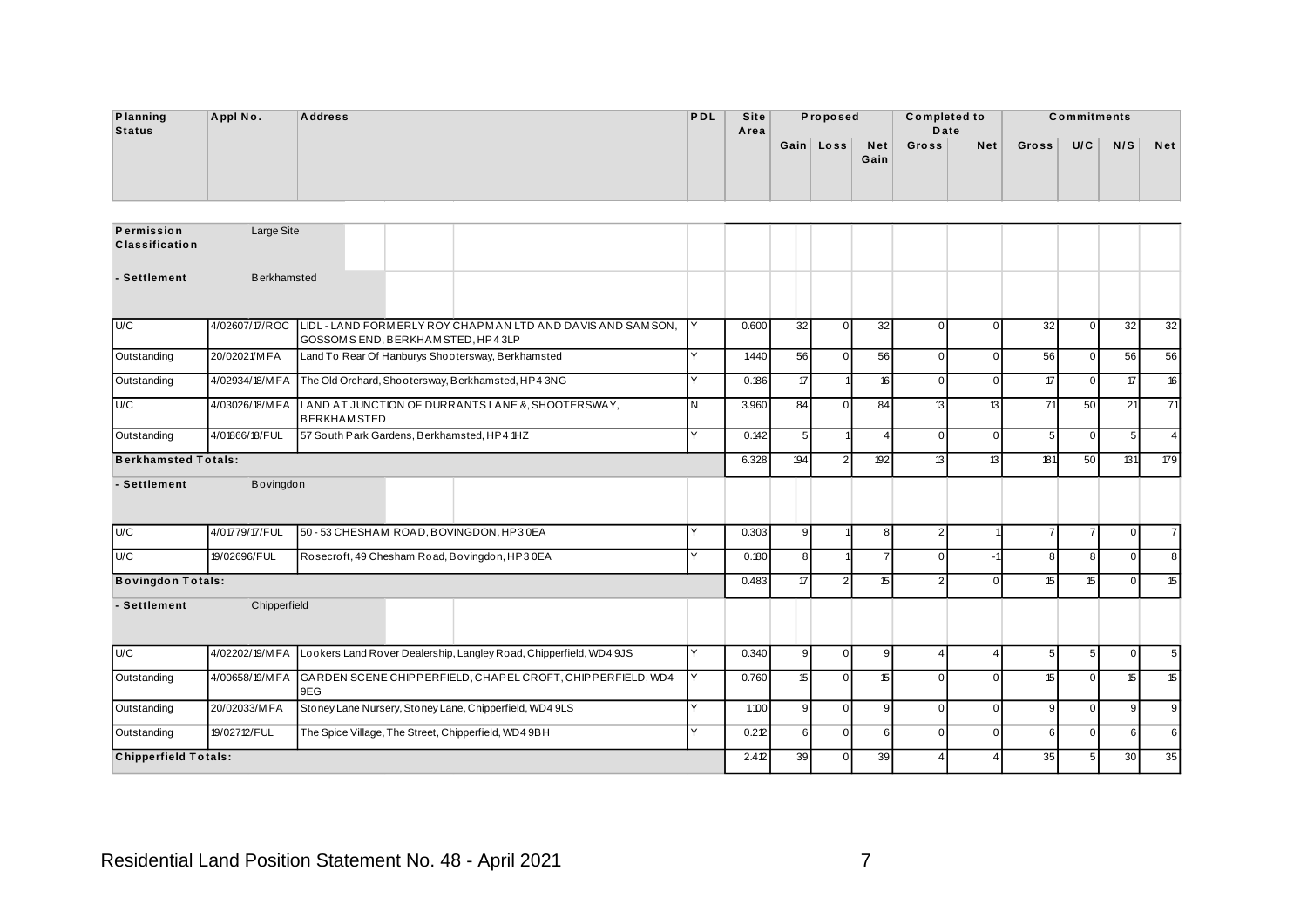| Planning | Appl No. | <b>Address</b> | PDL | Site | Proposed  |      | <b>Completed to</b> |     |       | <b>Commitments</b> |     |            |
|----------|----------|----------------|-----|------|-----------|------|---------------------|-----|-------|--------------------|-----|------------|
| Status   |          |                |     | Area |           |      | Date                |     |       |                    |     |            |
|          |          |                |     |      | Gain Loss | Net  | Gross               | Net | Gross | U/C                | N/S | <b>Net</b> |
|          |          |                |     |      |           | Gain |                     |     |       |                    |     |            |
|          |          |                |     |      |           |      |                     |     |       |                    |     |            |
|          |          |                |     |      |           |      |                     |     |       |                    |     |            |

| - Settlement |                 | <b>Hemel Hempstead</b>                                                                                   |   |        |                  |                |                        |                |          |                |                |                  |                        |
|--------------|-----------------|----------------------------------------------------------------------------------------------------------|---|--------|------------------|----------------|------------------------|----------------|----------|----------------|----------------|------------------|------------------------|
|              |                 |                                                                                                          |   |        |                  |                |                        |                |          |                |                |                  |                        |
| U/C          | 4/02419/04/FUL  | LAND ADJ. THE MANOR ESTATE. APSLEY. HEMEL HEMPSTEAD                                                      | N | 19.520 | 325              | $\Omega$       | 325                    | 251            | 251      | 37             |                | 36               | 37                     |
| U/C          | 4/00817/11/VOT  | 31WOOD LANE END. HEM EL HEMPSTEAD. HP24RA                                                                | Y | 0.060  | $6 \mid$         |                | 5 <sub>1</sub>         | $\overline{0}$ |          | 6              | $\Omega$       | $6 \overline{6}$ | 6                      |
| U/C          | 4/00049/19/RES  | LAND NORTH OF DACORUM WAY, WEST HERTS COLLEGE, MARLOWES,<br>HEMELHEMPSTEAD.HP11HD                        |   | 0.500  | 110              | $\Omega$       | 110                    | $\Omega$       | $\Omega$ | 110            | 110            | $\Omega$         | 110                    |
| Outstanding  | 4/00749/17/FUL  | 34, ALEXANDRA ROAD, HEMEL HEMPSTEAD, HP25BS                                                              | v | 0.047  | 8                | $\Omega$       | 8                      | $\overline{0}$ | $\Omega$ | 8              | $\mathbf{0}$   | 8 <sup>1</sup>   | 8                      |
| Outstanding  | 4/01679/17/MFA  | NASH HOUSE, DICKINSON SQUARE, HEMEL HEMPSTEAD                                                            | Y | 0.050  | 9 <sub>l</sub>   | $\Omega$       | $\mathsf{Q}$           | $\overline{0}$ | $\Omega$ | $\mathbf{q}$   | $\mathbf{0}$   | 9                | 9                      |
| U/C          | 4/02394/17/MFA  | 81A AND MARCHMONT HOUSE, MARLOWES, HEMEL HEMPSTEAD, HP1<br>1LF                                           | Y | 0.200  | 32               | $\Omega$       | 32                     | $\overline{0}$ | $\Omega$ | 32             | $\Omega$       | 32               | 32                     |
| U/C          | 4/00995/18/M FA | LAND NORTH OF HARRIER CLOSE, HARRIER CLOSE, HEMEL<br><b>HEMPSTEAD</b>                                    | N | 0.500  | 28               | $\Omega$       | 28                     | 14             | 14       | 14             | 14             | $\Omega$         | 14                     |
| U/C          | 4/01459/18/RES  | LAND ADJACENT TO THE. FORUM AND DACORUM WAY, HEMEL<br>HEMPSTEAD, HP11HL                                  | Υ | 1.170  | 150              | $\Omega$       | 150                    | $\Omega$       | $\Omega$ | 150            | 150            | $\Omega$         | 150                    |
| U/C          | 4/01121/18/MFA  | PARADISE INDUSTRIAL ESTATE, WOOD LANE, HEMEL HEMPSTEAD, HP2<br>4TP                                       |   | 0.240  | 44               | $\Omega$       | 44                     | $\overline{0}$ | $\Omega$ | 44             | 44             | $\Omega$         | 44                     |
| U/C          | 4/01331/18/MFA  | FROGMORE ROAD INDUSTRIAL ESTATE, FROGMORE ROAD, HEMEL<br>HEMPSTEAD, HP3 9RW                              | Y | 1.320  | 170              | $\Omega$       | 170                    | 87             | 87       | 83             | 83             | $\Omega$         | 83                     |
| Outstanding  | 4/02550/18/FUL  | 130 - 148A THE MARLOWES AND 1-18 THE SQUARE, MARLOWES, HEMEL<br>HEMPSTEAD.HP11EZ                         | Y | 0.100  | $\overline{7}$   | $\Omega$       | $\overline{7}$         | $\Omega$       | $\Omega$ | $\overline{7}$ | $\Omega$       | $\overline{7}$   | $\overline{7}$         |
| U/C          | 4/00635/18/MFA  | ZOFFANY HOUSE, 74-78 WOOD LANE END, HEMEL HEMPSTEAD, HP2<br>4RF                                          | v | 0.780  | 55               | $\Omega$       | 55                     | 36             | 36       | 19             | 19             | $\Omega$         | 19                     |
| Outstanding  | 4/02558/18/MFA  | 7 BOX LANE, HEMEL HEMPSTEAD, HP3 0DH                                                                     | Y | 0.160  | 10 <sup>10</sup> |                | $\overline{9}$         | $\overline{0}$ | $\Omega$ | 10             | $\Omega$       | 10 <sup>10</sup> | 9                      |
| Outstanding  | 4/00147/18/FUL  | Fairview, Highfield Lane, Hemel Hempstead, HP2 5JE                                                       | Y | 0.099  | 5 <sup>1</sup>   |                | $\boldsymbol{\Lambda}$ | $\overline{0}$ | $\Omega$ | 5              | $\mathbf{0}$   | 5 <sup>1</sup>   | $\boldsymbol{\Lambda}$ |
| Outstanding  | 4/02539/16/MOA  | SPENCERS PARK PHASE 2. LAND BETWEEN. THREE CHERRY TREES<br>LANE AND CHERRY TREE LANE,, HEM EL HEM PSTEAD | N | 18.700 | 440              | $\Omega$       | 440                    | $\Omega$       | $\Omega$ | 440            | $\Omega$       | 440              | 440                    |
| U/C          | 4/00370/19/FUL  | HAMILTON HOUSE, 111 M ARLOWES, HEMEL HEMPSTEAD, HP11BB                                                   | Y | 0.010  | 9 <sub>l</sub>   | $\Omega$       | $\mathbf{q}$           | $\overline{0}$ | $\Omega$ | $\mathbf{Q}$   | 9              | $\Omega$         | 9                      |
| Outstanding  | 4/02925/18/M FA | LAND ADJ TO, EPPING GREEN, HEMEL HEMPSTEAD, HP27JP                                                       | Y | 0.093  | 9 <sub>l</sub>   | $\Omega$       | $\mathbf{q}$           | $\Omega$       | $\Omega$ | $\mathbf{q}$   | $\overline{0}$ | 9                | 9                      |
| Outstanding  | 4/03251/18/MFA  | YEW COTTAGE AND SPRINGWOOD,, LONDON ROAD, HEMEL<br>HEMPSTEAD, HP39TA                                     | v | 0.250  | 16               | $\overline{2}$ | 14                     | $\overline{0}$ | $\Omega$ | 16             | $\Omega$       | 16               | 14                     |
| U/C          | 4/00791/19/MFA  | 150 M ARLOWES, HEM EL HEM PSTEAD, HP11BA                                                                 | Υ | 0.059  | $6 \mid$         | $\Omega$       | 6                      | $\overline{0}$ | $\Omega$ | 6              | 6              | $\Omega$         | 6                      |
| U/C          | 4/00834/18/MFA  | HEWDEN HIRE LTD. TWO WATERS WAY, HEMEL HEMPSTEAD, HP3 9BX                                                | Y | 0.320  | 39               | $\Omega$       | 39                     | $\overline{0}$ | $\Omega$ | 39             | 39             | $\Omega$         | 39                     |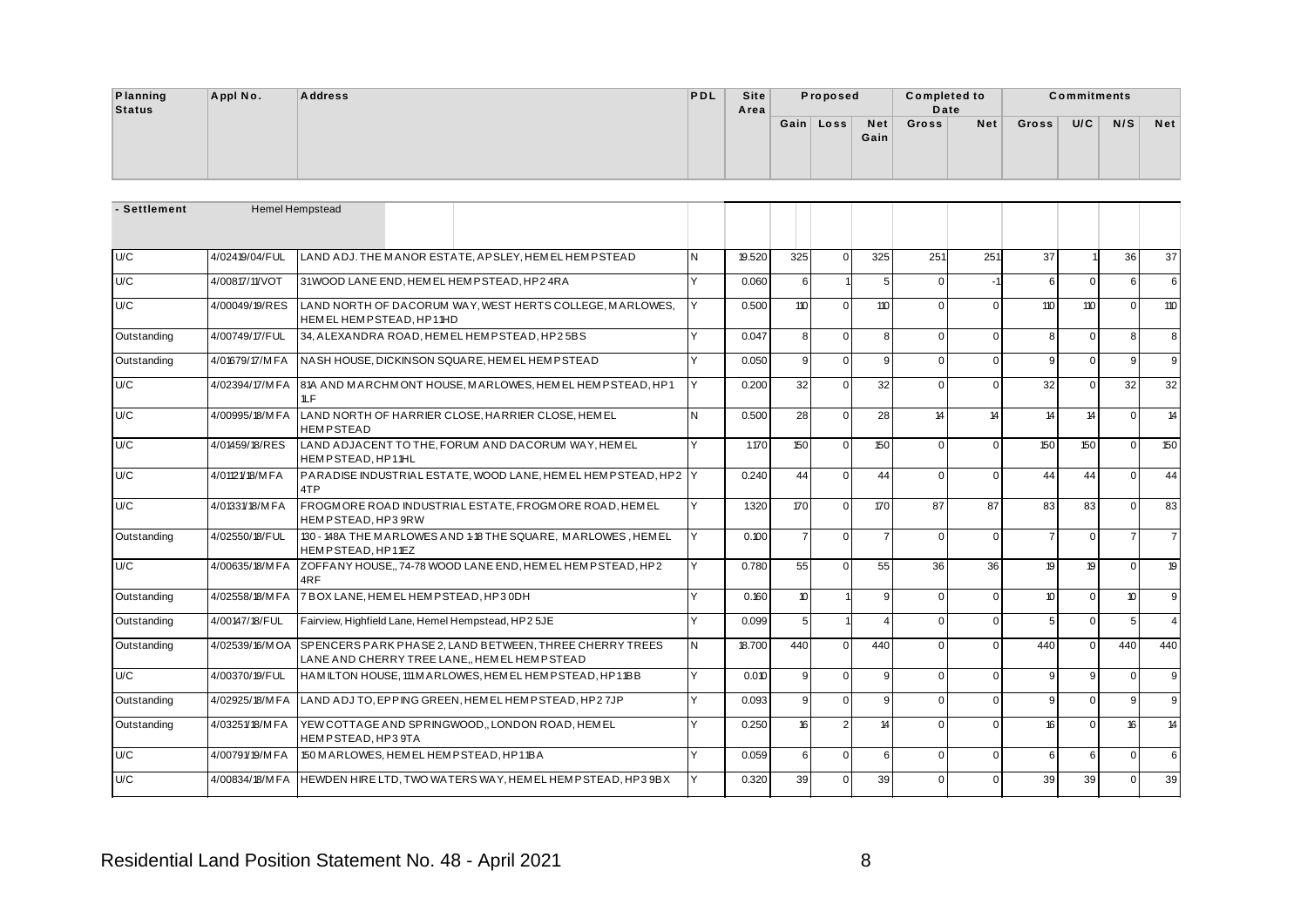| Planning     | Appl No.       | <b>Address</b>                                          | PDL          | <b>Site</b> |                 | Proposed  |                    | <b>Completed to</b> |        |                 | <b>Commitments</b> |        |            |
|--------------|----------------|---------------------------------------------------------|--------------|-------------|-----------------|-----------|--------------------|---------------------|--------|-----------------|--------------------|--------|------------|
| Status       |                |                                                         |              | Area        |                 | Gain Loss | <b>Net</b><br>Gain | Date<br>Gross       | Net    | Gross           | U/C                | N/S    | <b>Net</b> |
| U/C          | 4/01381/18/MFA | HEMPSTEAD HOUSE, 2 SELDEN HILL, HEMEL HEMPSTEAD, HP24TN | IY           | 0.200       | 32              | ΟI        | 32                 |                     |        | 32 <sub>1</sub> | 32                 |        | 32         |
| $\mathbf{u}$ | 1004501401718  | AMENITY LAND AND OADA OF OTEL ONO ADDOTTO LIEMEL        | $\mathbf{L}$ | 0.520       | $\rightarrow$ 1 | $\sim$ 1  | $\rightarrow$ 1    | $\sim$              | $\sim$ | $\rightarrow$ 1 | $\rightarrow$      | $\sim$ |            |

| U/C                            | 4/01381/18/MFA | HEMPSTEAD HOUSE, 2 SELDEN HILL, HEMEL HEMPSTEAD, HP24TN               | Y        | 0.200 | 32               | $\Omega$ | 32             |              | $\Omega$ | 32             | 32             | n               | 32             |
|--------------------------------|----------------|-----------------------------------------------------------------------|----------|-------|------------------|----------|----------------|--------------|----------|----------------|----------------|-----------------|----------------|
| U/C                            | 4/02450/18/FUL | AMENITY LAND AND GARAGE SITE, LONG ARROTTS, HEMEL<br><b>HEMPSTEAD</b> | <b>Y</b> | 0.170 | $\overline{7}$   | $\Omega$ | $\overline{7}$ | U            | $\Omega$ | 7              | $\overline{7}$ | $\Omega$        | $\overline{7}$ |
| U/C                            | 4/01445/19/FUL | Garages 4-18, Cuttsfield Terrace, Hemel Hempstead                     | $\vee$   | 0.146 | $\overline{7}$   | $\Omega$ | $\overline{7}$ | <sup>0</sup> | $\Omega$ | $\overline{7}$ | $\Omega$       | $\overline{7}$  | $\overline{7}$ |
| Outstanding                    | 4/00932/19/FUL | Garage Site, Leys Road, Hemel Hempstead                               | <b>Y</b> | 0.130 | 5 <sup>1</sup>   | $\Omega$ | 5 <sup>1</sup> | $\Omega$     | $\Omega$ | 5              | $\Omega$       |                 | 5              |
| Outstanding                    | 4/01938/19/FUL | 77 Green End Road, Hemel Hempstead, HP11QW                            | $\vee$   | 0.330 | 9                |          | 8              | O            | $\Omega$ | 9              | $\Omega$       | q               | 8              |
| U/C                            | 4/02235/19/FUL | Cherry Tree Manor, Great Road, Hemel Hempstead, HP2 5LB               | $\vee$   | 0.269 | 8 <sup>1</sup>   | $\Omega$ | 8              | $\Omega$     | $\Omega$ | 8              | $\Omega$       | 8               | 8              |
| U/C                            | 4/02153/19/FUL | 156 M arlowes, Hemel Hempstead, HP11BA                                | $\vee$   | 0.050 | $\overline{9}$   | $\Omega$ | 9              | U            | $\Omega$ | 9              | 9              | $\Omega$        | 9              |
| U/C                            | 20/00381/RES   | LAND R/O, 71-87A AND, 89 SUNNYHILL ROAD, HEM EL HEMPSTEAD             | IN.      | 0.350 | 8                | $\Omega$ | 8              | $\Omega$     | $\Omega$ | 8              | $\overline{0}$ | 8               | 8              |
| Outstanding                    | 4/01719/19/MFA | Land At Eastwick Row, Hemel Hempstead, HP2 4JQ                        | <b>Y</b> | 1.477 | 36               | $\Omega$ | 36             | $\Omega$     | $\Omega$ | 36             | $\Omega$       | 36              | 36             |
| Outstanding                    | 20/00851/FUL   | Eds Treads, Orchard Street, Hemel Hempstead, HP3 9DT                  | Y        | 0.054 | $6 \overline{6}$ | $\Omega$ | 6              | n            | $\Omega$ | 6              | $\Omega$       | 6               | 6              |
| Outstanding                    | 19/02589/M FA  | Sainsbury's Overflow Car Park, Shenley Road, Hemel Hempstead, HP2 7QH | İΥ       | 0.160 | 26               | $\Omega$ | 26             | $\Omega$     | $\Omega$ | 26             | $\Omega$       | $\overline{26}$ | 26             |
| U/C                            | 20/01243/FUL   | 119 Lawn Lane, Hemel Hempstead, HP3 9HS                               | <b>Y</b> | 0.080 | $6 \overline{6}$ |          | 5 <sup>1</sup> | $\Omega$     |          | 6              | $\Omega$       | 6               | 6              |
| Outstanding                    | 20/00847/MFA   | 160 M arlowes, Hemel Hempstead, HP11BA                                | Y        | 0.175 | 28               | $\Omega$ | 28             | n            | $\Omega$ | 28             | $\Omega$       | 28              | 28             |
| Outstanding                    | 20/02455/FUL   | 29 Leverstock Green Road, Hemel Hempstead, HP2 4HH                    | $\vee$   | 0.098 | $\overline{9}$   |          | 8              | O            | $\Omega$ | 9              | $\Omega$       | $\mathbf{q}$    | 8              |
| Outstanding                    | 20/00098/FUL   | 143 Belswains Lane, Hemel Hempstead                                   | $\vee$   | 0.180 | 8                |          | $\overline{7}$ | $\Omega$     | $\Omega$ | 8              | $\Omega$       | 8               | $\overline{7}$ |
| Outstanding                    | 20/02483/FUL   | Park House, Park Lane, Hemel Hempstead, HP11AA                        | $\vee$   | 0.070 | 9                | $\Omega$ | 9              | n            | $\Omega$ | 9              | $\Omega$       | $\alpha$        | 9              |
| Outstanding                    | 20/00963/MFA   | 66-72 Wood Lane End, Maylands Avenue, Hemel Hempstead                 | Y        | 1.910 | 158              | $\Omega$ | 158            | O            | $\Omega$ | 158            | $\Omega$       | 158             | 158            |
| Outstanding                    | 20/03753/FUL   | Green End Gardens, Hemel Hempstead                                    | $\vee$   | 0.200 | 5 <sup>5</sup>   | $\Omega$ | 5 <sup>1</sup> | $\Omega$     | $\Omega$ | 5              | $\Omega$       | 5               | 5              |
| Outstanding                    | 20/02519/MFA   | Paradise Fields, St Albans Road, Hemel Hempstead                      | IN.      | 1.040 | 58               | $\Omega$ | 58             | $\Omega$     | $\Omega$ | 58             | $\Omega$       | 58              | 58             |
| <b>Hemel Hempstead Totals:</b> |                |                                                                       |          | 51267 | 1912             | 9        | 1903           | 388          | 386      | 1487           | 523            | 964             | 1480           |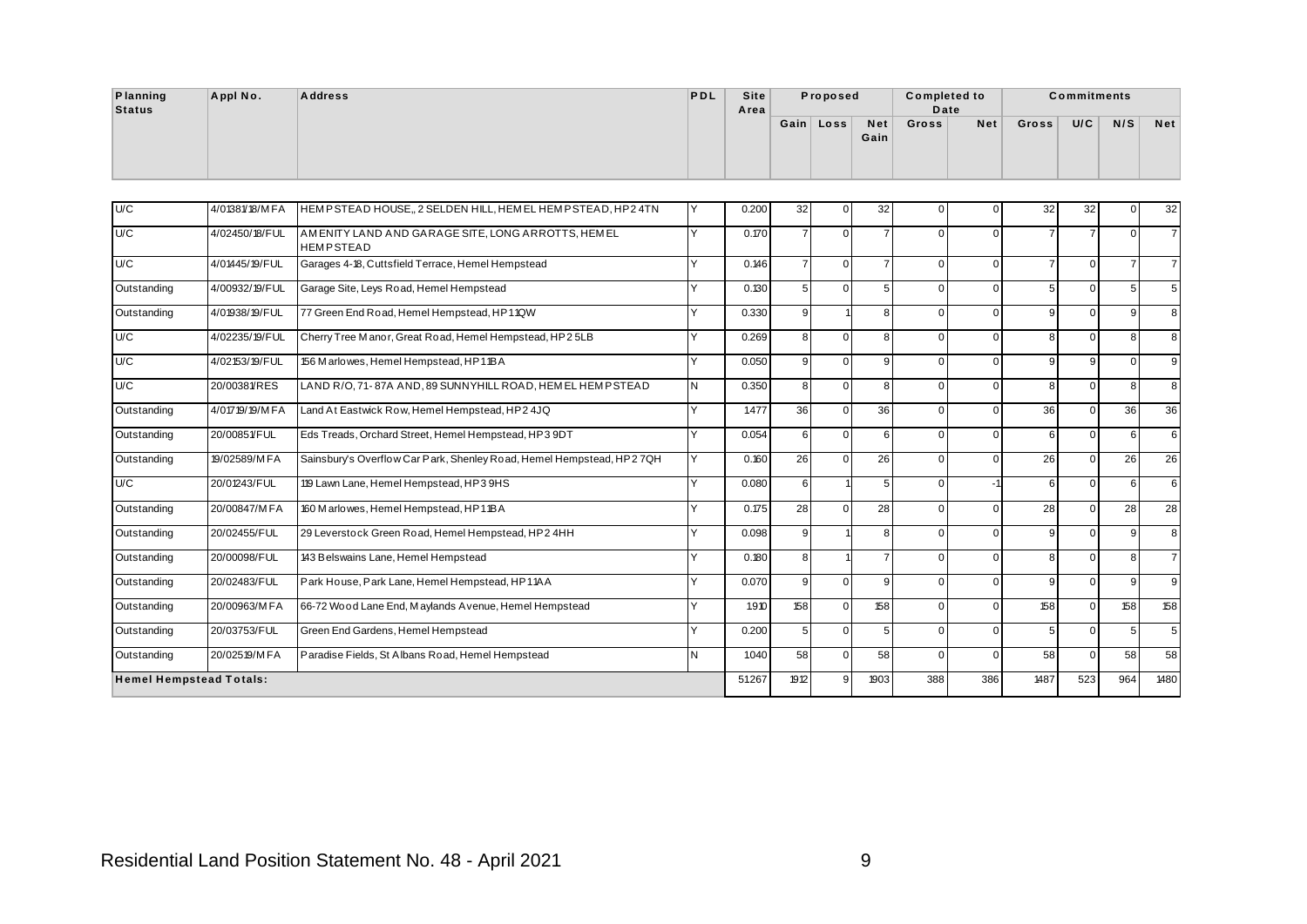| <b>Planning</b> | Appl No. | <b>Address</b> | PDL | Site |          |           |      | <b>Completed to</b> |     |       | <b>Commitments</b> |     |            |
|-----------------|----------|----------------|-----|------|----------|-----------|------|---------------------|-----|-------|--------------------|-----|------------|
| <b>Status</b>   |          |                |     | Area | Proposed |           |      | Date                |     |       |                    |     |            |
|                 |          |                |     |      |          | Gain Loss | Net  | Gross               | Net | Gross | U/C                | N/S | <b>Net</b> |
|                 |          |                |     |      |          |           | Gain |                     |     |       |                    |     |            |
|                 |          |                |     |      |          |           |      |                     |     |       |                    |     |            |
|                 |          |                |     |      |          |           |      |                     |     |       |                    |     |            |

| Planning<br><b>Status</b>    | Appl No.                       | <b>Address</b>                                |                                                              | PDL | <b>Site</b><br>Area |         | Proposed       |                    | <b>Completed to</b><br>Date |                |                  | <b>Commitments</b> |                  |                  |
|------------------------------|--------------------------------|-----------------------------------------------|--------------------------------------------------------------|-----|---------------------|---------|----------------|--------------------|-----------------------------|----------------|------------------|--------------------|------------------|------------------|
|                              |                                |                                               |                                                              |     |                     |         | Gain   Loss    | <b>Net</b><br>Gain | Gross                       | Net            | Gross            | U/C                | N/S              | <b>Net</b>       |
| - Settlement                 | <b>Kings Langley</b>           |                                               |                                                              |     |                     |         |                |                    |                             |                |                  |                    |                  |                  |
| U/C                          | 19/02735/MFA                   |                                               | Land East of Hardwick, Barnes Lane, Kings Langley            | Y   | 0.361               | $10$    | $\overline{0}$ | 10 <sup>10</sup>   | $\overline{0}$              | $\overline{0}$ | 10               | $\mathbf 0$        | 10               | 10 <sup>°</sup>  |
| <b>Kings Langley Totals:</b> |                                |                                               |                                                              |     | 0.361               | 10      | $\overline{0}$ | 10 <sup>°</sup>    | $\overline{0}$              | $\Omega$       | 10               | $\overline{0}$     | 10 <sup>°</sup>  | 10 <sup>10</sup> |
| - Settlement                 | Markyate                       |                                               |                                                              |     |                     |         |                |                    |                             |                |                  |                    |                  |                  |
| U/C                          | 4/01173/11/MFA                 | LAND AT HICKS ROAD, MARKYATE, AL3 8LH         |                                                              | Y   | 1.900               | 75      | $\overline{0}$ | 75                 | 73                          | 73             | $\overline{2}$   | $\mathbf 0$        | $\overline{2}$   | $\overline{2}$   |
| <b>Markyate Totals:</b>      |                                |                                               |                                                              |     | 1.900               | 75      | $\overline{0}$ | 75                 | 73                          | 73             | $\overline{2}$   | $\mathbf 0$        | $\overline{2}$   | $\overline{2}$   |
| - Settlement                 | Northchurch                    |                                               |                                                              |     |                     |         |                |                    |                             |                |                  |                    |                  |                  |
| Outstanding                  | 4/03109/17/MFA                 | R/O 49 - 53 High Street, Northchurch, HP4 3QH |                                                              | Y   | 0.266               | 10      | $\overline{0}$ | 10 <sup>°</sup>    | $\overline{0}$              | $\overline{0}$ | 10               | $\mathbf 0$        | 10 <sup>°</sup>  | $10$             |
| <b>Northchurch Totals:</b>   |                                |                                               |                                                              |     | 0.266               | 10      | $\overline{0}$ | 10 <sup>10</sup>   | $\overline{0}$              | $\Omega$       | 10 <sup>10</sup> | $\overline{0}$     | 10 <sup>°</sup>  | 10 <sup>°</sup>  |
| - Settlement                 | Rest of Dacorum                |                                               |                                                              |     |                     |         |                |                    |                             |                |                  |                    |                  |                  |
| U/C                          | 4/02185/17/FUL                 |                                               | ASHLYNS FARM, CHESHAM ROAD, BERKHAM STED, HP4 2ST            | N   | 0.820               | 5       | $\overline{0}$ | 5 <sup>5</sup>     |                             |                | $\overline{2}$   | $\overline{2}$     | $\overline{0}$   | $\overline{2}$   |
| U/C                          | 4/00221/18/FUL                 |                                               | IVY FARM, WINDMILL ROAD, PEPPERSTOCK, LU14LQ                 | Υ   | 0.400               | $\,6\,$ | $\overline{0}$ | $6 \overline{6}$   | 3                           | 3              | 3                | 3                  | $\Omega$         | $\overline{3}$   |
| Outstanding                  | 4/02946/18/FUL                 |                                               | SHOOTER YARD, SHOOTERSWAY, BERKHAM STED, HP43TY              | Y   | 0.700               | 5       | $\overline{0}$ | 5 <sub>1</sub>     | $\overline{0}$              | $\overline{0}$ | $5\phantom{.0}$  | $\mathbf 0$        | 5 <sub>5</sub>   | 5                |
| Outstanding                  | 4/02061/18/MFA                 |                                               | BUTTON HOUSE, PIX FARM LANE, HEMEL HEMPSTEAD, HP12RY         | Y   | 2.560               | 56      | $\overline{0}$ | 56                 | $\mathbf{0}$                | $\overline{0}$ | 56               | $\mathbf 0$        | 56               | 56               |
| Outstanding                  | 19/02993/FUL                   |                                               | Land R/O 12 Trowley Hill Road, Flamstead, St Albans, AL3 8EE | Y   | 0.170               | 6       | $\overline{0}$ | $6 \overline{6}$   | $\overline{0}$              | $\Omega$       | 6                | $\overline{0}$     | $6 \overline{6}$ | 6                |
| Outstanding                  | 20/01309/RES                   |                                               | The Complete Outdoors, London Road, Bourne End, HP12RS       | Y   | 0.241               | $\,6\,$ | $\overline{0}$ | 6                  | $\overline{0}$              | $\Omega$       | 6                | $\mathbf 0$        | $6 \overline{6}$ | 6                |
| Outstanding                  | 20/02081/FUL                   |                                               | Doone Brae, Farm Windmill Road, Pepperstock, Luton, LU14LQ   | Υ   | 0.741               | 5       |                | $\overline{4}$     | $\mathbf{0}$                | $\Omega$       | 5                | $\mathbf 0$        | 5                | $\overline{4}$   |
| Outstanding                  | 20/03722/RES                   |                                               | RECTORY FARM, GADE VALLEY CLOSE, KINGS LANGLEY, WD48AL       | Y   | 1.420               | 55      | $\overline{0}$ | 55                 | $\overline{0}$              | $\overline{0}$ | 55               | $\overline{0}$     | 55               | 55               |
|                              | <b>Rest of Dacorum Totals:</b> |                                               |                                                              |     | 7.052               | 144     |                | 143                | $\overline{4}$              | $\overline{4}$ | 138              | 5 <sup>1</sup>     | 133              | 137              |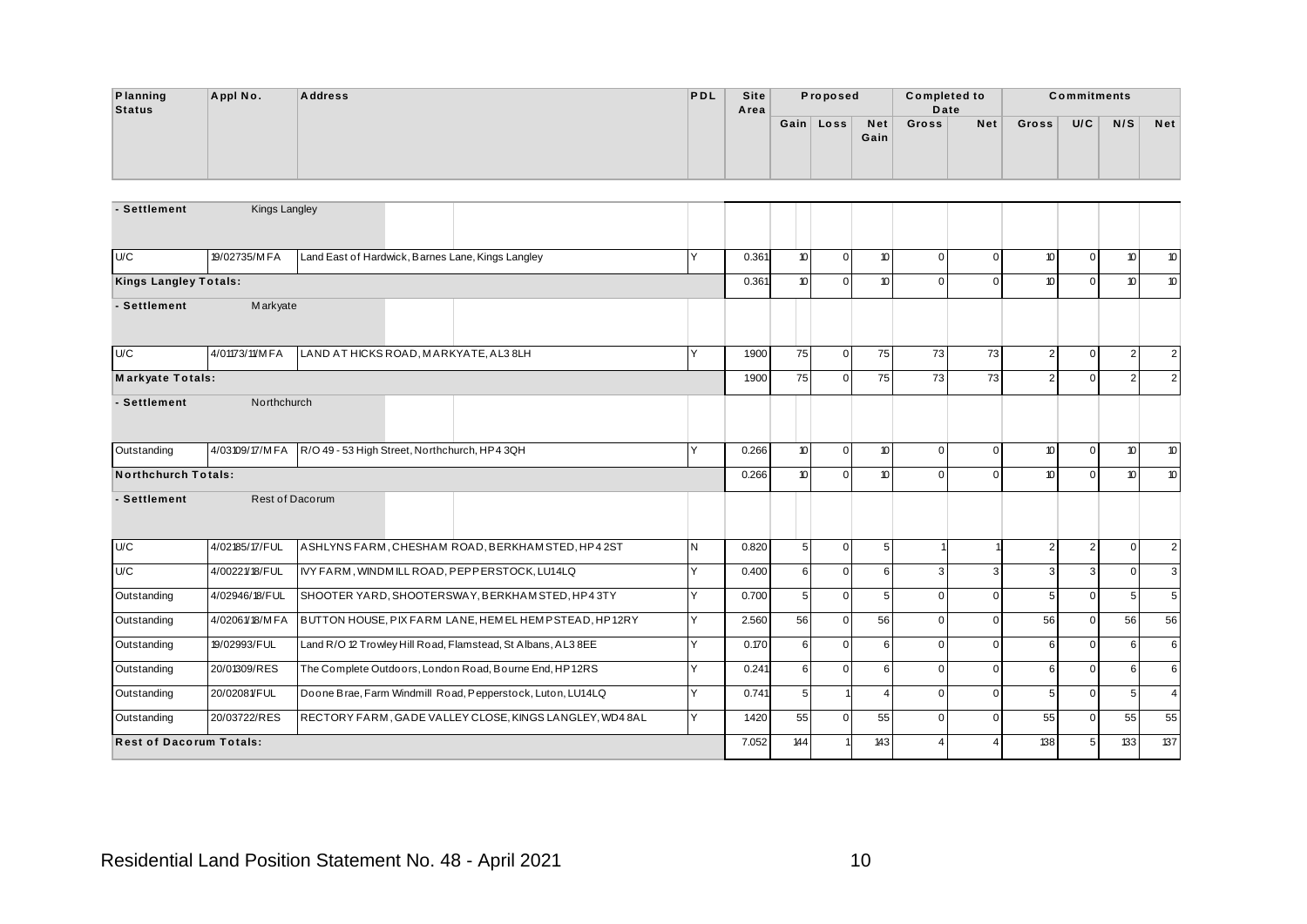| Planning | Appl No. | <b>Address</b> | <b>PDL</b> | Site | Proposed  |      | <b>Completed to</b> |     |       | <b>Commitments</b> |     |            |
|----------|----------|----------------|------------|------|-----------|------|---------------------|-----|-------|--------------------|-----|------------|
| Status   |          |                |            | Area |           |      | Date                |     |       |                    |     |            |
|          |          |                |            |      | Gain Loss | Net  | Gross               | Net | Gross | U/C                | N/S | <b>Net</b> |
|          |          |                |            |      |           | Gain |                     |     |       |                    |     |            |
|          |          |                |            |      |           |      |                     |     |       |                    |     |            |
|          |          |                |            |      |           |      |                     |     |       |                    |     |            |

|                                                  |             |  |                                                                              | <b>PDL</b>     | Site<br>Area |                  | Proposed       |                    | <b>Completed to</b><br>Date |                |       | <b>Commitments</b> |                  |                |
|--------------------------------------------------|-------------|--|------------------------------------------------------------------------------|----------------|--------------|------------------|----------------|--------------------|-----------------------------|----------------|-------|--------------------|------------------|----------------|
|                                                  |             |  |                                                                              |                |              |                  | Gain Loss      | <b>Net</b><br>Gain | Gross                       | Net            | Gross | U/C                | N/S              | <b>Net</b>     |
| Rural area                                       |             |  |                                                                              |                |              |                  |                |                    |                             |                |       |                    |                  |                |
| 4/02640/18/MFA                                   |             |  | STAGS END EQUESTRIAN CENTRE,, GADDESDEN LANE, GADDESDEN                      | Y              | 2.050        | $6 \overline{6}$ | $2 \mid$       | $\overline{4}$     | $\overline{0}$              | $\overline{0}$ | 6     | $\mathbf 0$        | $6\phantom{.}$   | $\overline{4}$ |
|                                                  | ROW, HP26HN |  | 4/00266/19/M OA   Fourways Garage, Hudnall Corner, Little Gaddesden, HP4 1QP | $\overline{Y}$ | 0.354        | $\overline{8}$   | $\overline{0}$ | 8 <sup>1</sup>     | $\mathbf 0$                 | $\overline{0}$ | 8     | $\mathbf 0$        | $\boldsymbol{8}$ | $8\phantom{.}$ |
| 19/02880/FUL                                     |             |  | Land West All Saints Church, Station Road Long Marston, Long Marston         | $\overline{N}$ | 0.500        | 9                | $\overline{0}$ | 9 <sup>1</sup>     | $\overline{0}$              | $\overline{0}$ | 9     | $\mathbf 0$        | 9                | 9              |
| Rural area Totals:                               |             |  |                                                                              |                | 2.904        | 23               | 2 <sub>1</sub> | 21                 | $\overline{0}$              | $\overline{0}$ | 23    | $\mathbf 0$        | 23               | 21             |
|                                                  |             |  |                                                                              |                |              |                  |                |                    |                             |                |       |                    |                  |                |
| Tring                                            |             |  |                                                                              |                |              |                  |                |                    |                             |                |       |                    |                  |                |
| 4/00958/18/M FA LA5, Land At Icknield Way, Tring |             |  |                                                                              | Y              | 17.630       | 226              | $\overline{0}$ | 226                | 43                          | 43             | 183   | 76                 | 107              | 183            |
|                                                  |             |  |                                                                              |                |              |                  |                |                    |                             |                |       |                    |                  |                |
| Large Site Totals:                               |             |  |                                                                              |                | 90.603       | 2650             | 16             | 2634               | 527                         | 523            | 2084  | 674                | 1410             | 2072           |
|                                                  |             |  |                                                                              |                |              |                  |                |                    |                             |                |       |                    |                  |                |
|                                                  |             |  |                                                                              |                |              |                  |                |                    |                             |                |       |                    |                  |                |
|                                                  |             |  |                                                                              |                |              |                  |                |                    |                             |                |       |                    |                  |                |
|                                                  |             |  |                                                                              |                |              |                  |                |                    |                             |                |       |                    |                  |                |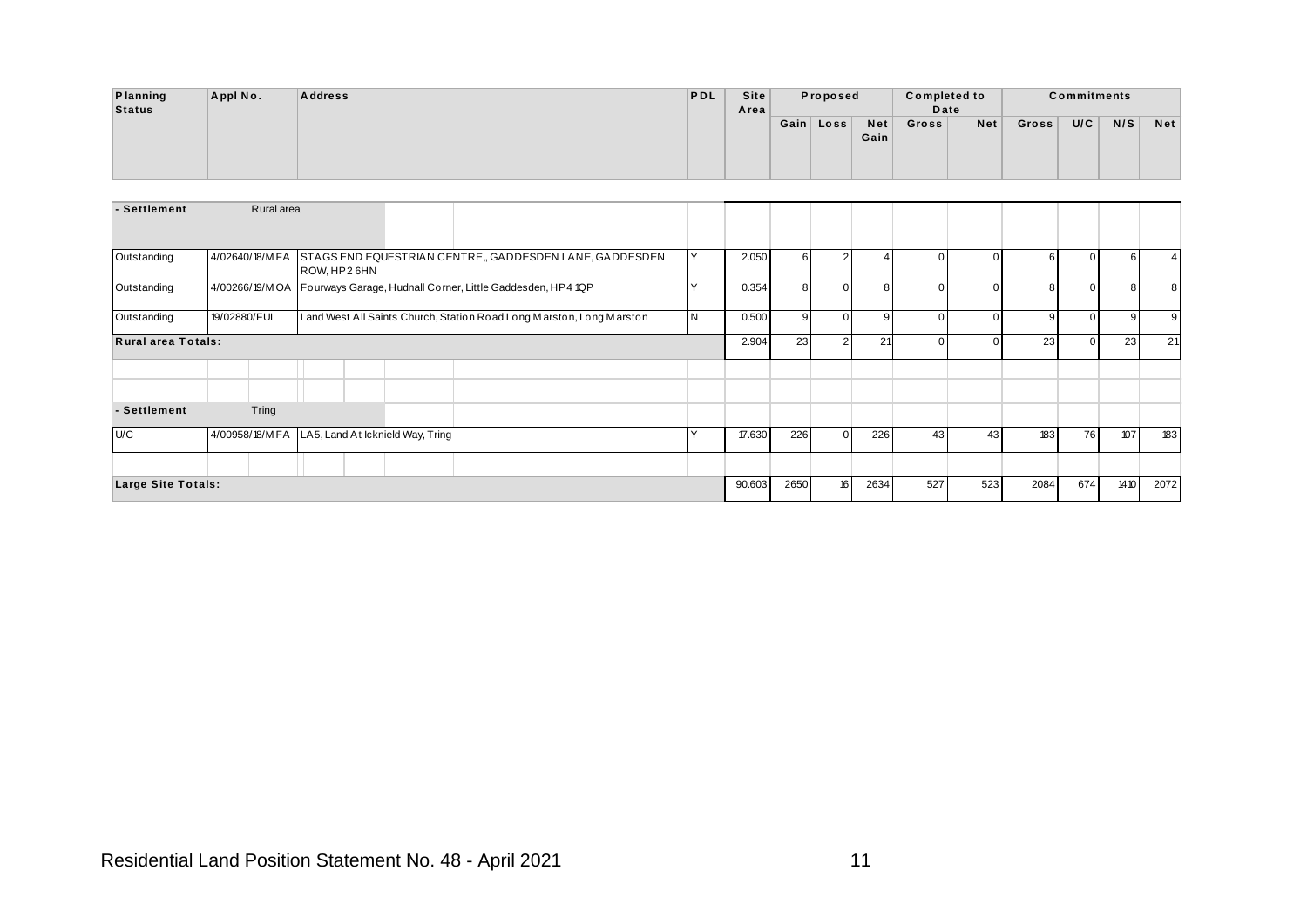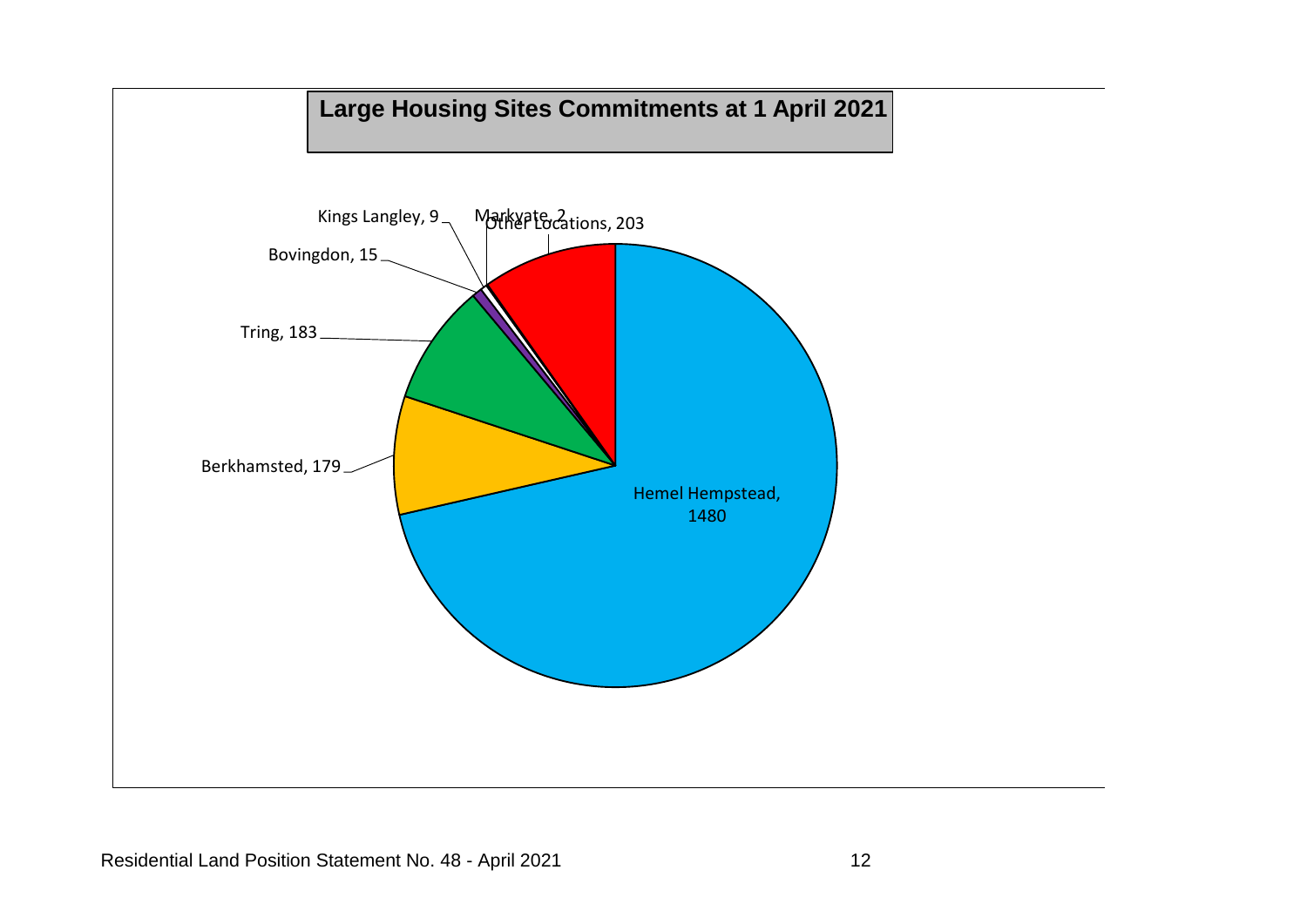| <b>Planning</b>                     | Appl No.          | <b>Address</b> |  |  | <b>PDL</b> | Site | Proposed  |             | <b>Completed to</b> |     |       | <b>Commitments</b> |     |            |
|-------------------------------------|-------------------|----------------|--|--|------------|------|-----------|-------------|---------------------|-----|-------|--------------------|-----|------------|
| Status                              |                   |                |  |  |            | Area | Gain Loss | Net<br>Gain | Date<br>Gross       | Net | Gross | U/C                | N/S | <b>Net</b> |
| Permission<br><b>Classification</b> | <b>Small Site</b> |                |  |  |            |      |           |             |                     |     |       |                    |     |            |

| Planning<br><b>Status</b>           | Appl No.           | <b>Address</b>                                             | PDL            | <b>Site</b><br>Area |                | Proposed         |                | <b>Completed to</b><br>Date |                |                | <b>Commitments</b> |                |                |
|-------------------------------------|--------------------|------------------------------------------------------------|----------------|---------------------|----------------|------------------|----------------|-----------------------------|----------------|----------------|--------------------|----------------|----------------|
|                                     |                    |                                                            |                |                     |                | Gain Loss        | Net<br>Gain    | Gross                       | Net            | Gross          | U/C                | N/S            | Net            |
| Permission<br><b>Classification</b> | <b>Small Site</b>  |                                                            |                |                     |                |                  |                |                             |                |                |                    |                |                |
| - Settlement                        | Aldbury            |                                                            |                |                     |                |                  |                |                             |                |                |                    |                |                |
| Outstanding                         | 4/01665/19/FUL     | Aldbury End, New Ground Road, Aldbury, HP235SF             | Y              | 0.172               |                |                  | $\overline{0}$ | $\overline{0}$              | $\overline{0}$ |                | $\mathbf{0}$       |                |                |
| <b>Aldbury Totals:</b>              |                    |                                                            |                | 0.172               |                |                  | $\Omega$       | $\mathbf 0$                 | $\overline{0}$ |                | $\mathbf 0$        |                | $\overline{0}$ |
| - Settlement                        | <b>Berkhamsted</b> |                                                            |                |                     |                |                  |                |                             |                |                |                    |                |                |
| U/C                                 | 4/00314/17/FUL     | 29 BOXWELL ROAD, BERKHAM STED, HP4 3ET                     | Y              | 0.030               |                |                  | $\overline{0}$ | $\mathbf 0$                 | -1             |                |                    | $\mathbf{0}$   |                |
| U/C                                 | 4/00478/18/FUL     | APPLEDORE, KINGSHILL WAY, BERKHAM STED, HP43TP             | Y              | 0.200               | $\overline{3}$ |                  | 2              | $\overline{0}$              | -1             | 3              | 3                  | $\overline{0}$ |                |
| U/C                                 | 4/01366/18/FUL     | 4 BOURNE ROAD, BERKHAM STED, HP4 3JU                       | N              | 0.022               |                | $\overline{0}$   |                | $\mathbf 0$                 | $\overline{0}$ |                |                    | $\overline{0}$ |                |
| Outstanding                         | 4/03286/16/FUL     | 21a HALL PARK, BERKHAM STED, HP4 2NU                       | IN.            | 0.072               |                | $\overline{0}$   |                | $\overline{0}$              | $\overline{0}$ |                | $\mathbf 0$        |                |                |
| Outstanding                         | 4/00528/19/FUL     | Land Adj. To 26, Station Road, Berkhamsted, HP4 2EY        | IN.            | 0.077               | $\overline{2}$ | $\overline{0}$   | $\overline{2}$ | $\mathbf 0$                 | $\mathbf{0}$   | $\overline{2}$ | $\mathbf 0$        | $\overline{2}$ |                |
| U/C                                 | 4/00578/19/FUL     | JUNIPER HILL, GRAEMESDYKE ROAD, BERKHAM STED, HP43LX       | Y              | 0.090               |                |                  | $\Omega$       | $\overline{0}$              | $-1$           |                |                    | $\overline{0}$ |                |
| Outstanding                         | 4/01557/19/FUL     | HILLCREST, KINGSHILL WAY, BERKHAM STED, HP43TP             | $\overline{Y}$ | 0.124               | $\overline{2}$ |                  |                | $\overline{0}$              | $-1$           | $\mathfrak{p}$ | $\mathbf 0$        | $\overline{2}$ |                |
| U/C                                 | 4/02097/19/FUL     | 1Castle Hill, Berkhamsted, HP4 1HE                         | Y              | 0.130               |                |                  | $\Omega$       | $\overline{0}$              |                |                |                    | $\overline{0}$ |                |
| Outstanding                         | 4/02993/18/FUL     | 320a High Street, Berkhamsted, HP4 1HT                     | Y              | 0.060               | $\mathbf{3}$   | $\overline{0}$   | 3 <sup>1</sup> | $\overline{0}$              | $\overline{0}$ | 3 <sup>1</sup> | $\mathbf{0}$       | 3              |                |
| U/C                                 | 4/02217/19/FUL     | 32 Bridgewater Road, Berkhamsted, HP4 1HN                  | Y              | 0.093               |                |                  | $\Omega$       | $\mathbf 0$                 | $-1$           |                |                    | $\overline{0}$ |                |
| U/C                                 | 19/03056/FUL       | Boswell Road Surgery, 1 Boxwell Road, Berkhamsted, HP4 3EU | Y              | 0.056               |                | $\overline{0}$   |                | $\mathbf 0$                 | $\overline{0}$ |                |                    | $\overline{0}$ |                |
| U/C                                 | 19/03260/FUL       | 11 Barncroft Road, Berkhamsted, HP4 3NL                    | Y              | 0.135               |                |                  | $\Omega$       | $\mathbf 0$                 |                |                |                    | $\Omega$       |                |
| U/C                                 | 20/00005/FUL       | 12, Bourne Road, Berkhamsted, HP4 3JU                      | Y              | 0.022               |                | $\overline{0}$   |                | $\mathbf 0$                 | $\overline{0}$ |                | $\mathbf 0$        |                |                |
| Outstanding                         | 20/00386/FUL       | 374 High Street, Berkhamsted, HP4 1HU                      | Y              | 0.059               |                | $\overline{0}$   |                | $\mathbf 0$                 | $\overline{0}$ |                | $\mathbf 0$        |                |                |
| Outstanding                         | 20/00966/FUL       | 230A, High Street, Berkhamsted, HP4 1AG                    | Y              | 0.034               | $\mathbf{R}$   | $\mathbf{2}$     |                | $\mathbf 0$                 | $\overline{0}$ | $\mathbf{R}$   | $\mathbf 0$        | $\mathbf{z}$   |                |
| Outstanding                         | 20/00631/FUL       | Land R/O Fullers Cross, Oak Road, Berkhamsted, HP4 3NA     | Υ              | 0.096               |                | $\boldsymbol{0}$ |                | $\mathbf 0$                 | $\overline{0}$ |                | $\mathbf 0$        |                |                |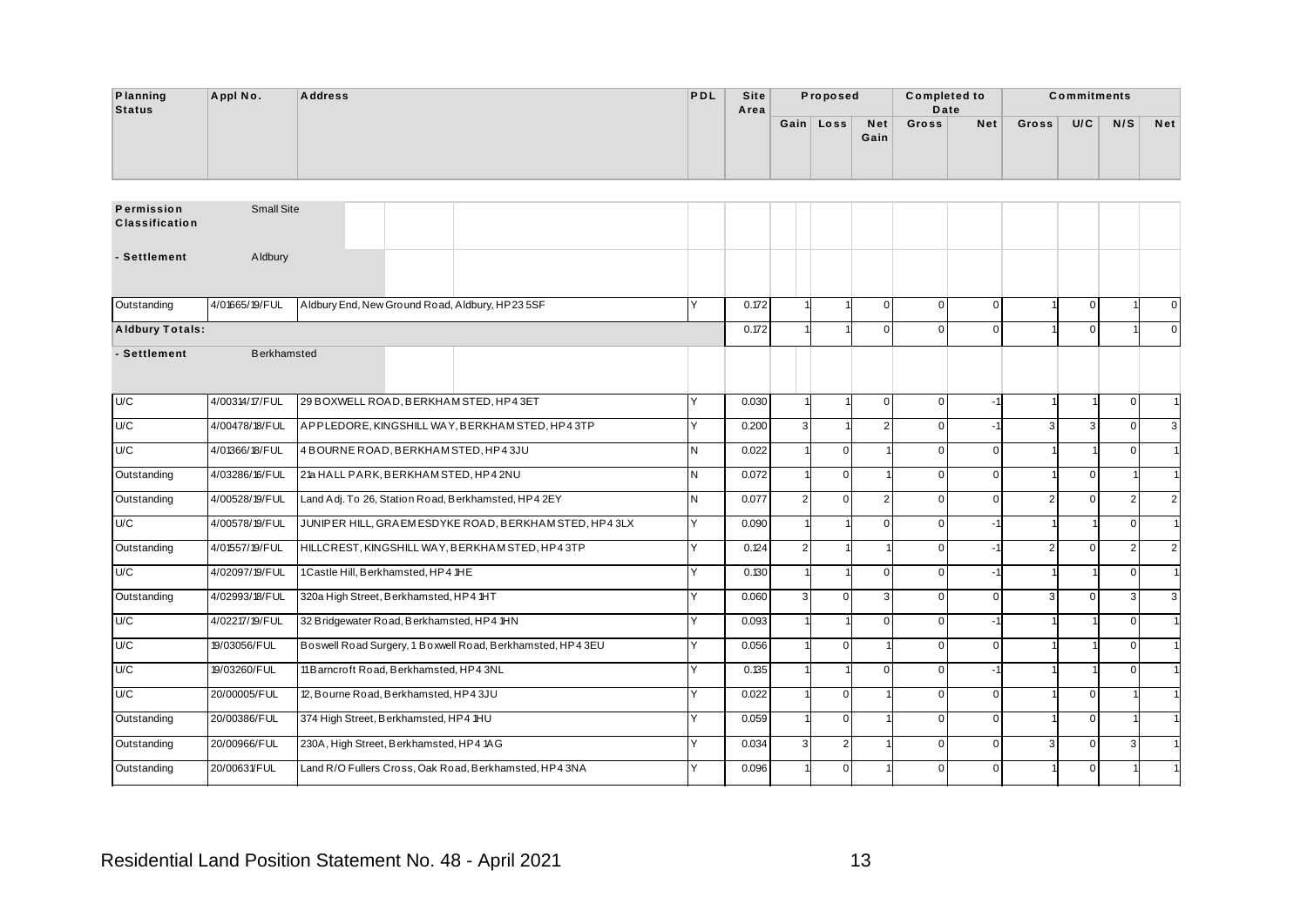| Planning | Appl No. | <b>Address</b> | <b>PDL</b> | Site | Proposed  |      | <b>Completed to</b> |     |       | <b>Commitments</b> |     |            |
|----------|----------|----------------|------------|------|-----------|------|---------------------|-----|-------|--------------------|-----|------------|
| Status   |          |                |            | Area |           |      | Date                |     |       |                    |     |            |
|          |          |                |            |      | Gain Loss | Net  | Gross               | Net | Gross | U/C                | N/S | <b>Net</b> |
|          |          |                |            |      |           | Gain |                     |     |       |                    |     |            |
|          |          |                |            |      |           |      |                     |     |       |                    |     |            |
|          |          |                |            |      |           |      |                     |     |       |                    |     |            |

| <b>Planning</b><br><b>Status</b> | Appl No.       | <b>Address</b>                                                      | PDL          | Site<br>Area |                | Proposed         |                | <b>Completed to</b><br>Date |                |                | <b>Commitments</b> |                |                |
|----------------------------------|----------------|---------------------------------------------------------------------|--------------|--------------|----------------|------------------|----------------|-----------------------------|----------------|----------------|--------------------|----------------|----------------|
|                                  |                |                                                                     |              |              |                | Gain Loss        | Net<br>Gain    | Gross                       | <b>Net</b>     | Gross          | U/C                | N/S            | <b>Net</b>     |
| Outstanding                      | 20/00264/FUL   | London Design Studio, 103-105 High Street, Berkhamsted, HP4 2DG     | Υ            | 0.019        | $\overline{2}$ | 0                | $\overline{2}$ | $\mathsf 0$                 | $\Omega$       | $\overline{2}$ | $\mathbf 0$        | $\overline{2}$ | $\overline{2}$ |
| U/C                              | 20/01629/FUL   | Homeland 11A Meadway, Berkhamsted, HP4 2PL                          | $\mathsf{N}$ | 0.178        |                | $\overline{0}$   |                | $\overline{0}$              | $\Omega$       |                |                    | $\overline{0}$ |                |
| Outstanding                      | 20/01461/FUL   | land adj, 20 Greene Walk, Berkhamsted, HP4 2LW                      | Y            | 0.015        |                | $\overline{0}$   |                | $\overline{0}$              | $\Omega$       |                | $\mathbf{0}$       |                |                |
| Outstanding                      | 20/03245/FUL   | 4 Blegberry Gardens, Berkhamsted, HP43AR                            | Y            | 0.160        |                | $\overline{0}$   |                | $\mathsf 0$                 | $\Omega$       |                | 0                  |                |                |
|                                  |                |                                                                     | Υ            |              |                |                  |                |                             |                |                |                    |                |                |
| Outstanding                      | 21/00195/FUL   | 42 Charles Street, Berkhamsted, HP4 3DJ                             |              | 0.011        |                |                  | $\overline{0}$ | $\overline{0}$              | $\Omega$       |                | $\mathbf{0}$       |                | $\mathbf 0$    |
| <b>Berkhamsted Totals:</b>       |                |                                                                     |              | 1.683        | 30             | 10 <sup>10</sup> | 20             | $\mathsf 0$                 | $-7$           | 30             | 11                 | 19             | 27             |
| - Settlement                     | Bovingdon      |                                                                     |              |              |                |                  |                |                             |                |                |                    |                |                |
| U/C                              | 4/02429/18/FUL | LAND ADJ. 22A, HYDE LANE, BOVINGDON, HP3 0EG                        | $\mathsf{N}$ | 0.036        |                | $\overline{0}$   |                | $\overline{0}$              | $\Omega$       |                |                    | $\Omega$       |                |
| Outstanding                      | 4/01863/18/FUL | 1AUSTINS MEAD, BOVINGDON, HP30JX                                    | Unkno<br>wn  | 0.007        |                | $\overline{0}$   |                | $\mathsf 0$                 | $\Omega$       |                | $\mathbf{0}$       |                |                |
| Outstanding                      | 4/01724/19/FUL | 42 HIGH STREET, BOVINGDON, HEMEL HEMPSTEAD, HP3 0HJ                 | Y            | 0.019        |                | $\overline{0}$   |                | $\overline{0}$              | $\Omega$       |                | $\mathbf{0}$       |                |                |
| Outstanding                      | 19/02677/FUL   | Merriewood, 41Chesham Road, Bovingdon, Hemel Hempstead, HP3 0EA     | Unkno<br>wn  | 0.103        |                | $\overline{0}$   |                | $\mathsf 0$                 | $\Omega$       |                | 0                  |                |                |
| Outstanding                      | 20/01941/FUL   | Garages Opp. Flats 1, 33 High Street, Bovingdon, HP3 0HG            | Y            | 0.080        |                | $\overline{0}$   |                | $\overline{0}$              | $\Omega$       |                | $\mathbf 0$        |                |                |
| Outstanding                      | 20/01940/FUL   | Buttercup House, 33 High Street Bovingdon, Hemel Hempstead, HP3 0HG | Y            | 0.010        |                | $\overline{0}$   |                | $\overline{0}$              | $\Omega$       |                | $\mathbf{0}$       |                |                |
| <b>Bovingdon Totals:</b>         |                |                                                                     |              | 0.255        | 6              | $\overline{0}$   | 6 <sup>1</sup> | $\overline{0}$              | $\Omega$       | 6              |                    | 5 <sub>5</sub> | 6              |
| - Settlement                     | Chipperfield   |                                                                     |              |              |                |                  |                |                             |                |                |                    |                |                |
|                                  | 19/03033/FUL   | The Orchard, Alexandra Road, Chipperfield, Kings Langley, WD4 9DS   | Y            | 0.208        | 3              | $\overline{0}$   | 3 <sup>1</sup> | $\overline{0}$              | $\overline{0}$ | 3              | $\mathbf 0$        | $\mathbf{3}$   | $\mathbf{3}$   |
| Outstanding                      |                |                                                                     |              |              |                |                  |                | $\mathsf 0$                 | $\Omega$       | $\overline{2}$ | $\mathbf 0$        | 2 <sub>1</sub> | 2              |
| Outstanding                      | 19/02788/FUL   | 8 Alexandra Road, Chipperfield, WD4 9DS                             | Y            | 0.035        | $\overline{2}$ | $\overline{0}$   | $\overline{2}$ |                             |                |                |                    |                |                |
| U/C                              | 20/00887/FUL   | Martlets The Common, Chipperfield Kings, Langley, WD4 9BS           | Y            | 0.040        | $\overline{2}$ |                  |                | $\mathsf 0$                 | $\Omega$       | $\overline{2}$ | $\overline{2}$     | $\overline{0}$ |                |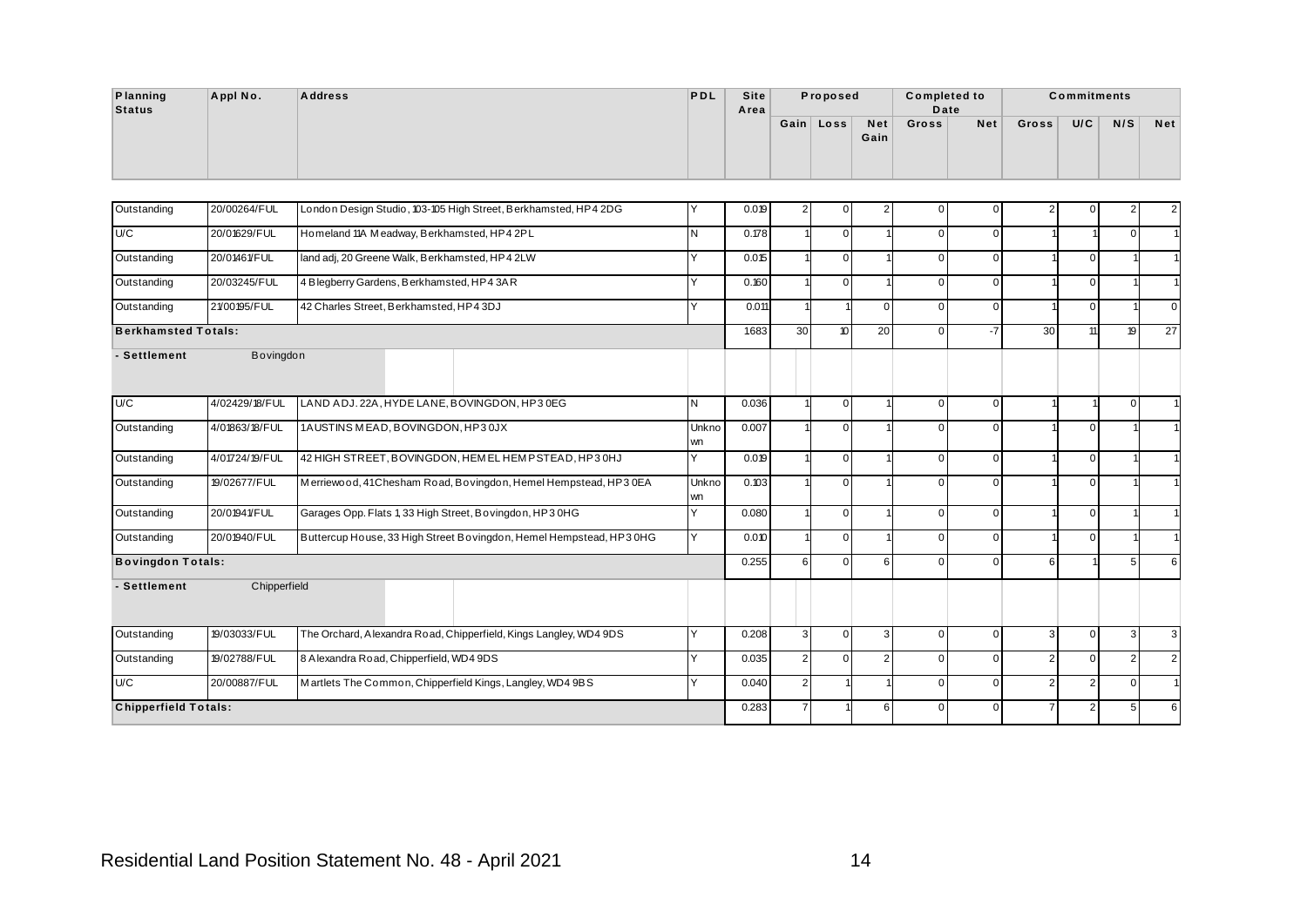| Planning | Appl No. | <b>Address</b> | PDL | Site |          |           |      | <b>Completed to</b> |     |       | <b>Commitments</b> |     |            |
|----------|----------|----------------|-----|------|----------|-----------|------|---------------------|-----|-------|--------------------|-----|------------|
| Status   |          |                |     | Area | Proposed |           |      | Date                |     |       |                    |     |            |
|          |          |                |     |      |          | Gain Loss | Net  | Gross               | Net | Gross | U/C                | N/S | <b>Net</b> |
|          |          |                |     |      |          |           | Gain |                     |     |       |                    |     |            |
|          |          |                |     |      |          |           |      |                     |     |       |                    |     |            |
|          |          |                |     |      |          |           |      |                     |     |       |                    |     |            |

| Planning<br><b>Status</b> | Appl No.       | <b>Address</b>                                   |                                                                      | PDL            | <b>Site</b><br>Area |                | Proposed       |                         | <b>Completed to</b><br>Date |                |                | <b>Commitments</b> |                |                |
|---------------------------|----------------|--------------------------------------------------|----------------------------------------------------------------------|----------------|---------------------|----------------|----------------|-------------------------|-----------------------------|----------------|----------------|--------------------|----------------|----------------|
|                           |                |                                                  |                                                                      |                |                     |                | Gain   Loss    | <b>Net</b><br>Gain      | Gross                       | Net            | Gross          | U/C                | N/S            | <b>Net</b>     |
| - Settlement              | Flamstead      |                                                  |                                                                      |                |                     |                |                |                         |                             |                |                |                    |                |                |
|                           |                |                                                  |                                                                      |                |                     |                |                |                         |                             |                |                |                    |                |                |
| U/C                       | 4/02055/15/FUL | AL38BY                                           | BLACKSMITH YARD COTTAGE, RIVER HILL, FLAM STEAD, ST ALBANS,          | Y              | 0.092               | $\overline{2}$ |                |                         |                             | $\Omega$       |                |                    | $\overline{0}$ |                |
| Outstanding               | 4/00659/17/OUT |                                                  | LAND ADJ TO DELAWARE, PIE CORNER, FLAM STEAD, AL3 8BW                | $\overline{N}$ | 0.058               |                | $\overline{0}$ |                         | $\mathsf 0$                 | $\Omega$       |                | $\overline{0}$     |                |                |
| U/C                       | 4/01411/19/FUL | Land Adj Delaware Pie Corner, Flamstead, AL3 8BW |                                                                      | Y              | 0.063               |                | $\overline{0}$ |                         | $\mathbf 0$                 | $\Omega$       |                |                    | $\overline{0}$ |                |
| Outstanding               | 20/00905/FUL   | Land adj, 26 Parsons Close, Flamstead, AL3 8ED   |                                                                      | Y              | 0.016               |                | $\overline{0}$ |                         | $\overline{0}$              | $\overline{0}$ |                | $\mathbf 0$        |                |                |
| Outstanding               | 20/02738/FUL   |                                                  | Land Rear Of Southern Wood, 12 Trowley Hill Road, Flamstead, AL3 8EE | Y              | 0.050               | $\overline{2}$ | $\overline{0}$ | 2 <sup>1</sup>          | $\mathbf 0$                 | $\Omega$       | $\overline{2}$ | $\mathbf{0}$       | 2 <sup>1</sup> | $\overline{2}$ |
| <b>Flamstead Totals:</b>  |                |                                                  |                                                                      |                | 0.279               | $\overline{7}$ |                | $6 \overline{6}$        |                             | $\Omega$       | 6              | $\overline{2}$     | $\Delta$       | 6              |
| - Settlement              |                | <b>Hemel Hempstead</b>                           |                                                                      |                |                     |                |                |                         |                             |                |                |                    |                |                |
| U/C                       | 4/01075/17/FUL |                                                  | ADJ 10 COPPER BEECH CLOSE, HEMEL HEMPSTEAD, HP3 0DG                  | $\mathsf{N}$   | 0.110               |                | $\overline{0}$ |                         | $\overline{0}$              | $\overline{0}$ |                |                    | $\overline{0}$ |                |
| U/C                       | 4/00726/17/FUL |                                                  | LAND R/O, 76-78 BELSWAINS LANE, HEMEL HEMPSTEAD, HP3 9PP             | N              | 0.103               | $\overline{2}$ | $\overline{0}$ | $\overline{2}$          | $\mathbf 0$                 | $\Omega$       | 2              | $\overline{2}$     | $\overline{0}$ | $\overline{2}$ |
| U/C                       | 4/01722/17/FUL |                                                  | 12 MAYNARD ROAD, HEMEL HEMPSTEAD, HP2 4TR                            | Y              | 0.018               |                | $\overline{0}$ |                         | $\mathsf 0$                 | $\Omega$       |                |                    | $\Omega$       |                |
| U/C                       | 4/02120/17/FUL |                                                  | LAND ADJ TO 19 ALLDICKS ROAD, HEMEL HEMPSTEAD, HP3 9JJ               | N              | 0.009               |                | $\overline{0}$ |                         | $\mathbf 0$                 | $\Omega$       |                |                    | $\overline{0}$ |                |
| U/C                       | 4/02698/17/FUL | 1GRANGE CLOSE, HEMEL HEMPSTEAD, HP2 4JG          |                                                                      | Y              | 0.052               |                | $\overline{0}$ |                         | $\mathsf 0$                 | $\Omega$       |                |                    | $\overline{0}$ |                |
| U/C                       | 4/03264/17/FUL |                                                  | 105 CHERRY ORCHARD, HEMEL HEMPSTEAD, HP13NJ                          | N              | 0.039               |                | $\overline{0}$ |                         | $\overline{0}$              | $\Omega$       |                |                    | $\overline{0}$ |                |
| U/C                       | 4/00148/18/FUL |                                                  | 4 BROAD STREET, HEMEL HEMPSTEAD, HP2 5BW                             | $\mathsf{N}$   | 0.072               |                | $\overline{0}$ |                         | $\mathsf 0$                 | $\Omega$       |                |                    | $\overline{0}$ |                |
|                           |                | 76 ST ALBANS ROAD, HEMEL HEMPSTEAD, HP2 4BA      |                                                                      |                | 0.014               |                | $\overline{0}$ |                         | $\mathsf 0$                 | $\Omega$       |                |                    | $\overline{0}$ |                |
|                           | 4/03155/17/FUL |                                                  |                                                                      | N              |                     |                |                |                         |                             |                |                |                    |                |                |
| U/C<br>U/C                | 4/03234/17/FUL |                                                  | THE GRAPES, GREEN END ROAD, HEMEL HEMPSTEAD, HP11QR                  | Y              | 0.172               | $\overline{4}$ | $\overline{0}$ | $\overline{4}$          | $\overline{0}$              | $\Omega$       | 4              | $\overline{4}$     | $\overline{0}$ | $\overline{4}$ |
| Outstanding               | 4/01401/17/FUL |                                                  | WOODHALL FARM SURGERY, VALLEY GREEN, HEMEL HEMPSTEAD, HP2 Y          |                | 0.068               | $\overline{4}$ | $\overline{0}$ | $\overline{\mathbf{A}}$ | $\mathbf 0$                 | $\Omega$       | Δ              | $\overline{0}$     | $\overline{4}$ |                |
| Outstanding               | 4/01983/17/FUL | 7RJ                                              | 39 PLANTATION WALK, HEMEL HEMPSTEAD, HP13LY                          | N              | 0.038               |                | $\overline{0}$ |                         | $\mathsf 0$                 | $\Omega$       |                | $\mathbf 0$        |                |                |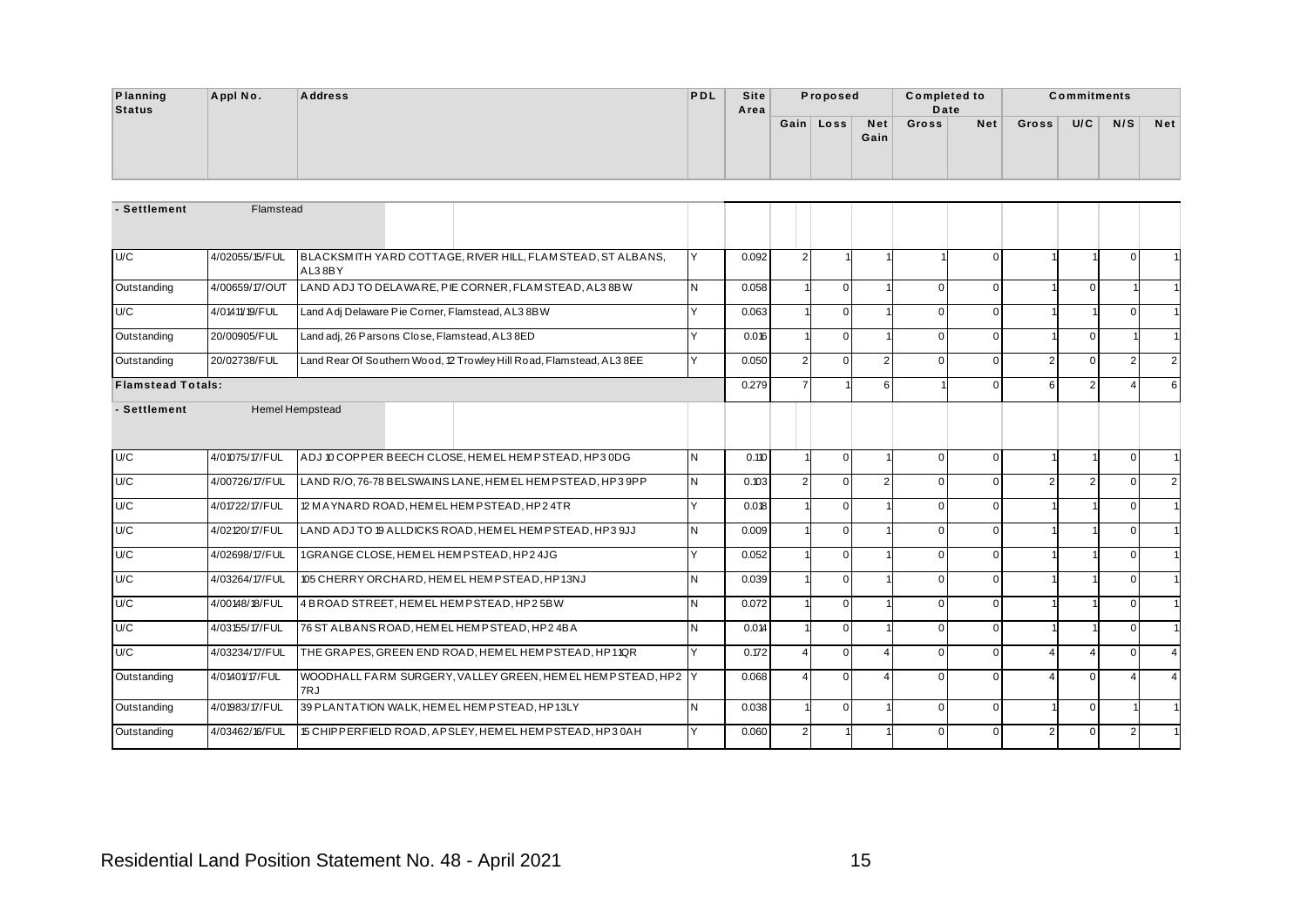| Planning<br>Status        | Appl No.       | <b>Address</b>                                                    | PDL       | <b>Site</b><br>Area |                | Proposed  |             | <b>Completed to</b><br>Date |     |       | <b>Commitments</b> |     |            |
|---------------------------|----------------|-------------------------------------------------------------------|-----------|---------------------|----------------|-----------|-------------|-----------------------------|-----|-------|--------------------|-----|------------|
|                           |                |                                                                   |           |                     |                | Gain Loss | Net<br>Gain | Gross                       | Net | Gross | U/C                | N/S | <b>Net</b> |
| Outstanding               | 4/00535/17/FUL | LOCKERS COTTAGE, BURY HILL, HEM EL HEM PSTEAD, HP11SP             |           | 0.090               | 2 <sub>1</sub> |           |             | 0                           |     |       |                    |     | 2          |
| المتعاطف والمتحافظ المتحا | 10400E/40E     | $\mathbf{I}$ $\mathbf{I}$ of LOMBOO DOME LEMEL LEMBOTERS LIBRARIO | <b>AL</b> | 0.001               |                | $\sim$    |             | $\sim$ 1                    |     |       | $\sim$             |     |            |

| Planning<br><b>Status</b> | Appl No.       | <b>Address</b>                                                            | PDL | Site<br>Area |                | Proposed       |                    | <b>Completed to</b><br>Date |                |               | <b>Commitments</b> |                |                |
|---------------------------|----------------|---------------------------------------------------------------------------|-----|--------------|----------------|----------------|--------------------|-----------------------------|----------------|---------------|--------------------|----------------|----------------|
|                           |                |                                                                           |     |              |                | Gain Loss      | <b>Net</b><br>Gain | Gross                       | Net            | Gross         | U/C                | N/S            | <b>Net</b>     |
| Outstanding               | 4/00535/17/FUL | LOCKERS COTTAGE, BURY HILL, HEM EL HEMPSTEAD, HP11SP                      | ΙN  | 0.090        | $\overline{2}$ | 0              |                    | $\mathbf 0$                 | $\overline{0}$ |               | $\mathbf 0$        | 2              | 2 <sub>1</sub> |
| Outstanding               | 4/01625/18/FUL | Land adj, 37 HOWARDS DRIVE, HEMEL HEM PSTEAD, HP13NG                      | l N | 0.031        |                | $\overline{0}$ |                    | $\mathbf 0$                 | $\overline{0}$ |               | $\mathbf 0$        |                |                |
| U/C                       | 4/01606/18/FUL | 60 CROUCHFIELD. HEM EL HEMPSTEAD. HP11PD                                  | Y   | 0.061        |                | $\overline{0}$ |                    | $\mathbf 0$                 | $\overline{0}$ |               |                    | $\overline{0}$ |                |
| Outstanding               | 4/01792/18/FUL | 2 ST MICHAELS AVENUE, HEMEL HEMPSTEAD, HP38HF                             | Y   | 0.035        |                | $\overline{0}$ |                    | $\mathbf 0$                 | $\overline{0}$ |               | $\mathbf 0$        |                |                |
| Outstanding               | 4/02206/18/OUT | LAND BETWEEN 184 AND 186, BELSWAINS LANE, HEM EL HEMPSTEAD,<br>HP39XA     | IN. | 0.067        |                | $\overline{0}$ |                    | $\mathbf 0$                 | $\overline{0}$ |               | $\mathbf 0$        |                |                |
| U/C                       | 4/02289/18/FUL | 1, NORTHAW CLOSE, HEM ELHEMP STEAD, HP27NH                                | Y   | 0.011        |                | $\overline{0}$ |                    | $\overline{0}$              | $\overline{0}$ |               |                    | $\overline{0}$ |                |
| U/C                       | 4/01446/18/FUL | 3, HILLSIDE COTTAGES, LEVERSTOCK GREEN ROAD, HEMEL<br>HEMPSTEAD, HP38QB   | Y   | 0.023        |                | $\overline{0}$ |                    | $\mathbf 0$                 | $\overline{0}$ |               |                    | $\overline{0}$ |                |
| Outstanding               | 4/02380/18/FUL | VEHICLE REPAIR WORKSHOP. DEACONSFIELD ROAD. HEMEL<br>HEMPSTEAD, HP39NF    | Y   | 0.030        |                | $\overline{0}$ |                    | $\mathbf 0$                 | $\overline{0}$ |               | 0                  |                |                |
| Outstanding               | 4/02295/18/FUL | 6 THE HOLT. HEM EL HEMP STEAD. HP2 4LF                                    | Y   | 0.011        |                | $\overline{0}$ |                    | $\mathbf 0$                 | $\overline{0}$ |               | $\mathbf 0$        |                |                |
| U/C                       | 4/02779/18/FUL | RIVENDELL, SHEETHANGER LANE, FELDEN, HP30BQ                               | Y   | 0.175        |                |                | $\Omega$           | $\mathbf 0$                 |                |               |                    | $\overline{0}$ |                |
| U/C                       | 4/03019/18/FUL | 25 - 31, WEYMOUTH STREET, HEMEL HEMPSTEAD, HP3 9SL                        | N   | 0.060        | $\overline{4}$ | $\overline{0}$ | $\Delta$           | $\mathbf 0$                 | $\overline{0}$ |               | $\overline{4}$     | $\overline{0}$ | $\overline{4}$ |
| U/C                       | 4/00503/19/FUL | GARAGE SITE, REAR OF 3 TO 5. MICKLEFIELD ROAD, HEMEL<br>HEMPSTEAD, HP24PG | Y   | 0.070        | $\overline{3}$ | $\overline{0}$ | 3                  | $\overline{0}$              | $\overline{0}$ | 3             | 3                  | $\overline{0}$ | $\overline{3}$ |
| Outstanding               | 4/00470/19/FUL | LAND AT ASTON CLOSE, HEM EL HEMPSTEAD                                     | N   | 0.054        | $\overline{3}$ | $\overline{0}$ | 3                  | $\mathbf 0$                 | $\overline{0}$ | 3             | $\mathbf 0$        | 3              | $\overline{3}$ |
| U/C                       | 4/00546/19/FUL | 1FELDEN DRIVE, HEM EL HEMPSTEAD, HP3 0BD                                  | l N | 0.080        |                | $\overline{0}$ |                    | $\overline{0}$              | $\overline{0}$ |               |                    | $\overline{0}$ |                |
| U/C                       | 4/00854/19/FUL | 108 LONG CHAULDEN, HEM EL HEMPSTEAD, HP12HY                               | N   | 0.013        | $\overline{2}$ | $\overline{0}$ | 2                  | $\overline{0}$              | $\overline{0}$ | $\mathcal{P}$ | $\overline{2}$     | $\overline{0}$ | 2 <sub>1</sub> |
| Outstanding               | 4/00890/19/FUL | 12 DAGGSDELL ROAD, HEM EL HEMPSTEAD, HP13PW                               | N   | 0.020        |                | $\overline{0}$ |                    | $\mathbf 0$                 | $\overline{0}$ |               | $\mathbf 0$        |                |                |
| Outstanding               | 4/00997/19/FUL | 62 OLIVER ROAD, HEM EL HEMPSTEAD, HP3 9PZ                                 | IN. | 0.028        |                | $\overline{0}$ |                    | $\mathbf 0$                 | $\overline{0}$ |               | $\mathbf 0$        |                |                |
| Outstanding               | 4/00628/19/FUL | GARAGE SITE, GREAT HEART, HEMEL HEMPSTEAD, HP25AN                         | Y   | 0.119        | $\overline{3}$ | $\overline{0}$ | 3                  | $\mathbf 0$                 | $\overline{0}$ | 3             | $\mathbf 0$        | 3              | $\overline{3}$ |
| Outstanding               | 4/03150/18/FUL | 1MOUNTFIELD ROAD. HEMEL HEMPSTEAD. HP25DR                                 | Υ   | 0.057        | $\overline{3}$ |                | $\mathfrak{p}$     | $\overline{0}$              | $\overline{0}$ | 3             | $\Omega$           | $\overline{3}$ | 2 <sup>1</sup> |
| U/C                       | 4/01084/19/FUL | 26 VAUXHALL ROAD, HEM EL HEMPSTEAD, HP2 4HP                               | Y   | 0.019        |                | $\overline{0}$ |                    | $\mathbf 0$                 | $\overline{0}$ |               |                    | $\overline{0}$ |                |
| Outstanding               | 4/01763/19/OUT | 24 M A RLINS TURN, HEM EL HEMP STEAD, HP13LQ                              | Y   | 0.013        |                | $\overline{0}$ |                    | $\mathbf 0$                 | $\overline{0}$ |               | $\mathbf 0$        |                |                |
| Outstanding               | 4/00931/19/FUL | GARAGE SITE, MIDDLEKNIGHTS HILL, HEMEL HEMPSTEAD, HP13NA                  |     | 0.091        |                |                |                    | $\mathbf 0$                 | 0              |               | $\cup$             |                |                |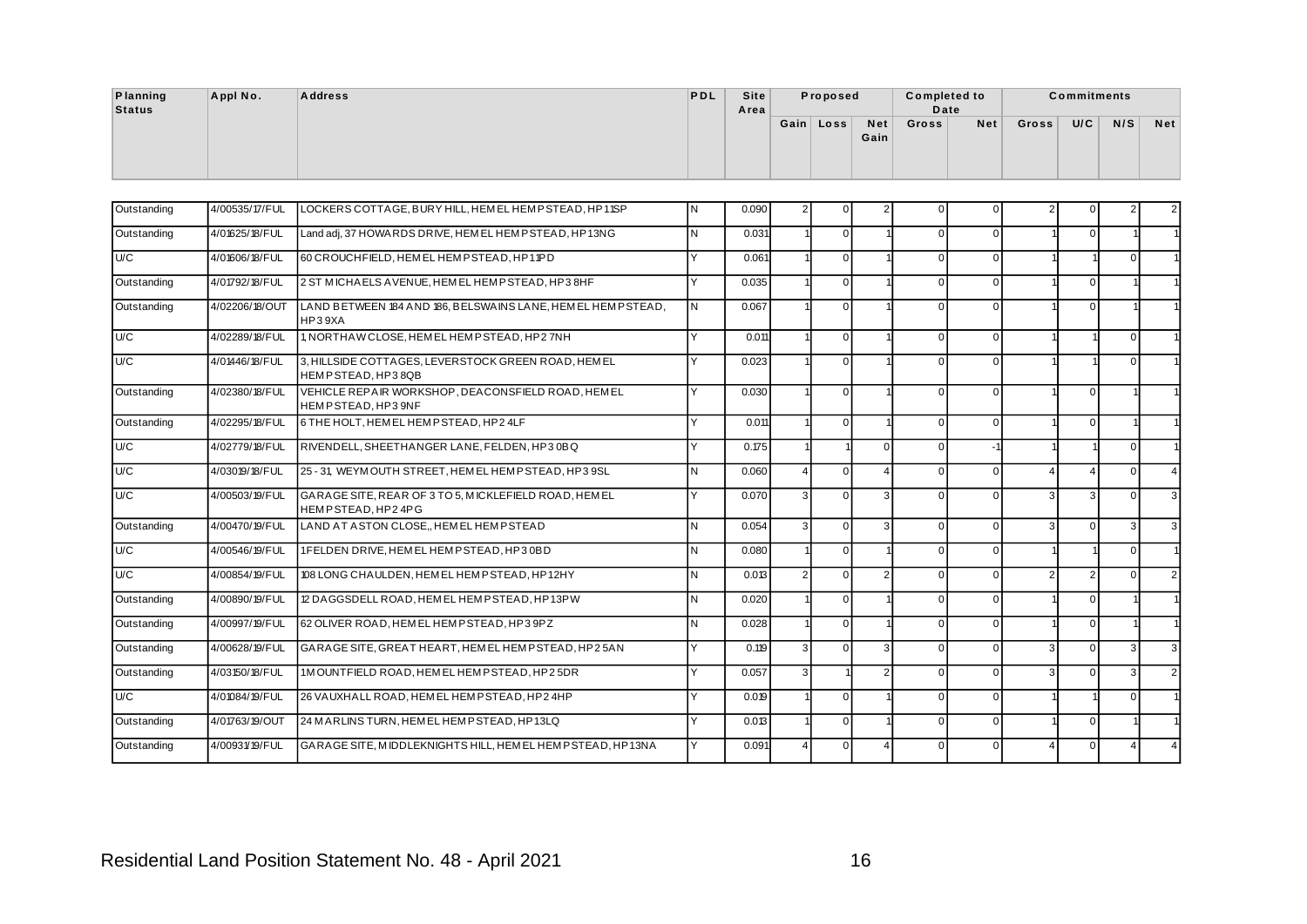| Planning | Appl No. | <b>Address</b> | PDL | <b>Site</b> | Proposed  |      | <b>Completed to</b> |      |       | <b>Commitments</b> |     |            |
|----------|----------|----------------|-----|-------------|-----------|------|---------------------|------|-------|--------------------|-----|------------|
| Status   |          |                |     | Area        |           |      |                     | Date |       |                    |     |            |
|          |          |                |     |             | Gain Loss | Net  | <b>Gross</b>        | Net  | Gross | U/C                | N/S | <b>Net</b> |
|          |          |                |     |             |           | Gain |                     |      |       |                    |     |            |
|          |          |                |     |             |           |      |                     |      |       |                    |     |            |
|          |          |                |     |             |           |      |                     |      |       |                    |     |            |

| Planning<br><b>Status</b> | Appl No.       | <b>Address</b>                                                    | <b>PDL</b> | <b>Site</b><br>Area |                | Proposed       |                    | <b>Completed to</b><br>Date |                |                | <b>Commitments</b> |                |                |
|---------------------------|----------------|-------------------------------------------------------------------|------------|---------------------|----------------|----------------|--------------------|-----------------------------|----------------|----------------|--------------------|----------------|----------------|
|                           |                |                                                                   |            |                     |                | Gain Loss      | <b>Net</b><br>Gain | Gross                       | Net            | Gross          | U/C                | N/S            | <b>Net</b>     |
| Outstanding               | 4/02028/19/FUL | 45, Homefield Road, Hemel Hempstead, HP2 4BZ                      | Υ          | 0.047               | $\overline{2}$ | $\Omega$       |                    | $\mathsf 0$                 | $\overline{0}$ | $\mathfrak{p}$ | $\Omega$           | $\overline{c}$ |                |
| U/C                       | 4/02118/19/NMA | Land R/O, 115 Cowper Road, Hemel Hempstead, HP11PF                | N          | 0.034               |                | $\overline{0}$ |                    | $\mathsf 0$                 | $\overline{0}$ |                |                    | $\Omega$       |                |
| Outstanding               | 4/02047/19/FUL | Land adj, 3 M o untfield Road, Hemel Hempstead, HP2 5DR           | Y          | 0.013               |                | $\overline{0}$ |                    | $\mathsf 0$                 | $\Omega$       |                | 0                  |                |                |
| Outstanding               | 19/02509/FUL   | 282 St Johns Road, Hemel Hempstead, HP11QG                        | Y          | 0.090               | 2 <sub>2</sub> | $\overline{0}$ | $\overline{2}$     | $\mathbf 0$                 | $\overline{0}$ | $\overline{2}$ | $\Omega$           | 2 <sub>1</sub> |                |
| Outstanding               | 4/02033/19/FUL | 39A Adeyfield Road, Hemel Hempstead, HP2 5DP                      | Y          | 0.110               | $\overline{4}$ |                | 3 <sup>1</sup>     | $\mathsf 0$                 | $\overline{0}$ | Δ              | $\mathbf 0$        | 4              |                |
| U/C                       | 19/02864/FUL   | Land To The Rear Of, 35 High Ridge Road, Hemel Hempstead, HP3 0AG | Y          | 0.022               |                | $\overline{0}$ |                    | $\mathbf 0$                 | $\overline{0}$ |                |                    | $\overline{0}$ |                |
| Outstanding               | 19/03170/FUL   | 160 Cotterells, Hemel Hempstead, HP11JW                           | Ÿ          | 0.050               | $\overline{3}$ | $\overline{0}$ | $\overline{3}$     | $\mathsf 0$                 | $\overline{0}$ | $\overline{3}$ | $\Omega$           | $\overline{3}$ |                |
| U/C                       | 19/02729/FUL   | 17 Polehanger Lane, Hemel Hempstead, HP13PT                       | Y          | 0.028               |                | $\overline{0}$ |                    | $\mathbf 0$                 | $\overline{0}$ |                |                    | $\overline{0}$ |                |
| U/C                       | 19/03017/FUL   | 2 Fallowfield Walk, Hemel Hempstead, HP13NZ                       | Y          | 0.020               |                | $\overline{0}$ |                    | $\mathsf 0$                 | $\overline{0}$ |                |                    | $\overline{0}$ |                |
| Outstanding               | 4/02321/19/FUL | 2 Glenview RoadHemel HempsteadHP1TE                               | Y          | 0.053               | $\overline{2}$ | $\overline{0}$ | $\overline{2}$     | $\mathbf 0$                 | $\overline{0}$ | $\overline{2}$ | $\mathbf 0$        | 2 <sub>1</sub> |                |
| Outstanding               | 20/00050/OUT   | Shothanger, Sheethanger Lane, Felden, Hemel Hempstead             | Ν          | 0.090               |                | $\overline{0}$ |                    | $\mathsf 0$                 | $\Omega$       |                | $\mathbf 0$        |                |                |
| U/C                       | 20/00112/FUL   | 12 Seymour Crescent, Hemel Hempstead, HP2 5DS                     | Y          | 0.037               |                | $\overline{0}$ |                    | $\mathbf 0$                 | $\overline{0}$ |                |                    | $\overline{0}$ |                |
| Outstanding               | 20/00296/FUL   | R/O, 56 Lockers Park Lane, Hemel Hempstead, HP1TJ                 | Y          | 0.080               | $\overline{2}$ | $\overline{0}$ | $\overline{2}$     | $\mathsf 0$                 | $\overline{0}$ | $\overline{2}$ | $\mathbf 0$        | 2 <sub>1</sub> |                |
| Outstanding               | 19/03173/FUL   | 5 Bramfield Place, Hemel Hempstead, HP2 7NZ                       | Y          | 0.050               |                | $\overline{0}$ |                    | $\mathsf 0$                 | $\overline{0}$ |                | $\mathbf 0$        |                |                |
| Outstanding               | 20/00062/FUL   | Land R/o, 8 Deaconsfield Road, Hemel Hempstead, HP3 9HY           | Y          | 0.020               |                | $\overline{0}$ |                    | $\mathsf 0$                 | $\overline{0}$ |                | $\mathbf 0$        |                |                |
| Outstanding               | 19/02587/FUL   | Felden Close, Sheethanger Lane, Felden, HP3 0BG                   | N          | 0.364               | 2 <sub>2</sub> | $\overline{0}$ | $\overline{2}$     | $\mathbf 0$                 | $\overline{0}$ | $\overline{2}$ | $\Omega$           | 2 <sub>1</sub> | 2              |
| Outstanding               | 20/00234/FUL   | Land adj, 4 Broad Street, Hemel Hempstead, HP2 5BW                | Y          | 0.031               | $\overline{2}$ | $\overline{0}$ | 2 <sup>1</sup>     | $\mathsf 0$                 | $\overline{0}$ | 2 <sub>1</sub> | $\mathbf 0$        | 2 <sub>1</sub> | $\overline{2}$ |
| U/C                       | 19/03247/FUL   | 89 Marlowes, Hemel Hempstead, HP11LF                              | Y          | 0.056               |                | $\overline{0}$ |                    | $\mathbf 0$                 | $\overline{0}$ |                |                    | $\overline{0}$ |                |
| U/C                       | 20/00714/FUL   | 308 Northridge Way, Hemel Hempstead, HP12AB                       | Y          | 0.030               |                | $\overline{0}$ |                    | $\mathsf 0$                 | $\overline{0}$ |                |                    | $\overline{0}$ |                |
| U/C                       | 20/00052/FUL   | Shothanger, Sheethanger Lane, Felden, HP3 0BG                     | Y          | 0.155               | 2 <sub>2</sub> | $\overline{0}$ | $\overline{2}$     | $\mathbf 0$                 | $\overline{0}$ | 2 <sub>1</sub> | $\overline{2}$     | $\overline{0}$ | 2              |
| Outstanding               | 20/00647/FUL   | 10 Quartermass Road, Hemel Hempstead, HP13QS                      | Y          | 0.032               | $\overline{2}$ |                |                    | $\mathsf 0$                 | $\overline{0}$ | $\overline{2}$ | $\mathsf 0$        | 2 <sub>1</sub> |                |
| U/C                       | 20/00775/FUL   | 156 Marlowes, Hemel Hempstead, HP11BA                             | Y          | 0.067               | $\overline{3}$ | $\overline{0}$ | $\mathbf{3}$       | $\mathbf 0$                 | $\overline{0}$ | $\overline{3}$ | 3                  | $\overline{0}$ | 3              |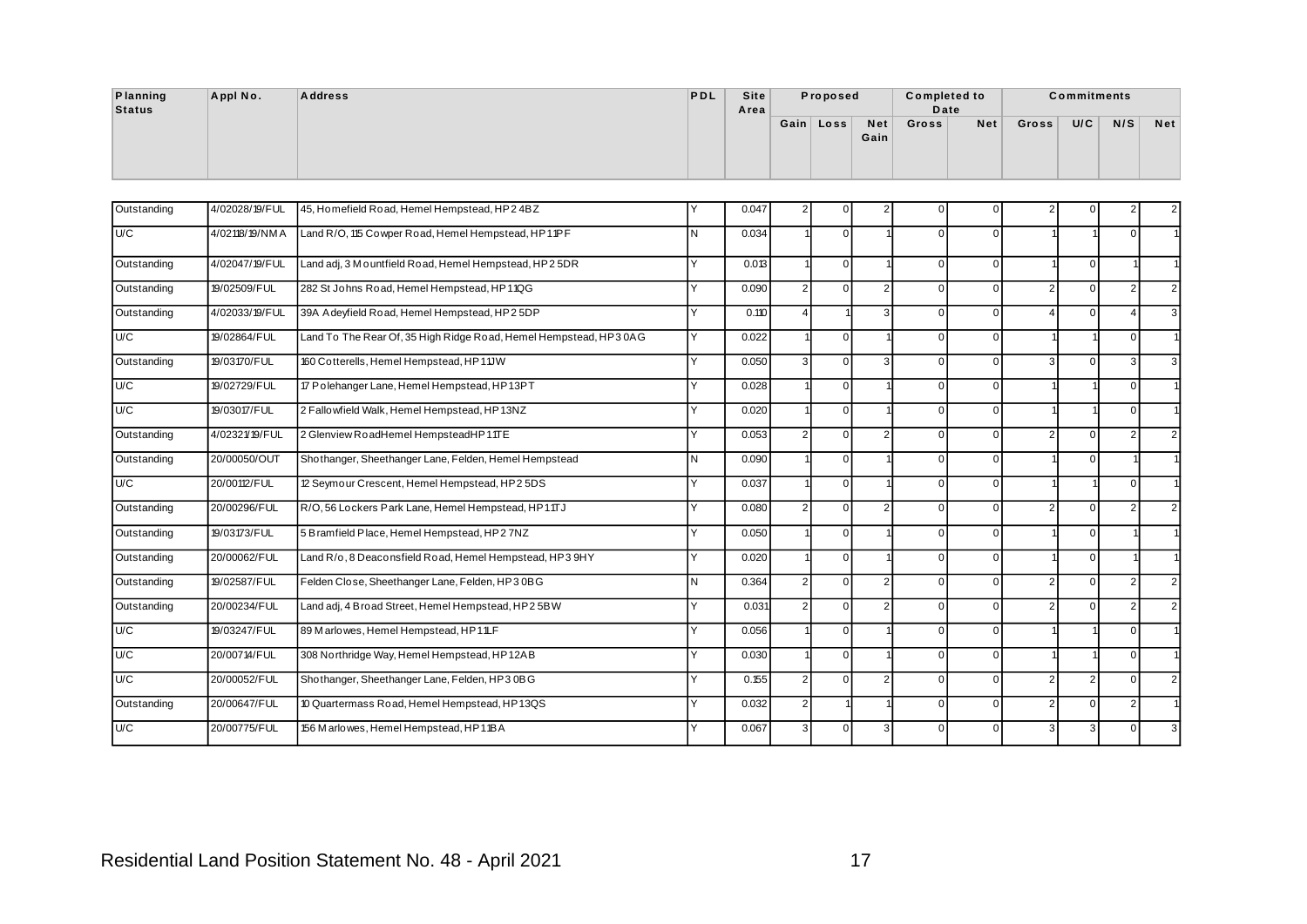| Planning | Appl No. | <b>Address</b> | <b>PDL</b> | <b>Site</b> | Proposed  |      | <b>Completed to</b> |     |       | <b>Commitments</b> |     |            |
|----------|----------|----------------|------------|-------------|-----------|------|---------------------|-----|-------|--------------------|-----|------------|
| Status   |          |                |            | Area        |           |      | Date                |     |       |                    |     |            |
|          |          |                |            |             | Gain Loss | Net  | Gross               | Net | Gross | U/C                | N/S | <b>Net</b> |
|          |          |                |            |             |           | Gain |                     |     |       |                    |     |            |
|          |          |                |            |             |           |      |                     |     |       |                    |     |            |
|          |          |                |            |             |           |      |                     |     |       |                    |     |            |

| Planning<br><b>Status</b> | Appl No.                       | <b>Address</b>                                            | PDL | <b>Site</b><br>Area |                | Proposed       |                    | <b>Completed to</b><br>Date |                |                | <b>Commitments</b> |                |                |
|---------------------------|--------------------------------|-----------------------------------------------------------|-----|---------------------|----------------|----------------|--------------------|-----------------------------|----------------|----------------|--------------------|----------------|----------------|
|                           |                                |                                                           |     |                     |                | Gain Loss      | <b>Net</b><br>Gain | Gross                       | <b>Net</b>     | Gross          | U/C                | N/S            | <b>Net</b>     |
| U/C                       | 4/01947/19/FUL                 | 34 New Park Drive, Hemel Hempstead, HP2 4QE               | Y   | 0.024               |                | 0              |                    | $\mathbf 0$                 | $\overline{0}$ |                |                    | O              |                |
| Outstanding               | 20/00845/FUL                   | 6 Watling Close, Hemel Hempstead, HP2 6DR                 | Y   | 0.018               |                | $\overline{0}$ |                    | $\overline{0}$              | $\overline{0}$ |                | $\mathbf 0$        |                |                |
| U/C                       | 20/00928/FUL                   | Land R/O, 1Hilmay Drive, Hemel Hempstead, HP1TTZ          | ΙN  | 0.019               |                | $\overline{0}$ |                    | $\overline{0}$              | $\overline{0}$ |                |                    | $\Omega$       |                |
| Outstanding               | 20/01171/FUL                   | 1Alldicks Road, Hemel Hempstead, HP3 9JJ                  | Y   | 0.035               | 2              |                |                    | $\mathbf{0}$                | $\overline{0}$ | $\mathfrak{p}$ | $\Omega$           | $\overline{2}$ |                |
| Outstanding               | 20/01293/FUL                   | Land adj, 357 Chambersbury Lane, Hemel Hempstead, HP3 8LW | Y   | 0.060               |                | $\overline{0}$ |                    | $\overline{0}$              | $\overline{0}$ |                | $\mathbf{0}$       |                |                |
| Outstanding               | 20/01190/FUL                   | 119 Wharfedale, Hemel Hempstead, HP2 5TG                  | Y   | 0.020               | $\overline{2}$ |                |                    | $\mathbf 0$                 | $\overline{0}$ | 2              | $\mathbf 0$        | $\overline{2}$ |                |
| Outstanding               | 20/01457/FUL                   | Garages, R/O 31 High Street, Hemel Hempstead, HP13AA      | Y   | 0.005               |                | $\overline{0}$ |                    | $\overline{0}$              | $\overline{0}$ |                | $\mathbf{0}$       |                |                |
| Outstanding               | 20/01509/FUL                   | 113 Windmill Road, Hemel Hempstead, HP2 4BP               | N   | 0.009               |                | $\overline{0}$ |                    | $\mathbf{0}$                | $\overline{0}$ |                | $\Omega$           |                |                |
| Outstanding               | 20/01684/FUL                   | 95 Belmont Road, Hemel Hempstead, HP3 9NX                 | Y   | 0.040               |                | $\overline{0}$ |                    | $\overline{0}$              | $\overline{0}$ |                | $\mathbf 0$        |                |                |
| U/C                       | 20/02385/FUL                   | land adj, 78 Hobletts Road, Hemel Hempstead, HP2 5LP      | Y   | 0.015               |                | $\overline{0}$ |                    | $\overline{0}$              | $\overline{0}$ |                |                    | 0              |                |
| U/C                       | 20/01731/FUL                   | 68 Marlins Turn, Hemel Hempstead, HP13LW                  | N   | 0.013               |                | $\overline{0}$ |                    | $\overline{0}$              | $\overline{0}$ |                |                    | $\Omega$       |                |
| Outstanding               | 20/01070/FUL                   | 157 Lawn Lane, Hemel Hempstead, HP3 9HX                   | N   | 0.038               |                | $\overline{0}$ |                    | $\mathbf{0}$                | $\overline{0}$ |                | $\Omega$           |                |                |
| U/C                       | 20/02881/FUL                   | 22 George Street, Hemel Hempstead, HP2 5HJ                | Y   | 0.030               |                | $\overline{0}$ |                    | $\overline{0}$              | $\overline{0}$ |                |                    | $\Omega$       |                |
| U/C                       | 20/03388/FUL                   | Land At 10 Chalfont Close, Hemel Hempstead, HP2 7JR       | Y   | 0.006               |                | $\overline{0}$ |                    | $\mathbf{0}$                | $\overline{0}$ |                | $\mathbf 0$        |                |                |
| Outstanding               | 20/03683/FUL                   | 38 Shrubhill Road, Hemel Hempstead, HP12BG                | N   | 0.020               |                | $\overline{0}$ |                    | $\overline{0}$              | $\overline{0}$ |                | $\mathbf{0}$       |                |                |
| Outstanding               | 20/03808/FUL                   | 201Northridge Way, Hemel Hempstead, HP12AU                | Y   | 0.060               | $\overline{2}$ |                |                    | $\mathbf{0}$                | $\overline{0}$ | $\mathfrak{p}$ | $\Omega$           | $\overline{2}$ |                |
| Outstanding               | 20/03612/FUL                   | 103 Bathurst Road, Hemel Hempstead, HP2 5RX               | N   | 0.050               | $\overline{2}$ | $\overline{0}$ | $\overline{2}$     | $\overline{0}$              | $\overline{0}$ | $\mathcal{P}$  | $\mathbf{0}$       | $\overline{c}$ | $\overline{2}$ |
| U/C                       | 20/02719/FUL                   | 1Felden Drive, Hemel Hempstead, HP3 0BD                   | Y   | 0.030               |                | $\overline{0}$ |                    | $\overline{0}$              | $\overline{0}$ |                |                    | $\mathbf{0}$   |                |
| Outstanding               | 20/03819/FUL                   | Garage Court, Dione Road, Hemel Hempstead                 | Y   | 0.140               | $\overline{4}$ | $\overline{0}$ | $\overline{4}$     | $\overline{0}$              | $\overline{0}$ | 4              | $\mathbf{0}$       | 4              | $\overline{4}$ |
| Outstanding               | 20/03908/FUL                   | Garage Site At Housewood End, Hemel Hempstead             | Y   | 0.120               | 3              | $\overline{0}$ | 3 <sup>1</sup>     | $\mathbf{0}$                | $\overline{0}$ | 3              | $\Omega$           | 3              | 3              |
| Outstanding               | 21/00041/FUL                   | 81 Highfield Lane, Hemel Hempstead, HP2 5JE               | Y   | 0.060               | $\overline{2}$ |                |                    | $\overline{0}$              | $\overline{0}$ | 2              | $\mathbf{0}$       | $\overline{2}$ |                |
| Outstanding               | 21/00088/FUL                   | 12, Fouracres Drive, Hemel Hempstead, HP3 9LD             | Y   | 0.030               | $\overline{2}$ |                |                    | $\overline{0}$              | $\overline{0}$ | 2              | $\mathbf 0$        | $\overline{2}$ |                |
| Outstanding               | 21/00065/FUL                   | 78 New Park Drive, Hemel Hempstead, HP2 4QJ               |     | 0.020               |                | $\overline{0}$ |                    | $\overline{0}$              | 0              |                | $\mathbf{0}$       |                |                |
|                           | <b>Hemel Hempstead Totals:</b> |                                                           |     | 4.254               | 129            | $10\,$         | 119                | $\mathbf 0$                 |                | 129            | 46                 | 83             | 120            |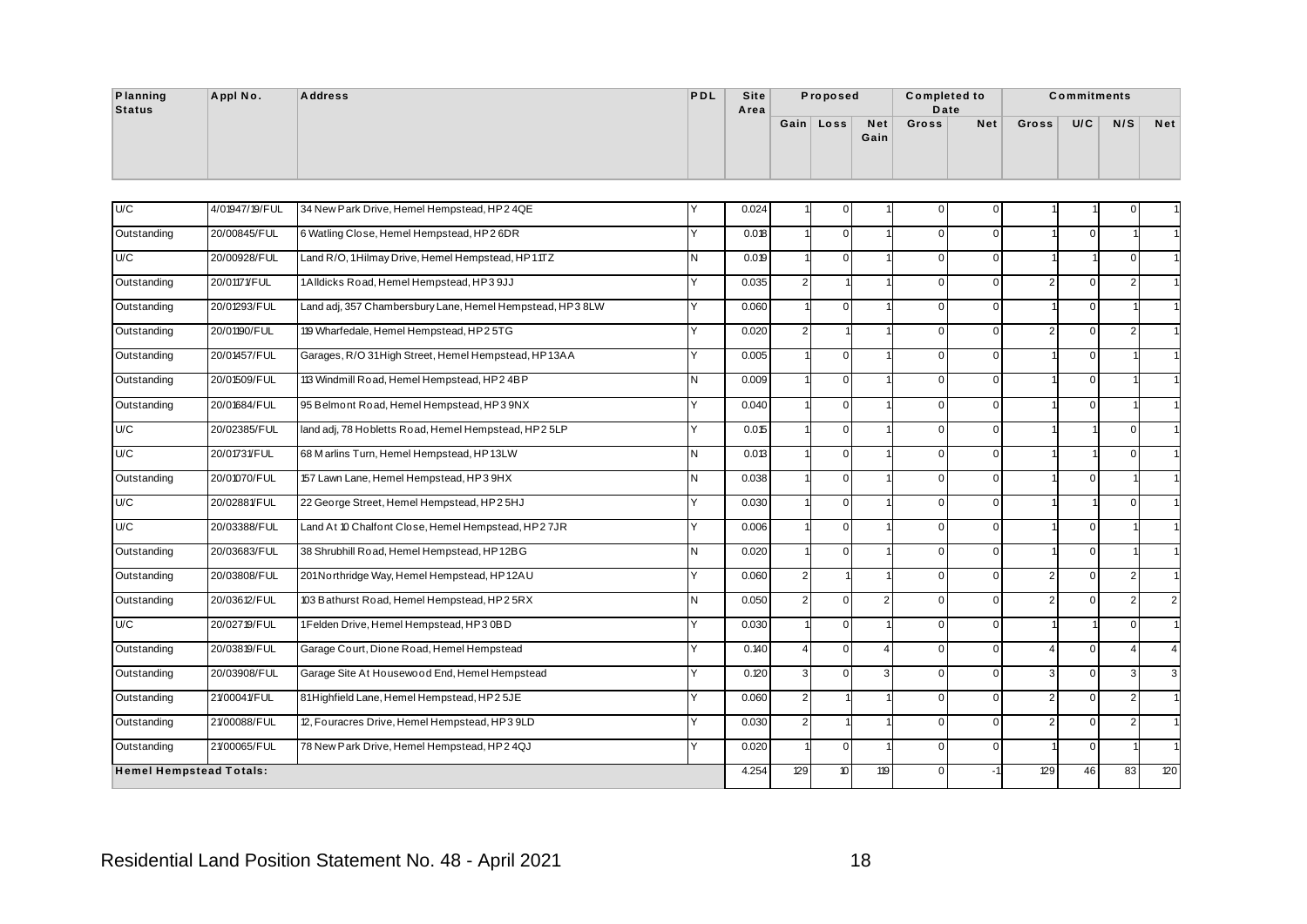| Planning      | Appl No. | <b>Address</b> | PDL | <b>Site</b> | Proposed  |      | <b>Completed to</b> |     |       | <b>Commitments</b> |     |     |
|---------------|----------|----------------|-----|-------------|-----------|------|---------------------|-----|-------|--------------------|-----|-----|
| <b>Status</b> |          |                |     | Area        |           |      | Date                |     |       |                    |     |     |
|               |          |                |     |             | Gain Loss | Net  | Gross               | Net | Gross | U/C                | N/S | Net |
|               |          |                |     |             |           | Gain |                     |     |       |                    |     |     |
|               |          |                |     |             |           |      |                     |     |       |                    |     |     |
|               |          |                |     |             |           |      |                     |     |       |                    |     |     |

| Planning<br><b>Status</b>    | Appl No.             | <b>Address</b> |                                                          | PDL          | <b>Site</b><br>Area |                | Proposed       |                | <b>Completed to</b><br>Date |                |                | <b>Commitments</b> |                  |                |
|------------------------------|----------------------|----------------|----------------------------------------------------------|--------------|---------------------|----------------|----------------|----------------|-----------------------------|----------------|----------------|--------------------|------------------|----------------|
|                              |                      |                |                                                          |              |                     |                | Gain Loss      | Net<br>Gain    | Gross                       | Net            | Gross          | U/C                | N/S              | <b>Net</b>     |
| - Settlement                 | <b>Kings Langley</b> |                |                                                          |              |                     |                |                |                |                             |                |                |                    |                  |                |
|                              |                      |                |                                                          |              |                     |                |                |                |                             |                |                |                    |                  |                |
| U/C                          | 4/01578/10/FUL       |                | FAIRFIELD HOUSE, 20 WATFORD ROAD, KINGS LANGLEY, WD4 8EA | Y            | 0.230               | $\mathbf{3}$   |                | $\overline{2}$ | $\mathbf 0$                 | $\overline{0}$ | $\overline{2}$ | $\mathbf 0$        | $\overline{2}$   |                |
| U/C                          | 4/01519/11/FUL       |                | 20 WATFORD ROAD, KINGS LANGLEY, WD4 8EA                  | Y            | 0.078               |                | $\overline{0}$ |                | $\overline{0}$              | $\Omega$       |                | $\mathbf 0$        |                  |                |
| Outstanding                  | 4/02037/19/FUL       |                | 1The Orchard, Kings Langley, WD4 8JR                     | Y            | 0.050               | $\overline{2}$ |                |                | $\overline{0}$              | $\Omega$       | $\overline{2}$ | $\mathbf 0$        | $\overline{2}$   |                |
| Outstanding                  | 20/01640/FUL         |                | 88 Vicarage Lane, Kings Langley, WD4 9HR                 | Υ            | 0.140               |                |                | $\overline{0}$ | $\mathsf 0$                 | $-1$           |                | $\mathbf 0$        |                  |                |
| Outstanding                  | 20/03732/FUL         |                | Land Off Beechfield, Kings Langley, WD4 8EE              | Y            | 0.160               | $\overline{4}$ | $\overline{0}$ | $\overline{4}$ | $\mathbf 0$                 | $\Omega$       | 4              | $\mathbf 0$        | $\overline{4}$   | $\overline{4}$ |
| <b>Kings Langley Totals:</b> |                      |                |                                                          |              | 0.658               | 11             | $\overline{3}$ | 8 <sup>1</sup> | $\overline{0}$              | -1             | 10             | $\mathbf{0}$       | 10 <sup>10</sup> | 8              |
| - Settlement                 | Long Marston         |                |                                                          |              |                     |                |                |                |                             |                |                |                    |                  |                |
| U/C                          | 20/01238/FUL         |                | 4 Tring Road, Long Marston, HP23 4QL                     | Y            | 0.148               |                |                | $\overline{0}$ | $\overline{0}$              | $-1$           |                |                    | $\overline{0}$   |                |
| <b>Long Marston Totals:</b>  |                      |                |                                                          |              | 0.148               |                |                | $\overline{0}$ | $\overline{0}$              | -1             |                |                    | $\overline{0}$   |                |
| - Settlement                 | Markyate             |                |                                                          |              |                     |                |                |                |                             |                |                |                    |                  |                |
| Outstanding                  | 4/01946/17/FUL       |                | 19-21 HIGH STREET, MARKYATE, ST ALBANS, AL3 8PG          | Y            | 0.039               |                | $\overline{0}$ |                | $\mathbf 0$                 | $\Omega$       |                | $\mathbf 0$        |                  |                |
| Outstanding                  | 4/00095/18/FUL       |                | The Grange, 8 High Street, Markyate, St Albans, AL3 8PD  | $\mathsf{N}$ | 0.120               |                | $\overline{0}$ |                | $\mathsf 0$                 | $\Omega$       |                | $\mathbf 0$        |                  |                |
| <b>Markyate Totals:</b>      |                      |                |                                                          |              | 0.159               | $\overline{2}$ | $\overline{0}$ | 2 <sup>1</sup> | $\overline{0}$              | $\Omega$       | $\overline{2}$ | $\mathbf 0$        | 2 <sub>1</sub>   | $\overline{2}$ |
| - Settlement                 | Northchurch          |                |                                                          |              |                     |                |                |                |                             |                |                |                    |                  |                |
| U/C                          | 4/03502/15/FUL       |                | 68 GRANVILLE ROAD, NORTHCHURCH, HP4 3RN                  | IN.          | 0.014               |                | $\overline{0}$ |                | $\mathbf 0$                 | $\overline{0}$ |                | $\mathbf 0$        | 1                |                |
| Outstanding                  | 19/03272/FUL         |                | Land To The Side/rear, 5 Tring Road, Dudswell, HP4 3SF   | Y            | 0.107               |                | $\mathsf 0$    |                | $\mathsf 0$                 | $\Omega$       |                | $\mathbf 0$        |                  |                |
| <b>Northchurch Totals:</b>   |                      |                |                                                          |              | 0.121               | $\overline{2}$ | $\overline{0}$ | 2 <sub>1</sub> | $\overline{0}$              | $\Omega$       | $\overline{2}$ | $\mathbf 0$        | 2 <sub>1</sub>   | $\overline{2}$ |
|                              |                      |                |                                                          |              |                     |                |                |                |                             |                |                |                    |                  |                |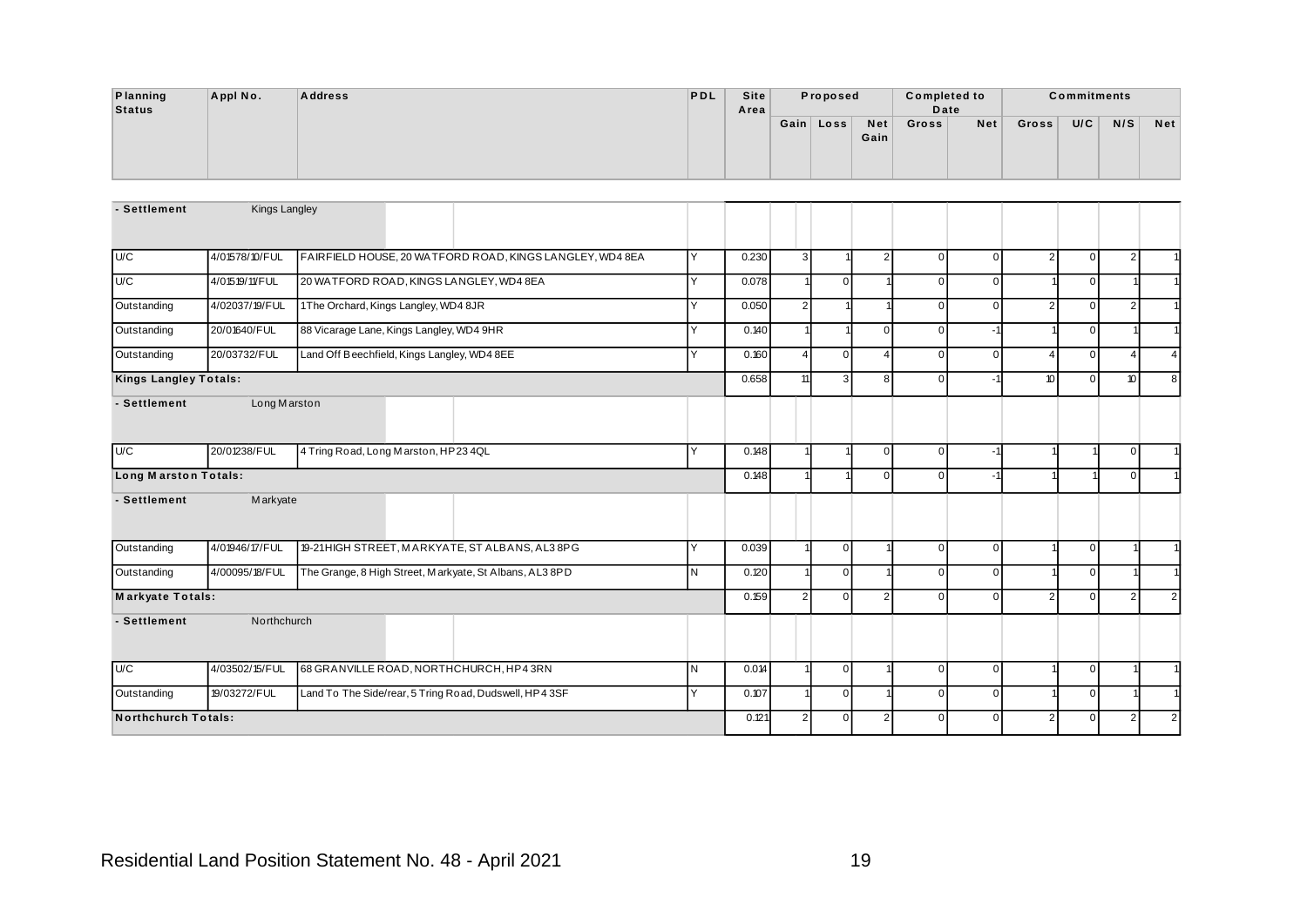| <b>Planning</b> | Appl No. | <b>Address</b> | PDL | Site |          |           |      | <b>Completed to</b> |     |       | <b>Commitments</b> |     |            |
|-----------------|----------|----------------|-----|------|----------|-----------|------|---------------------|-----|-------|--------------------|-----|------------|
| <b>Status</b>   |          |                |     | Area | Proposed |           |      | Date                |     |       |                    |     |            |
|                 |          |                |     |      |          | Gain Loss | Net  | Gross               | Net | Gross | U/C                | N/S | <b>Net</b> |
|                 |          |                |     |      |          |           | Gain |                     |     |       |                    |     |            |
|                 |          |                |     |      |          |           |      |                     |     |       |                    |     |            |
|                 |          |                |     |      |          |           |      |                     |     |       |                    |     |            |

| Appl No.                  | <b>Address</b>                                                                                | PDL                           | <b>Site</b><br>Area | Proposed       |                                                                                                                               |                | <b>Completed to</b><br>Date<br>Net<br>$\pmb{0}$<br>$\overline{0}$<br>$\overline{0}$<br>$\Omega$<br>$\pmb{0}$<br>$\Omega$<br>$\mathsf 0$<br>$\Omega$<br>$\overline{0}$<br>$-1$<br>$\mathsf 0$<br>$\Omega$<br>$\mathsf 0$<br>$\Omega$<br>0<br>$\Omega$<br>$\mathsf 0$<br>$\overline{0}$<br>$\overline{0}$<br>$\Omega$<br>$\pmb{0}$<br>$\Omega$<br>$\mathsf 0$<br>$\Omega$<br>$\overline{0}$<br>-1<br>$\mathsf 0$<br>$-1$<br>$\mathsf 0$<br>$-1$<br>$\mathsf 0$<br>$\overline{0}$ |                | <b>Commitments</b> |                |                |
|---------------------------|-----------------------------------------------------------------------------------------------|-------------------------------|---------------------|----------------|-------------------------------------------------------------------------------------------------------------------------------|----------------|--------------------------------------------------------------------------------------------------------------------------------------------------------------------------------------------------------------------------------------------------------------------------------------------------------------------------------------------------------------------------------------------------------------------------------------------------------------------------------|----------------|--------------------|----------------|----------------|
|                           |                                                                                               |                               |                     |                | Net<br>Gain                                                                                                                   | Gross          |                                                                                                                                                                                                                                                                                                                                                                                                                                                                                | Gross          | U/C                | N/S            | <b>Net</b>     |
|                           |                                                                                               |                               |                     |                |                                                                                                                               |                |                                                                                                                                                                                                                                                                                                                                                                                                                                                                                |                |                    |                |                |
|                           |                                                                                               |                               |                     |                |                                                                                                                               |                |                                                                                                                                                                                                                                                                                                                                                                                                                                                                                |                |                    |                |                |
| 4/00889/18/FUL            | LONG HUNTERS, WATER END ROAD, POTTEN END, HP4 2SG                                             | Y                             |                     |                |                                                                                                                               |                |                                                                                                                                                                                                                                                                                                                                                                                                                                                                                | $\overline{2}$ | $\mathbf 0$        | $\overline{2}$ |                |
| 19/03263/FUL              | Land To The Rear Of, 19-21 Water End Road, Potten End, HP4 2SH                                | Y                             | 0.041               | $\overline{0}$ |                                                                                                                               |                |                                                                                                                                                                                                                                                                                                                                                                                                                                                                                |                | $\overline{0}$     |                |                |
| 20/00210/FUL              | Lindens, 17 Hempstead Lane, Potten End                                                        | Y                             | 0.550               | $\overline{0}$ | 2 <sup>1</sup>                                                                                                                |                |                                                                                                                                                                                                                                                                                                                                                                                                                                                                                | $\overline{2}$ | $\overline{0}$     | 2 <sup>1</sup> | $\overline{2}$ |
| <b>Potten End Totals:</b> |                                                                                               |                               | 0.720               |                | $\overline{\mathbf{A}}$                                                                                                       |                |                                                                                                                                                                                                                                                                                                                                                                                                                                                                                | 5              | $\Omega$           | 5 <sub>5</sub> | $\overline{4}$ |
|                           |                                                                                               |                               |                     |                |                                                                                                                               |                |                                                                                                                                                                                                                                                                                                                                                                                                                                                                                |                |                    |                |                |
| 4/00440/17/FUL            | THE BEECHES, CHESHAM ROAD, BERKHAM STED, HP4 2SZ                                              | Y                             |                     |                |                                                                                                                               |                |                                                                                                                                                                                                                                                                                                                                                                                                                                                                                |                |                    | $\overline{0}$ |                |
| 4/02557/16/FUL            | THE LAURELS, SHENDISH DRIVE, LEADING FROM LONDON ROAD,<br>SHENDISH, HEM EL HEM PSTEAD, HP30AA | Y                             | 0.038               | $\overline{0}$ |                                                                                                                               |                |                                                                                                                                                                                                                                                                                                                                                                                                                                                                                |                | $\overline{0}$     |                |                |
| 4/00829/17/FUL            | BAG END, HOGPITS BOTTOM, FLAUNDEN, HEMEL HEMPSTEAD, HP3<br>0PX                                | Y                             | 0.100               | $\overline{0}$ |                                                                                                                               |                |                                                                                                                                                                                                                                                                                                                                                                                                                                                                                |                |                    | $\overline{0}$ |                |
| 4/02215/17/FUL            | PUDDS CROSS FARM, SHANTOCK HALL LANE, BOVINGDON, HEMEL<br>HEMPSTEAD, HP3 0NQ                  | $\mathsf{N}$                  | 0.030               | $\overline{0}$ |                                                                                                                               |                |                                                                                                                                                                                                                                                                                                                                                                                                                                                                                |                | 0                  |                |                |
| 4/02392/17/RES            | Land adj, 37 ROUGHDOWN A VENUE, HEMEL HEM PSTEAD, HP3 9BH                                     | $\mathsf{N}$                  | 0.110               | $\overline{0}$ |                                                                                                                               |                |                                                                                                                                                                                                                                                                                                                                                                                                                                                                                |                | $\mathbf 0$        |                |                |
| 4/00023/18/FUL            | DUCKHALL FARM, NEWHOUSE ROAD, BOVINGDON, HP30EJ                                               | N                             | 0.620               | $\overline{0}$ |                                                                                                                               |                |                                                                                                                                                                                                                                                                                                                                                                                                                                                                                | 3              | 3                  | $\overline{0}$ | $\mathbf{3}$   |
| 4/01315/18/FUL            | HAZEL CORNER DOG HOTEL, WINDMILL ROAD, MARKYATE, AL3 8LP                                      | Y                             | 0.260               | $\overline{0}$ | $\overline{3}$                                                                                                                |                |                                                                                                                                                                                                                                                                                                                                                                                                                                                                                | 3              | $\overline{0}$     | $\mathbf{3}$   | 3              |
| 4/01880/18/FUL            | DELL COTTAGE,, 85 SCATTERDELLS LANE, CHIPPERFIELD, WD4 9EU                                    | Y                             | 0.320               |                | $\overline{0}$                                                                                                                |                |                                                                                                                                                                                                                                                                                                                                                                                                                                                                                |                | $\mathbf 0$        |                | $\mathbf 0$    |
| 4/03275/17/FUL            | WOODVIEW NURSERIES, TINKERS LANE, WIGGINTON, HP23 6JB                                         | Y                             | 0.920               | $\overline{0}$ | 3 <sup>1</sup>                                                                                                                |                |                                                                                                                                                                                                                                                                                                                                                                                                                                                                                | $\overline{2}$ |                    |                | $\overline{2}$ |
| 4/02602/18/FUL            | CASTLE HILL FARM HOUSE, CASTLE HILL, BERKHAMSTED, HP4 1HF                                     | Y                             | 0.120               |                |                                                                                                                               |                |                                                                                                                                                                                                                                                                                                                                                                                                                                                                                |                |                    | $\overline{0}$ |                |
| 4/02430/18/FUL            | REMAGEN, BOX LANE, HEMEL HEMPSTEAD, HP3 0DJ                                                   | Y                             | 0.420               |                |                                                                                                                               |                |                                                                                                                                                                                                                                                                                                                                                                                                                                                                                | 2              | $\overline{2}$     | $\Omega$       | $\overline{2}$ |
| 4/00146/19/FUL            | CONWAY, 83 SCATTERDELLS LANE, CHIPPERFIELD, WD49EU                                            | Y                             | 0.070               |                |                                                                                                                               |                |                                                                                                                                                                                                                                                                                                                                                                                                                                                                                |                |                    | $\overline{0}$ |                |
| 4/00783/17/OUT            | LAND AT, LOVE LANE, KINGS LANGLEY, WD4 9HW                                                    | N                             | 0.279               | $\overline{0}$ | 2 <sub>1</sub>                                                                                                                |                |                                                                                                                                                                                                                                                                                                                                                                                                                                                                                | $\overline{2}$ | $\mathbf 0$        | $\overline{2}$ | $\overline{2}$ |
| 4/00534/18/FUL            | R/O 114-138. PICCOTTS END. HEMEL HEMPSTEAD                                                    | Y                             | 0.109               | $\overline{0}$ | 1                                                                                                                             | $\overline{0}$ | $\overline{0}$                                                                                                                                                                                                                                                                                                                                                                                                                                                                 |                | $\mathbf{0}$       |                |                |
|                           |                                                                                               | Potten End<br>Rest of Dacorum |                     | 0.129<br>1.510 | Gain   Loss<br>$\overline{c}$<br>$\overline{2}$<br>$\sqrt{5}$<br>3<br>3<br>3 <sup>1</sup><br>$\overline{2}$<br>$\overline{2}$ |                | $\overline{0}$<br>3 <sup>1</sup><br>$\Omega$<br>$\overline{0}$                                                                                                                                                                                                                                                                                                                                                                                                                 |                |                    |                |                |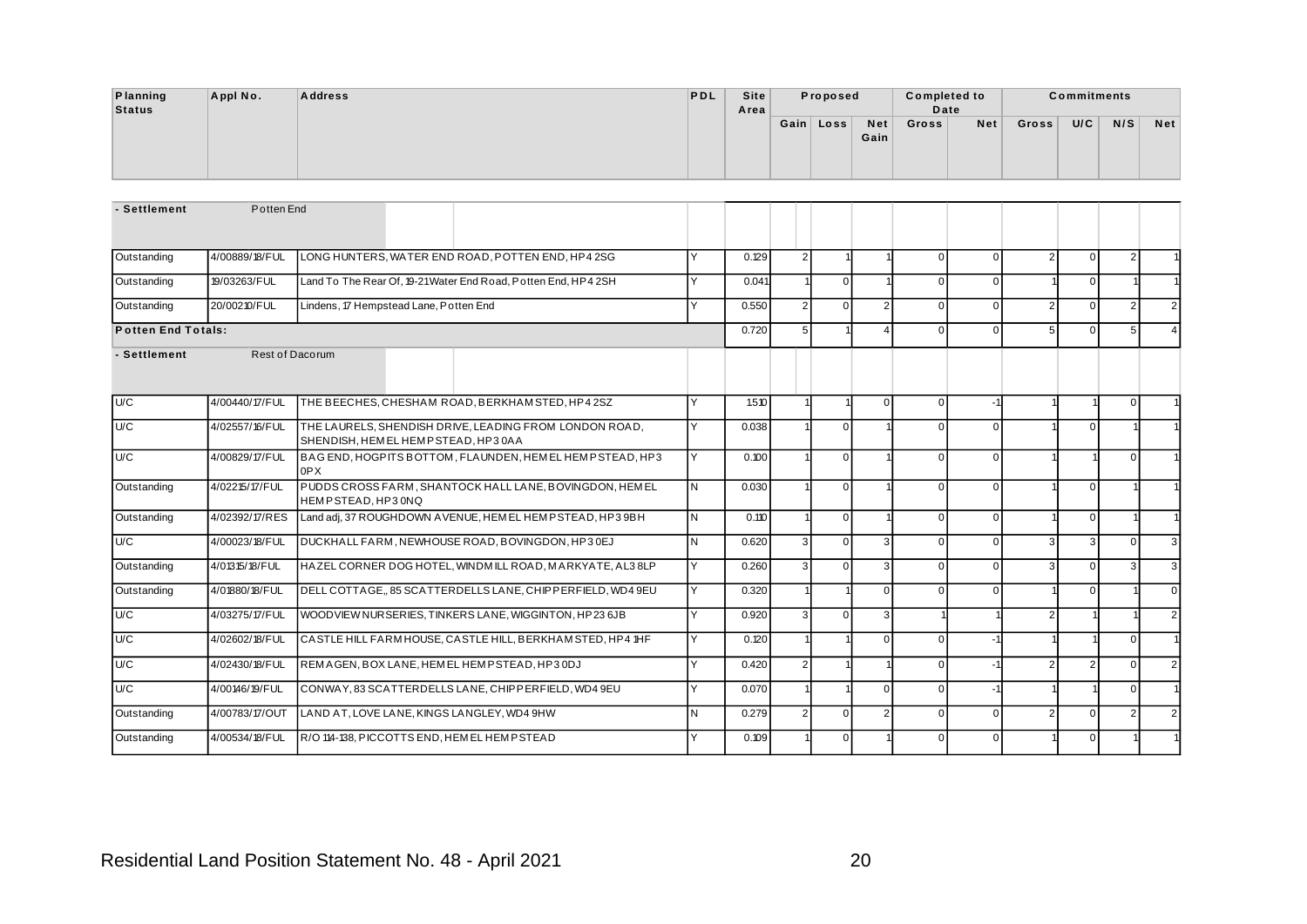| Planning | Appl No. | <b>Address</b> | <b>PDL</b> | <b>Site</b> | Proposed  |      | <b>Completed to</b> |     |       | <b>Commitments</b> |     |     |
|----------|----------|----------------|------------|-------------|-----------|------|---------------------|-----|-------|--------------------|-----|-----|
| Status   |          |                |            | Area        |           |      | Date                |     |       |                    |     |     |
|          |          |                |            |             | Gain Loss | Net  | Gross               | Net | Gross | U/C                | N/S | Net |
|          |          |                |            |             |           | Gain |                     |     |       |                    |     |     |
|          |          |                |            |             |           |      |                     |     |       |                    |     |     |
|          |          |                |            |             |           |      |                     |     |       |                    |     |     |

| Planning<br><b>Status</b> | Appl No.       | <b>Address</b>                                                     | PDL | <b>Site</b><br>Area |                | Proposed       |                    | <b>Completed to</b><br>Date |                |                | <b>Commitments</b> |                         |                |
|---------------------------|----------------|--------------------------------------------------------------------|-----|---------------------|----------------|----------------|--------------------|-----------------------------|----------------|----------------|--------------------|-------------------------|----------------|
|                           |                |                                                                    |     |                     |                | Gain Loss      | <b>Net</b><br>Gain | Gross                       | Net            | Gross          | U/C                | N/S                     | <b>Net</b>     |
| Outstanding               | 4/00187/19/FUL | 11 CHIPPERFIELD ROAD, KINGS LANGLEY, WD4 9JB                       | Y   | 0.116               |                |                | $\Omega$           | $\mathbf 0$                 |                |                | $\Omega$           |                         |                |
| U/C                       | 4/01048/19/FUL | CHAD LANE FARM, CHAD LANE, FLAM STEAD, ST ALBANS, AL3 8HW          | IN. | 0.212               |                | $\overline{0}$ |                    | $\overline{0}$              | $\overline{0}$ |                |                    | $\Omega$                |                |
| U/C                       | 4/01436/19/FUL | MARCHMONT FARM, PICCOTTS END LANE, HEMEL HEMPSTEAD, HP2<br>6JH     | IY. | 0.050               |                |                | $\Omega$           | $\overline{0}$              | $-1$           |                |                    | $\mathbf{0}$            |                |
| Outstanding               | 4/01448/19/FUL | GUTTERIDGE FARM, THE COMMON, POTTEN END, BERKHAMSTED, HP4 Y<br>2QF |     | 0.148               |                | $\overline{2}$ | $-1$               | $\overline{0}$              | $\overline{0}$ |                | $\mathbf{0}$       |                         | $-1$           |
| U/C                       | 4/00724/19/FUL | LONG HUNTERS, TINKERS LANE, WIGGINTON, HP23 6JB                    | Y   | 0.373               |                |                | $\overline{0}$     | $\overline{0}$              | $-1$           |                | $\mathbf{0}$       |                         | $\mathbf{1}$   |
| U/C                       | 4/01534/19/FUL | , WOODLANDS, NOAKE MILL LANE, WATER END, HP13BB                    | Y   | 0.072               | $\overline{2}$ | $\overline{0}$ | 2 <sup>1</sup>     | $\mathbf{0}$                | $\overline{0}$ | $\mathfrak{p}$ | $\overline{2}$     | $\Omega$                | $\overline{2}$ |
| U/C                       | 4/01489/18/FUL | Land Adj., The Mares Chipperfield Road, Bovingdon, HP3 0JW         | N   | 0.155               | $\overline{2}$ | $\overline{0}$ | 2                  | $\overline{0}$              | $\mathbf 0$    | 2              | $\overline{2}$     | $\mathbf{0}$            | $\overline{2}$ |
| Outstanding               | 4/01993/19/FUL | Greinan Farm, Tower Hill, Chipperfield, WD4 9LU                    | İΝ  | 0.630               | 3 <sup>1</sup> | $\overline{0}$ | $\mathbf{3}$       | $\overline{0}$              | $\overline{0}$ | 3              | $\mathbf{0}$       | 3                       | 3              |
| Outstanding               | 4/01760/19/FUL | Sharlowes Farm, Flaunden, HP3 0PP                                  | Y   | 0.208               | $\overline{2}$ | $\overline{0}$ | $\overline{2}$     | $\overline{0}$              | $\overline{0}$ | 2              | $\Omega$           | $\overline{2}$          | $\overline{2}$ |
| U/C                       | 4/02009/19/FUL | Meads, Frithsden Copse, Potten End, HP4 2RQ                        | Y   | 0.420               |                |                | $\overline{0}$     | $\overline{0}$              | $-1$           |                |                    | $\mathbf{0}$            |                |
| U/C                       | 19/02791/FUL   | Fairydell Farm, Rucklers Lane, Kings Langley, WD4 9LF              | N   | 0.564               | $\overline{4}$ | $\overline{0}$ | $\overline{4}$     | $\overline{0}$              | $\overline{0}$ | $\Delta$       | $\mathbf{0}$       | 4                       | $\overline{4}$ |
| Outstanding               | 20/00087/FUL   | The Bungalow Farm, Venus Hill, Bovingdon, Hemel Hempstead, HP3 0PG | Y   | 0.372               |                |                | $\overline{0}$     | $\mathbf{0}$                | $\overline{0}$ |                | $\mathbf 0$        |                         | $\overline{0}$ |
| Outstanding               | 19/03007/FUL   | Land North of Threefields, Sheethanger Lane, Felden                | Y   | 0.699               |                | $\overline{0}$ |                    | $\overline{0}$              | $\overline{0}$ |                | $\mathbf{0}$       |                         |                |
| Outstanding               | 4/01080/19/FUL | Puddingstone Orchard, Northchurch Common, HP4 1LR                  | Y   | 0.040               |                | $\overline{0}$ |                    | $\mathbf{0}$                | $\overline{0}$ |                | $\Omega$           |                         |                |
| Outstanding               | 20/00534/FUL   | Bridge House, Tinkers Lane, Wigginton, HP23 6JB                    | Y   | 0.150               |                |                | $\overline{0}$     | $\overline{0}$              | $\overline{0}$ |                | $\Omega$           |                         | $\mathbf 0$    |
| Outstanding               | 20/00646/FUL   | Twenty Acres Cottage, London Road, Flamstead, AL3 8HQ              | Y   | 0.192               | 3 <sup>1</sup> |                | 2                  | $\overline{0}$              | $\overline{0}$ | 3              | $\mathbf{0}$       | 3                       | $\overline{2}$ |
| Outstanding               | 20/00089/FUL   | Barn A Flaunden Stables, Birch Lane, Flaunden, HP3 0PT             | Y   | 0.086               | $\overline{2}$ | $\overline{0}$ | 2 <sup>1</sup>     | $\overline{0}$              | $\overline{0}$ |                | $\Omega$           | $\overline{2}$          | $\overline{2}$ |
| Outstanding               | 20/00787/FUL   | Fairydell Farm, Rucklers Lane, Kings Langley, WD4 9LF              | Y   | 0.190               | $\overline{2}$ |                |                    | $\overline{0}$              | $\overline{0}$ | $\mathcal{P}$  | $\mathbf{0}$       | $\overline{2}$          |                |
| Outstanding               | 20/00419/FUL   | Two Bays, Long Lane, Bovingdon, HP3 ONE                            | Y   | 0.148               |                |                | $\overline{0}$     | $\overline{0}$              | $\overline{0}$ |                | $\Omega$           |                         | $\overline{0}$ |
| Outstanding               | 20/00937/FUL   | Little Kingshill, Kingshill Way, Berkhamsted, HP4 3TP              | Y   | 0.377               |                |                | $\overline{0}$     | $\mathbf 0$                 | -1             |                | $\mathbf 0$        |                         |                |
| Outstanding               | 4/02072/19/FUL | Chequers Hill Nurseries, Delmer End Lane, Flamstead, AL3 8ER       | Y   | 0.192               |                | $\overline{0}$ |                    | $\overline{0}$              | $\overline{0}$ |                | $\Omega$           |                         |                |
| Outstanding               | 20/01184/FUL   | Oldoak, London Road, Bourne End, HP12RJ                            | Y   | 0.111               | $\overline{2}$ |                |                    | $\mathbf 0$                 | $\overline{0}$ | 2              | $\mathbf 0$        | $\overline{\mathbf{c}}$ |                |
| Outstanding               | 20/01392/FUL   | Land adj Friars wood, Chipperfield Road, Kings Langley, WD4 9JB    |     | 0.030               |                | 0              |                    | 0                           |                |                | $\mathbf 0$        | 3                       | $\mathbf{3}$   |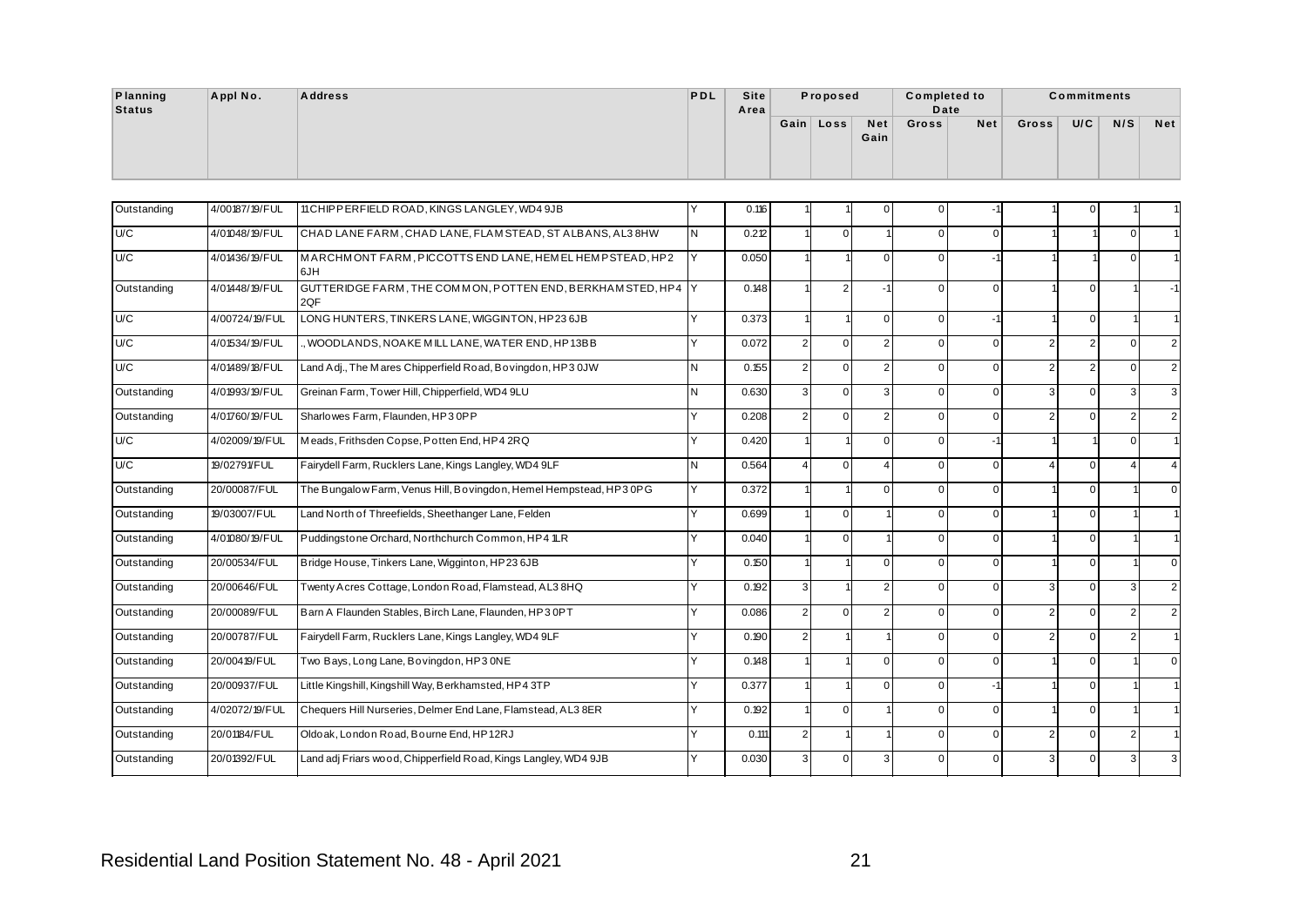| Planning | Appl No. | <b>Address</b> | <b>PDL</b> | <b>Site</b> | Proposed  |      | <b>Completed to</b> |     |       | <b>Commitments</b> |     |     |
|----------|----------|----------------|------------|-------------|-----------|------|---------------------|-----|-------|--------------------|-----|-----|
| Status   |          |                |            | Area        |           |      | Date                |     |       |                    |     |     |
|          |          |                |            |             | Gain Loss | Net  | Gross               | Net | Gross | U/C                | N/S | Net |
|          |          |                |            |             |           | Gain |                     |     |       |                    |     |     |
|          |          |                |            |             |           |      |                     |     |       |                    |     |     |
|          |          |                |            |             |           |      |                     |     |       |                    |     |     |

| Planning<br><b>Status</b>      | Appl No.       | <b>Address</b>                                                               | PDL | <b>Site</b><br>Area |                | Proposed       |                    | <b>Completed to</b><br>Date |                |                | Commitments    |                |                |
|--------------------------------|----------------|------------------------------------------------------------------------------|-----|---------------------|----------------|----------------|--------------------|-----------------------------|----------------|----------------|----------------|----------------|----------------|
|                                |                |                                                                              |     |                     |                | Gain Loss      | <b>Net</b><br>Gain | Gross                       | Net            | Gross          | U/C            | N/S            | <b>Net</b>     |
| Outstanding                    | 20/01295/FUL   | Chad Lane Farm, Chad Lane AL3 8HW, Flamstead, AL3 8HW                        | Y   | 0.070               |                | 0              |                    | $\mathbf 0$                 | $\overline{0}$ |                | $\Omega$       |                |                |
| U/C                            | 20/01577/RES   | Green Hedges, Chesham Road, Wigginton, HP23 6HH                              | Y   | 0.120               |                |                | $\Omega$           | $\overline{0}$              |                |                |                | $\Omega$       |                |
| Outstanding                    | 20/02284/FUL   | 2 Pendley Beeches, London Road, Tring, HP23 5RA                              | Y   | 0.017               |                | $\overline{0}$ |                    | $\overline{0}$              | $\overline{0}$ |                | $\mathbf{0}$   |                |                |
| U/C                            | 20/02907/FUL   | Huntingwood, 36 Box Lane, Hemel Hempstead, HP3 0DJ                           | Y   | 0.230               |                |                | $\Omega$           | $\mathbf 0$                 | $\overline{0}$ |                | $\mathbf 0$    |                | $\Omega$       |
| Outstanding                    | 20/00974/FUL   | Sharlowes Farm, Flaunden, Hemel Hempstead                                    | Y   | 0.600               | $\overline{4}$ | $\overline{0}$ | $\overline{4}$     | $\mathbf 0$                 | $\overline{0}$ | 4              | $\mathbf 0$    | $\Delta$       | $\overline{4}$ |
| U/C                            | 20/03281/FUL   | Ashlyns Nursing Home, Chesham Road, Berkhamsted, HP4 2ST                     | Y   | 0.595               | $\overline{2}$ | $\overline{0}$ | $\overline{2}$     | $\mathbf 0$                 | $\overline{0}$ | $\overline{2}$ | $\overline{2}$ | $\overline{0}$ | 2 <sub>1</sub> |
| Outstanding                    | 20/02788/FUL   | 3 Fields End Farm, Pouchen End Lane, Hemel Hempstead, HP12SD                 | Y   | 0.010               |                |                | $\Omega$           | $\overline{0}$              | $\overline{0}$ |                | $\mathbf{0}$   |                | $\overline{0}$ |
| Outstanding                    | 20/02913/FUL   | Land To Rear Of 2 Kiln Cottages, Chesham Road                                | Y   | 0.040               |                | $\overline{0}$ |                    | $\mathbf 0$                 | $\overline{0}$ |                | $\mathbf 0$    |                |                |
| Outstanding                    | 20/02520/FUL   | Huntsmoor Stoney Lane, Bovingdon, Hemel Hempstead, HP3 0DP                   | Y   | 0.110               |                |                | $\Omega$           | $\mathbf 0$                 | $\overline{0}$ |                | $\mathbf 0$    |                | $\overline{0}$ |
| Outstanding                    | 20/03420/FUL   | North Of Pouchen End Farm, Pouchen End Lane, Hemel Hempstead, HP12SA         | Y   | 0.170               |                | $\overline{0}$ |                    | $\mathbf 0$                 | $\overline{0}$ |                | $\mathbf 0$    |                |                |
| Outstanding                    | 20/03708/FUL   | River View, Old Watling Street AL3 8HN, Flamstead Street, St Albans, AL3 8HN | Y   | 0.150               |                | $\overline{0}$ |                    | $\mathbf 0$                 | $\overline{0}$ |                | $\mathbf 0$    |                |                |
| Outstanding                    | 20/04024/FUL   | Dellhurst Megg Lane, Kings Langley, WD4 9JW                                  | Y   | 0.090               |                |                | $\Omega$           | $\mathbf 0$                 | $\overline{0}$ |                | $\mathbf 0$    |                | $\overline{0}$ |
| Outstanding                    | 21/00209/FUL   | Hazel Croft, 47 Scatterdells Lane Kings, Kings Langley, WD4 9EU              | Y   | 0.150               |                |                | $\Omega$           | $\overline{0}$              | $\overline{0}$ |                | $\mathbf{0}$   |                | $\overline{0}$ |
| <b>Rest of Dacorum Totals:</b> |                |                                                                              |     | 12.793              | 77             | 24             | 53                 |                             | $-9$           | 76             | 20             | 56             | 62             |
| - Settlement                   | Rural area     |                                                                              |     |                     |                |                |                    |                             |                |                |                |                |                |
| U/C                            | 4/00574/18/FUL | CHERRY DELL, ALDERTON DRIVE, LITTLE GADDESDEN, HP4 1NA                       | Y   | 0.430               |                |                | $\overline{0}$     | $\overline{0}$              | $-1$           |                |                | $\overline{0}$ |                |
| Outstanding                    | 4/00913/18/FUL | LAND AT 5 TRING ROAD, LONG MARSTON, HP234QL                                  | Y   | 0.140               | $\overline{2}$ | $\overline{0}$ | $\mathfrak{p}$     | $\overline{0}$              | $\overline{0}$ | $\overline{2}$ | $\Omega$       | $\overline{2}$ | 2 <sub>1</sub> |
| U/C                            | 4/00664/19/FUL | LAND AT NORTH RED HOUSE BARN, POTASH LANE, LONG MARSTON,<br><b>HP234QY</b>   | Y   | 0.030               |                | $\overline{0}$ |                    | $\mathbf 0$                 | $\overline{0}$ |                |                | $\overline{0}$ |                |
| Outstanding                    | 4/01840/18/FUL | ALNWICK FARM HOUSE, ALNWICK DRIVE, LONG MARSTON, TRING, HP23<br>4RA          | IN. | 0.220               |                | $\overline{0}$ |                    | $\mathbf 0$                 | $\overline{0}$ |                | $\mathbf 0$    |                |                |
|                                | 4/01091/19/FUL | LAND ADJ. THE PADDOCK, POTASH LANE, LONG MARSTON, TRING,<br><b>HP234QX</b>   | Y   | 0.160               |                | $\overline{0}$ |                    | $\mathbf 0$                 | $\overline{0}$ |                | $\mathbf 0$    |                |                |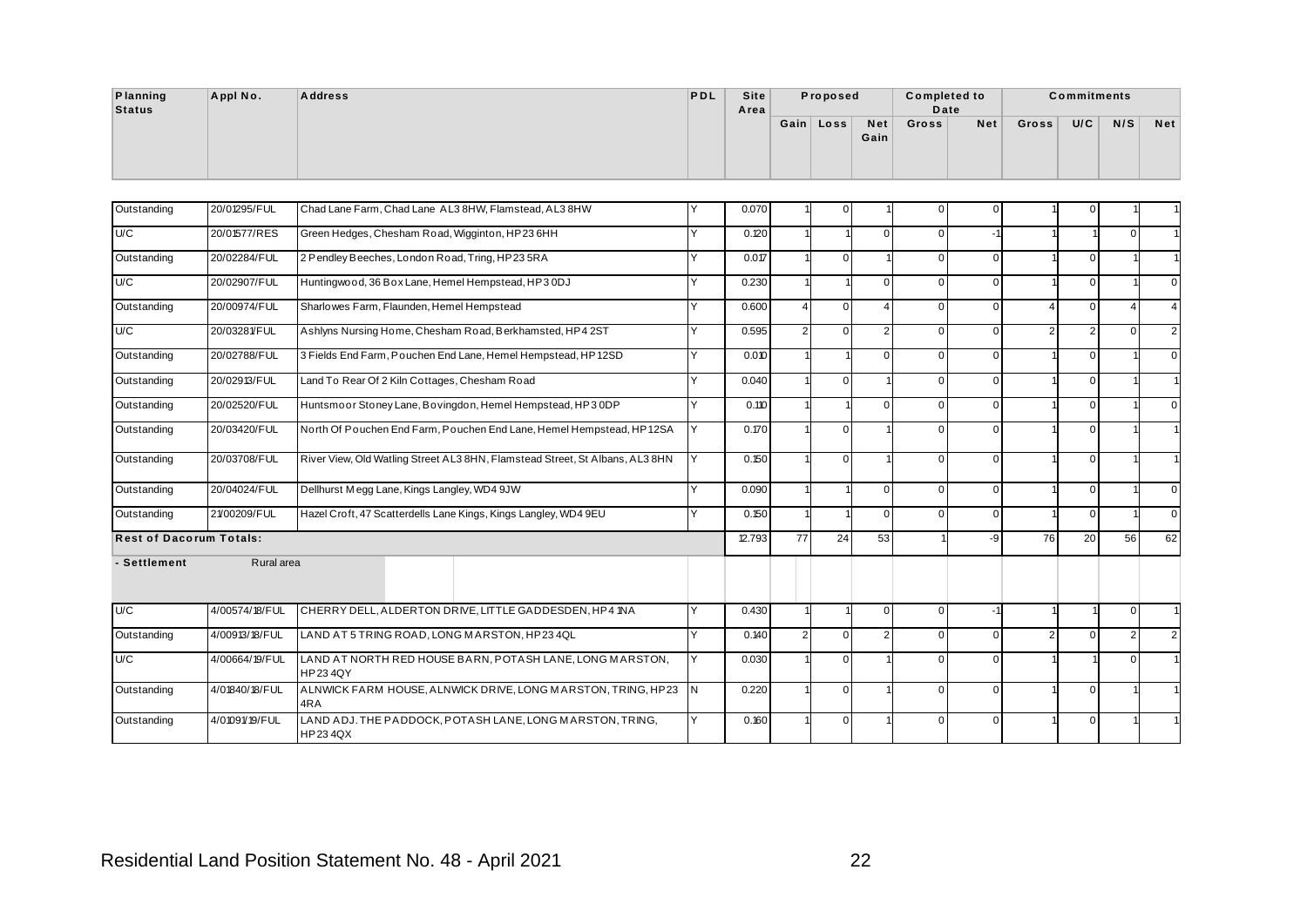| Planning<br><b>Status</b> | Appl No.       | <b>Address</b>                                                       | PDL | <b>Site</b><br>Area | Proposed  |             | <b>Completed to</b><br>Date |     |       | <b>Commitments</b> |     |            |
|---------------------------|----------------|----------------------------------------------------------------------|-----|---------------------|-----------|-------------|-----------------------------|-----|-------|--------------------|-----|------------|
|                           |                |                                                                      |     |                     | Gain Loss | Net<br>Gain | Gross                       | Net | Gross | U/C                | N/S | <b>Net</b> |
|                           |                |                                                                      |     |                     |           |             |                             |     |       |                    |     |            |
| U/C                       | 4/00171/19/FUL | 1WOODEND COTTAGES, LITTLE WOODEND, MARKYATE, ST ALBANS, AL3 Y<br>8AX |     | 0.130               |           |             | $\Omega$                    |     |       |                    |     |            |

| Planning<br><b>Status</b> | Appl No.       | <b>Address</b>                                                            | PDL                                                                       | Site<br>Area |                | Proposed       |               | <b>Completed to</b><br>Date |                |       | <b>Commitments</b><br>U/C<br>$\mathbf 0$<br>$\mathbf 0$<br>$\mathbf 0$<br>$\mathbf 0$<br>$\mathbf 0$<br>13<br>$\overline{4}$<br>$\mathbf 0$<br>$\mathbf 0$<br>$\mathbf{0}$<br>$\mathbf 0$<br>$\mathbf 0$<br>$\overline{2}$<br>$\mathbf 0$<br>$\overline{2}$<br>$\mathbf 0$<br>$\Delta$<br>$\overline{2}$<br>$\mathbf 0$<br>$\overline{2}$<br>$\mathbf 0$<br>$\mathbf 0$ |                |                |
|---------------------------|----------------|---------------------------------------------------------------------------|---------------------------------------------------------------------------|--------------|----------------|----------------|---------------|-----------------------------|----------------|-------|-------------------------------------------------------------------------------------------------------------------------------------------------------------------------------------------------------------------------------------------------------------------------------------------------------------------------------------------------------------------------|----------------|----------------|
|                           |                |                                                                           |                                                                           |              |                | Gain Loss      | Net<br>Gain   | Gross                       | Net            | Gross |                                                                                                                                                                                                                                                                                                                                                                         | N/S            | Net            |
| U/C                       | 4/00171/19/FUL | 1WOODEND COTTAGES, LITTLE WOODEND, MARKYATE, ST ALBANS, AL3 Y             |                                                                           | 0.130        |                | 0              |               | $\mathbf 0$                 | $\overline{0}$ |       | 22<br>$\overline{2}$                                                                                                                                                                                                                                                                                                                                                    |                |                |
|                           |                | 8AX                                                                       |                                                                           |              |                |                |               |                             |                |       |                                                                                                                                                                                                                                                                                                                                                                         |                |                |
| U/C                       | 4/02110/19/FUL | Pampard House, Bradden Lane, Gaddesden Row, HP2 6JB                       | Y                                                                         | 0.187        |                |                | $\Omega$      | $\overline{0}$              | $-1$           |       |                                                                                                                                                                                                                                                                                                                                                                         | $\overline{0}$ |                |
| Outstanding               | 20/01875/FUL   | The Stables Cotton Spring View, Flamstead, St Albans, AL3 8BJ             | Y                                                                         | 0.469        |                | $\overline{0}$ |               | $\mathbf 0$                 | $\overline{0}$ |       |                                                                                                                                                                                                                                                                                                                                                                         |                |                |
| Outstanding               | 20/02006/FUL   | Oaklands Farm, Bradden Lane, Gaddesden Row, HP2 6JB                       | Y                                                                         | 0.034        |                | $\overline{0}$ |               | $\mathbf 0$                 | $\overline{0}$ |       |                                                                                                                                                                                                                                                                                                                                                                         |                |                |
| Outstanding               | 20/01667/FUL   | Greenings Farm, Stocks Road, Aldbury, Tring, HP23 5RX                     | Y                                                                         | 0.440        |                |                | $\Omega$      | $\mathbf 0$                 | $\overline{0}$ |       |                                                                                                                                                                                                                                                                                                                                                                         |                | $\Omega$       |
| Outstanding               | 4/01283/19/FUL | Land Rear Of Gooseacre, Buckwood Road Markyate, St Albans, AL3 8JD        | Unkno<br>wn                                                               | 1300         |                | $\overline{0}$ |               | $\mathbf 0$                 | $\overline{0}$ |       |                                                                                                                                                                                                                                                                                                                                                                         |                |                |
| Outstanding               | 21/00395/FUL   | Land At The Paddock, Potash Lane, Tring, HP2 4QX                          | Y                                                                         | 0.030        |                | $\overline{0}$ |               | $\mathbf 0$                 | $\overline{0}$ |       |                                                                                                                                                                                                                                                                                                                                                                         |                |                |
| <b>Rural area Totals:</b> |                |                                                                           | 13<br>10 <sup>10</sup><br>3.570<br>$\overline{0}$<br>$-2$<br>$\mathbf{3}$ |              |                |                |               |                             | 9              | 12    |                                                                                                                                                                                                                                                                                                                                                                         |                |                |
| - Settlement              | Tring          |                                                                           |                                                                           |              |                |                |               |                             |                |       |                                                                                                                                                                                                                                                                                                                                                                         |                |                |
| Outstanding               | 4/01574/17/FUL | 3 GROVE FARM COTTAGE, MARSHCROFT LANE, TRING, HP23 5PP                    | IN.                                                                       | 0.035        |                | $\overline{0}$ |               | $\overline{0}$              | $\mathbf{0}$   |       |                                                                                                                                                                                                                                                                                                                                                                         |                |                |
| U/C                       | 4/01977/17/FUL | LAND TO THE REAR OF THE OLD SILK MILL, BROOK STREET, TRING, HP23 Y<br>5EF |                                                                           | 0.149        | $\overline{4}$ | $\overline{0}$ |               | $\mathbf 0$                 | $\overline{0}$ |       |                                                                                                                                                                                                                                                                                                                                                                         |                | $\overline{4}$ |
| Outstanding               | 4/01783/18/OUT | 40 WINDM ILL WAY, TRING,, HP234HH                                         | Y                                                                         | 0.030        |                | $\overline{0}$ |               | $\overline{0}$              | $\overline{0}$ |       |                                                                                                                                                                                                                                                                                                                                                                         |                |                |
| Outstanding               | 4/01383/19/FUL | LONGFIELD,, AYLESBURY ROAD, TRING, HP23 4DH                               | Y                                                                         | 0.080        |                | $\overline{0}$ |               | $\mathbf 0$                 | $\overline{0}$ |       |                                                                                                                                                                                                                                                                                                                                                                         |                |                |
| U/C                       | 4/01608/19/FUL | Land R/O, 100 HIGH STREET, TRING, HP23 4AF                                | N                                                                         | 0.010        |                | $\overline{0}$ |               | $\pmb{0}$                   | $\overline{0}$ |       |                                                                                                                                                                                                                                                                                                                                                                         | $\overline{0}$ |                |
| Outstanding               | 20/00965/FUL   | Cornerstone, Icknield Way, Tring, HP23 5HJ                                | Y                                                                         | 0.058        | $\overline{2}$ |                |               | $\mathbf 0$                 | $\overline{0}$ |       |                                                                                                                                                                                                                                                                                                                                                                         | $\overline{2}$ |                |
| Outstanding               | 20/01491/FUL   | Honours Building, 72-80 Akeman Street, Tring, HP236AF                     | Y                                                                         | 0.093        | $\overline{2}$ | $\overline{0}$ |               | $\overline{0}$              | $\overline{0}$ |       |                                                                                                                                                                                                                                                                                                                                                                         | $\overline{2}$ | 2 <sub>1</sub> |
| Outstanding               | 19/03134/FUL   | 96, Longfield Road Tring, HP23 4DE                                        | Y                                                                         | 0.098        | $\overline{4}$ |                | $\mathcal{R}$ | $\pmb{0}$                   | $\overline{0}$ |       |                                                                                                                                                                                                                                                                                                                                                                         | 4              | $\overline{3}$ |
| Outstanding               | 20/00142/FUL   | 14 Dolphin Square, Tring, HP23 5BN                                        | Y                                                                         | 0.013        | $\overline{2}$ |                |               | $\mathbf 0$                 | $\overline{0}$ |       |                                                                                                                                                                                                                                                                                                                                                                         | $\overline{c}$ |                |
| Outstanding               | 20/01149/FUL   | Orchard House, Crown Rose Court, High Street, , Tring, HP235AY            | Y                                                                         | 0.007        | $\overline{2}$ | $\overline{0}$ | 2             | $\overline{0}$              | $\overline{0}$ |       |                                                                                                                                                                                                                                                                                                                                                                         | $\overline{2}$ | 2 <sub>1</sub> |
| Outstanding               | 20/00979/FUL   | Grove Farm Cottage, 3 M arshcroft Lane, Tring, HP23 5PP                   | Y                                                                         | 0.050        |                | $\overline{0}$ |               | $\mathbf 0$                 | $\overline{0}$ |       |                                                                                                                                                                                                                                                                                                                                                                         |                |                |
| U/C                       | 20/03647/ROC   | Land R/O Longfield, Aylesbury Road, Tring, HP23 4DH                       | IN.                                                                       | 0.040        |                | $\overline{0}$ |               | $\overline{0}$              | $\overline{0}$ |       |                                                                                                                                                                                                                                                                                                                                                                         | $\overline{0}$ |                |
| <b>Tring Totals:</b>      |                |                                                                           |                                                                           | 0.663        | 22             | 3              | 19            | 0                           | 0              |       |                                                                                                                                                                                                                                                                                                                                                                         | 20             | 19             |
|                           |                |                                                                           |                                                                           |              |                |                |               |                             |                |       |                                                                                                                                                                                                                                                                                                                                                                         |                |                |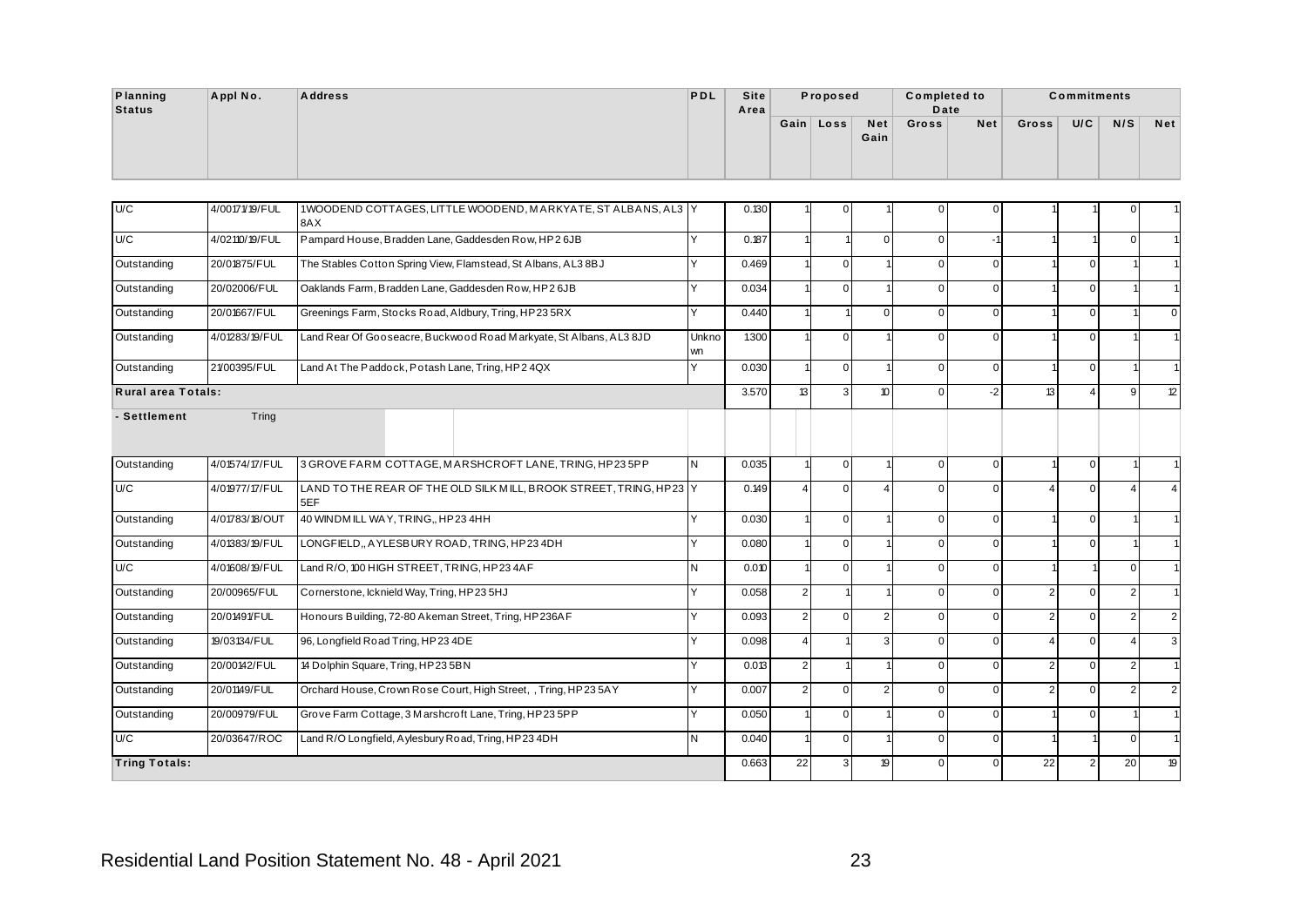| <b>Planning</b> | Appl No. | <b>Address</b> | PDL | Site | Proposed  |      | <b>Completed to</b> |     |       | <b>Commitments</b> |     |            |
|-----------------|----------|----------------|-----|------|-----------|------|---------------------|-----|-------|--------------------|-----|------------|
| <b>Status</b>   |          |                |     | Area |           |      | Date                |     |       |                    |     |            |
|                 |          |                |     |      | Gain Loss | Net  | Gross               | Net | Gross | U/C                | N/S | <b>Net</b> |
|                 |          |                |     |      |           | Gain |                     |     |       |                    |     |            |
|                 |          |                |     |      |           |      |                     |     |       |                    |     |            |
|                 |          |                |     |      |           |      |                     |     |       |                    |     |            |

| Planning<br><b>Status</b> | Appl No.       | <b>Address</b>                  |                                                         | PDL    | Site<br>Area   |                | Proposed       |                    | <b>Completed to</b><br>Date   |                                  |                              | <b>Commitments</b> |                |                             |
|---------------------------|----------------|---------------------------------|---------------------------------------------------------|--------|----------------|----------------|----------------|--------------------|-------------------------------|----------------------------------|------------------------------|--------------------|----------------|-----------------------------|
|                           |                |                                 |                                                         |        |                |                | Gain Loss      | <b>Net</b><br>Gain | Gross                         | Net                              | Gross                        | U/C                | N/S            | <b>Net</b>                  |
| - Settlement              | Wigginton      |                                 |                                                         |        |                |                |                |                    |                               |                                  |                              |                    |                |                             |
|                           |                |                                 |                                                         |        |                |                |                |                    |                               |                                  |                              |                    |                |                             |
| U/C                       | 4/02093/16/FUL | 1FOX CLOSE, WIGGINTON, HP23 6ED |                                                         | N<br>Y | 0.070          |                | $\overline{0}$ | $\overline{0}$     | $\overline{0}$                | $\overline{0}$                   | $\mathbf{1}$<br>$\mathbf{1}$ | $\mathbf{0}$       | $\overline{0}$ | 1                           |
| Outstanding               | 4/00784/18/FUL |                                 | 22 WICK ROAD, WIGGINTON, TRING, HP23 6EL                |        | 0.041<br>0.111 |                |                |                    | $\overline{0}$<br>$\mathbf 0$ | $\overline{0}$<br>$\overline{0}$ |                              |                    |                | $\mathbf 0$<br>$\mathbf{1}$ |
| <b>Wigginton Totals:</b>  |                |                                 |                                                         |        |                | $\overline{2}$ |                |                    |                               |                                  | 2 <sub>1</sub>               |                    |                |                             |
| - Settlement              | Wilstone       |                                 |                                                         |        |                |                |                |                    |                               |                                  |                              |                    |                |                             |
| U/C                       | 19/03229/FUL   |                                 | Land Adj. 32 Tring Road, Wilstone, Tring, HP23 4PB      | Y      | 0.054          |                | $\overline{0}$ |                    | $\overline{0}$                | $\overline{0}$                   | 1                            |                    | $\overline{0}$ |                             |
| <b>Wilstone Totals:</b>   |                |                                 |                                                         |        | 0.054          |                | $\overline{0}$ |                    | $\overline{0}$                | $\overline{0}$                   | 1                            |                    | $\overline{0}$ |                             |
| <b>Small Site Totals:</b> |                |                                 |                                                         |        | 25.930         | 316            | 59             | 257                | $\overline{2}$                | $-21$                            | 313                          | 91                 | 222            | 277                         |
| <b>Report Total:</b>      |                |                                 |                                                         |        | 125.397        | 3572           | 122            | 3450               | 529                           | 496                              | 2986                         | 1019               | 1967           | 2897                        |
|                           |                |                                 |                                                         |        |                |                |                |                    |                               |                                  |                              |                    |                |                             |
|                           |                |                                 |                                                         |        |                |                |                |                    |                               |                                  |                              |                    |                |                             |
|                           |                |                                 |                                                         |        |                |                |                |                    |                               |                                  |                              |                    |                |                             |
|                           |                |                                 | Residential Land Position Statement No. 48 - April 2021 |        |                |                |                | 24                 |                               |                                  |                              |                    |                |                             |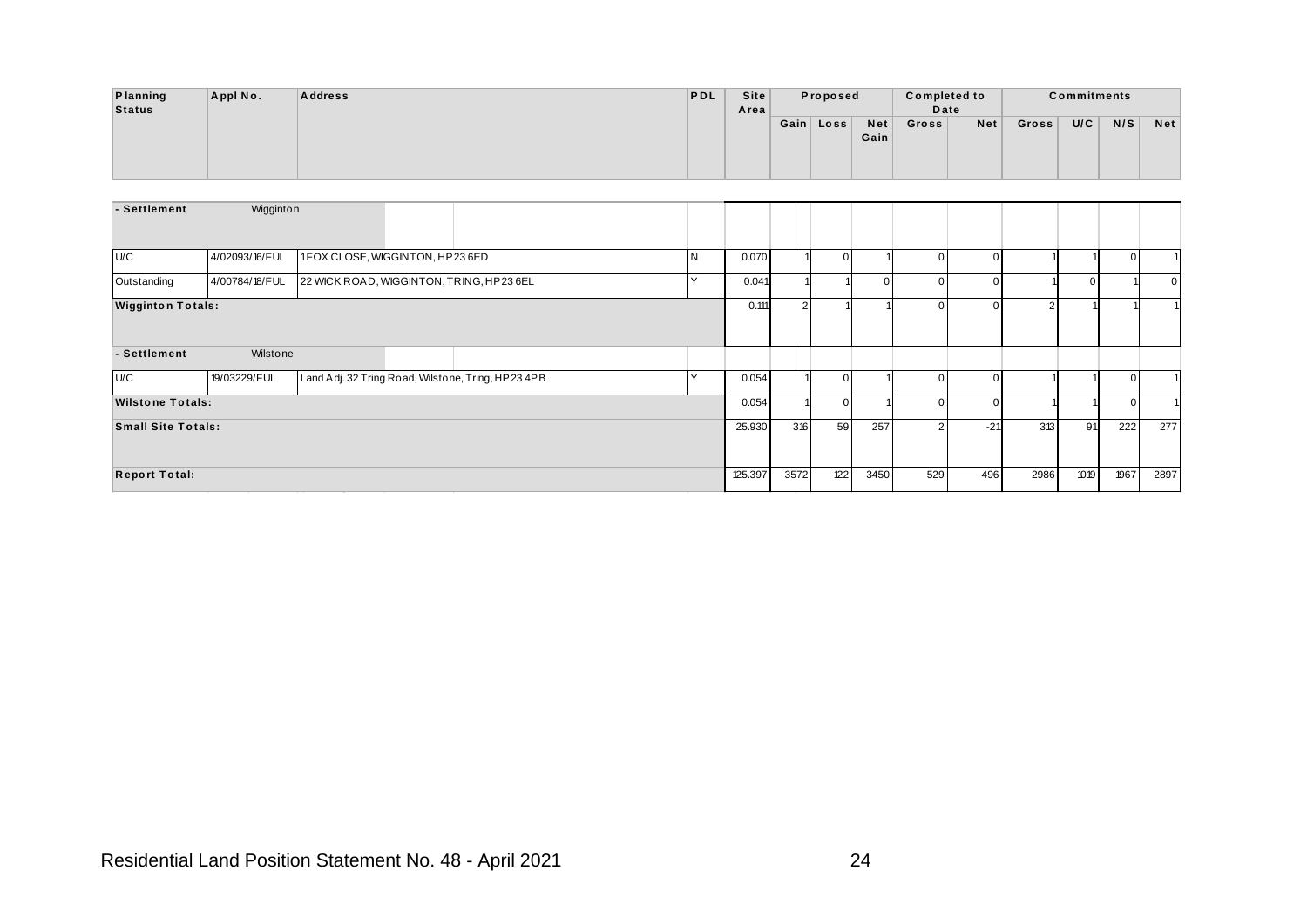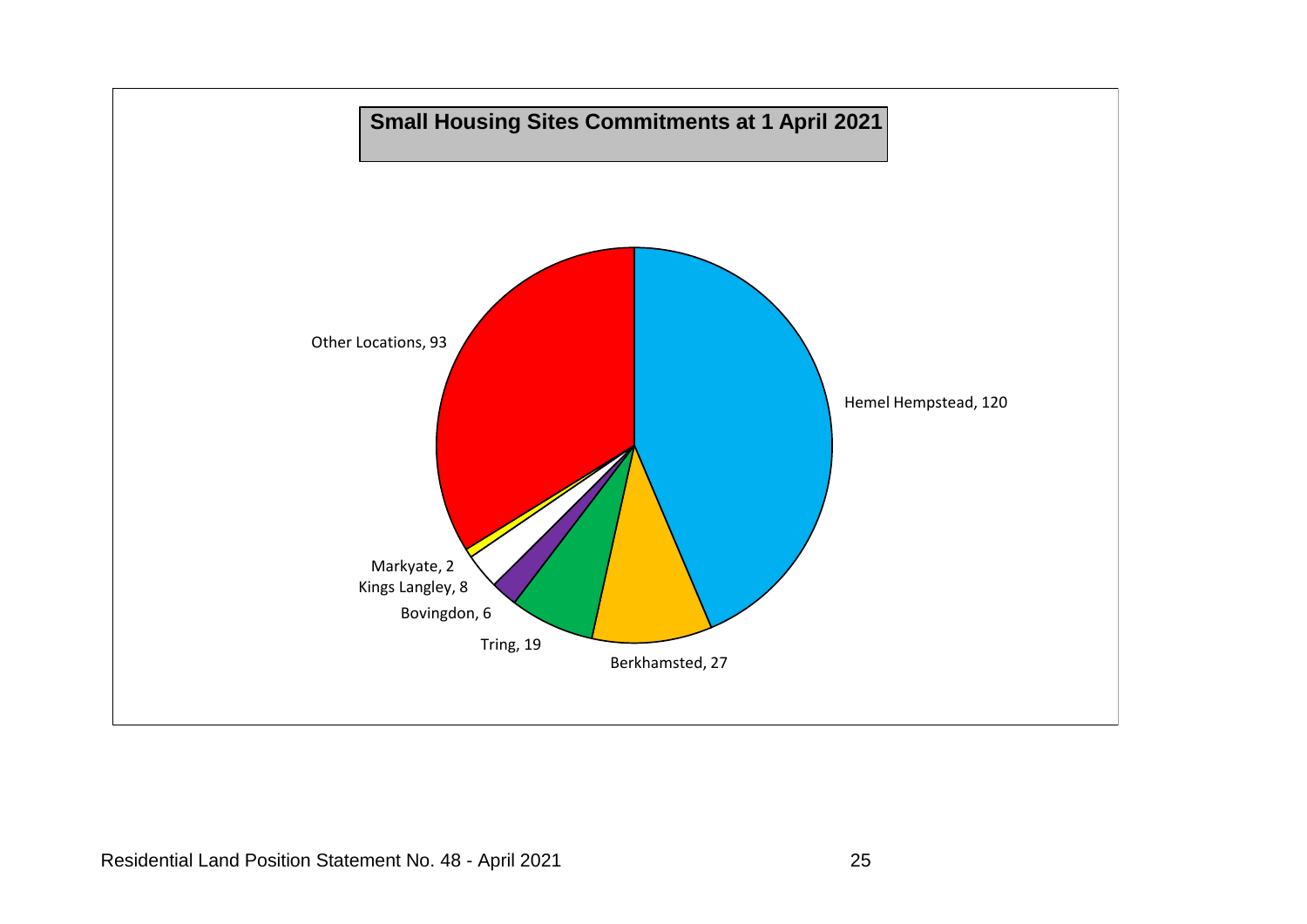| 5. SUMMARY OF RESIDENTIAL COMMITMENTS AT 1 APRIL 2021                                                                                          |                |                |                         |                |                |             |                |                |
|------------------------------------------------------------------------------------------------------------------------------------------------|----------------|----------------|-------------------------|----------------|----------------|-------------|----------------|----------------|
|                                                                                                                                                |                |                |                         |                |                |             |                |                |
| <b>SETTLEMENT</b>                                                                                                                              |                |                | LARGE SITES SMALL SITES |                | <b>CON/COU</b> |             |                | <b>TOTALS</b>  |
|                                                                                                                                                | <b>Gross</b>   | <b>Net</b>     | <b>Gross</b>            | <b>Net</b>     | <b>Gross</b>   | <b>Net</b>  | <b>Gross</b>   | <b>Net</b>     |
| Identified settlements:                                                                                                                        |                |                |                         |                |                |             |                |                |
| Hemel Hempstead                                                                                                                                | 1487           | 1480           | 129                     | 120            | 466            | 440         | 2075           | 2040           |
| <b>Berkhamsted</b>                                                                                                                             | 181            | 179            | 30                      | 27             | 9              | 7           | 218            | 213            |
| Tring                                                                                                                                          | 183            | 183            | 22                      | 19             | 39             | 39          | 244            | 241            |
| Bovingdon                                                                                                                                      | 15             | 15             | 6                       | 6              | 6              | 5           | 27             | 26             |
| Kings Langley                                                                                                                                  | 10             | 10             | 10                      | 8              | 0              | 0           | 20             | 18             |
| Markyate                                                                                                                                       | $\overline{2}$ | $\overline{2}$ | $\overline{2}$          | $\overline{2}$ | 3              | 3           | $\overline{7}$ | $\overline{7}$ |
| Northchurch                                                                                                                                    | 10             | 10             | $\overline{c}$          | $\overline{2}$ | 9              | $-1$        | 21             | 11             |
| Aldbury                                                                                                                                        | 0              | $\pmb{0}$      | $\mathbf{1}$            | 0              | $\mathbf 0$    | 0           | 1              | $\pmb{0}$      |
| Chipperfield                                                                                                                                   | 35             | 35             | $\overline{7}$          | 6              | $\mathbf 0$    | 0           | 42             | 41             |
| Flamstead                                                                                                                                      | $\Omega$       | $\pmb{0}$      | 6                       | 6              | 0              | 0           | 6              | 6              |
| Long Marston                                                                                                                                   | 0              | 0              | $\mathbf{1}$            | 1              | 0              | 0           | $\mathbf{1}$   | $\mathbf{1}$   |
| Potten End                                                                                                                                     | 0              | 0              | 5                       | 4              | 0              | 0           | 5              | 4              |
| Wigginton                                                                                                                                      | 0              | $\mathbf 0$    | $\overline{2}$          | 1              | $\overline{0}$ | $\mathbf 0$ | $\overline{2}$ | $\mathbf{1}$   |
| Wilstone                                                                                                                                       | $\overline{0}$ | 0              | 1                       | 1              | 1              | 1           | $\overline{2}$ | $\overline{2}$ |
| Rest of Dacorum                                                                                                                                | 161            | 158            | 89                      | 74             | 56             | 54          | 306            | 286            |
| <b>TOTALS</b>                                                                                                                                  | 2084           | 2072           | 313                     | 277            | 589            | 548         | 2986           | 2897           |
|                                                                                                                                                |                |                |                         |                |                |             |                |                |
| Note:<br>"Identified settlements" are those settlements identified as a town, large village or selected<br>small village in the Core Strategy. |                |                |                         |                |                |             |                |                |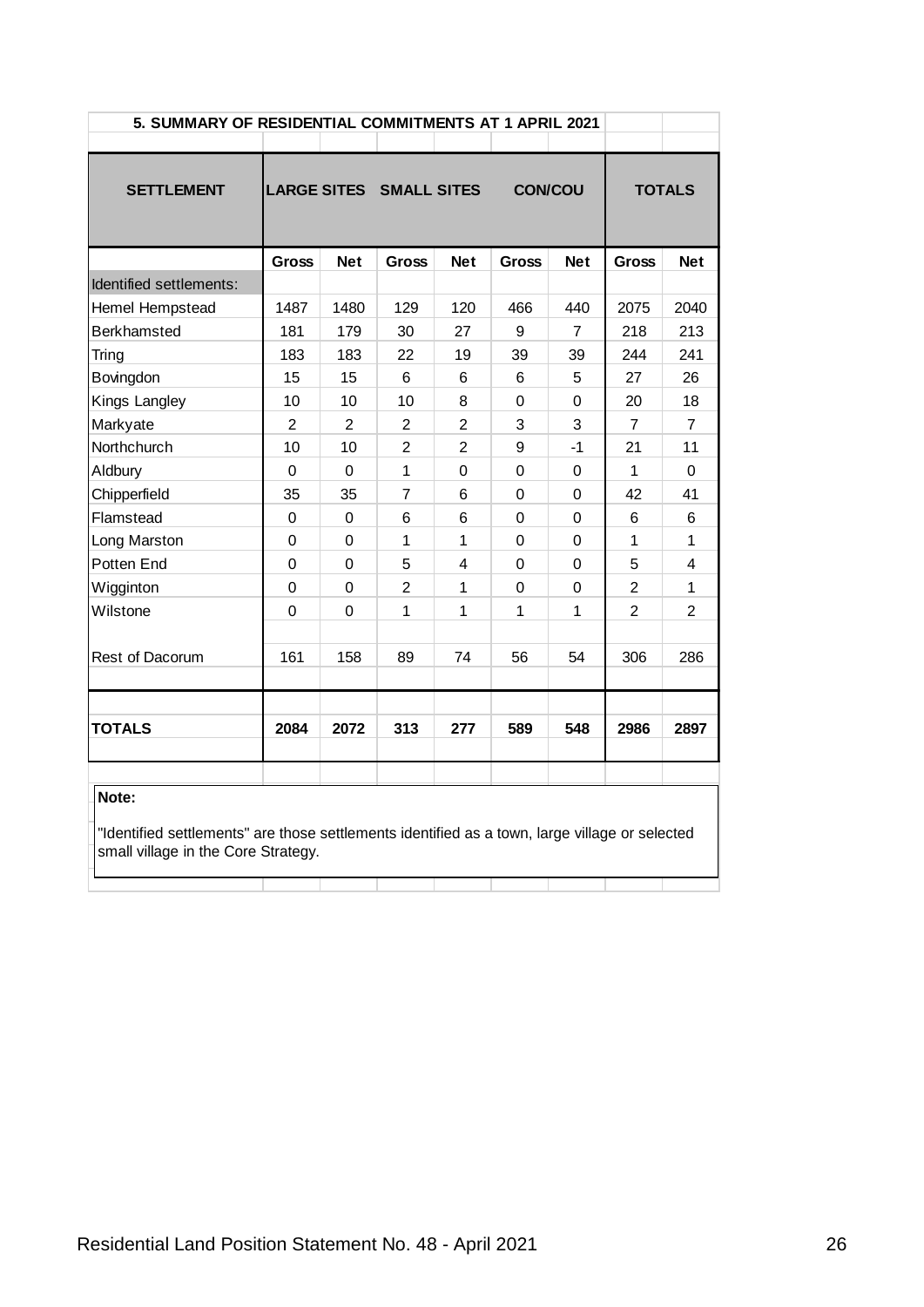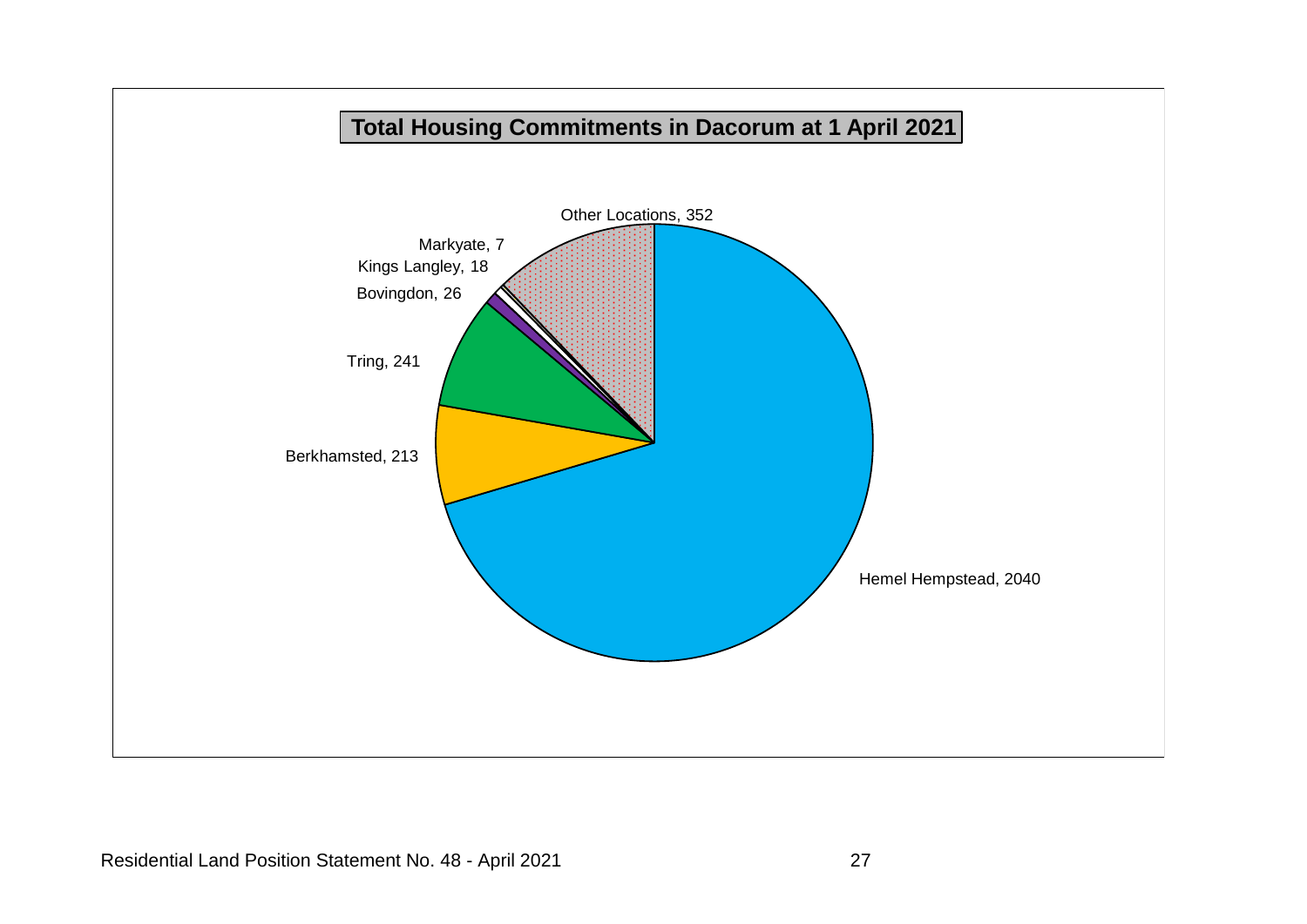| 6. DWELLING COMPLETIONS (1 APRIL 2020 - 31 MARCH 2021) |              |                |                         |                         |                |            |                |                         |
|--------------------------------------------------------|--------------|----------------|-------------------------|-------------------------|----------------|------------|----------------|-------------------------|
|                                                        |              |                |                         |                         |                |            |                |                         |
| <b>SETTLEMENT</b>                                      |              |                | LARGE SITES SMALL SITES |                         | <b>CON/COU</b> |            |                | <b>TOTALS</b>           |
|                                                        | <b>Gross</b> | <b>Net</b>     | Gross                   | <b>Net</b>              | Gross          | <b>Net</b> | <b>Gross</b>   | <b>Net</b>              |
| Identified settlements:                                |              |                |                         |                         |                |            |                |                         |
| Hemel Hempstead                                        | 339          | 337            | 71                      | 64                      | 174            | 166        | 584            | 567                     |
| <b>Berkhamsted</b>                                     | 13           | 13             | 11                      | 5                       | 4              | 3          | 28             | 21                      |
| Tring                                                  | 69           | 69             | 16                      | 15                      | 4              | 4          | 89             | 88                      |
| Bovingdon                                              | 7            | 6              | 0                       | 0                       | 0              | 0          | 7              | 6                       |
| Kings Langley                                          | $\Omega$     | $\mathbf 0$    | $\mathbf{1}$            | $\Omega$                | $\overline{2}$ | 1          | 3              | $\mathbf{1}$            |
| Markyate                                               | 0            | $\mathbf 0$    | $\overline{2}$          | $\overline{2}$          | $\mathbf 0$    | 0          | $\overline{2}$ | $\overline{2}$          |
| Northchurch                                            | $\mathbf 0$  | $\overline{0}$ | 5                       | $\overline{\mathbf{4}}$ | $\Omega$       | 0          | 5              | $\overline{\mathbf{4}}$ |
| Aldbury                                                | 0            | 0              | 0                       | 0                       | 0              | 0          | 0              | 0                       |
| Chipperfield                                           | 4            | $\overline{4}$ | 0                       | 0                       | $\overline{2}$ | 1          | 6              | 5                       |
| Flamstead                                              | $\mathbf 0$  | $\mathbf 0$    | $\overline{2}$          | $\overline{2}$          | $\Omega$       | 0          | $\overline{2}$ | $\overline{2}$          |
| Long Marston                                           | $\mathbf 0$  | $\mathbf 0$    | 0                       | $-1$                    | $\mathbf 0$    | 0          | 0              | $-1$                    |
| Potten End                                             | $\Omega$     | $\Omega$       | 1                       | 1                       | $\Omega$       | 0          | $\mathbf{1}$   | $\mathbf{1}$            |
| Wigginton                                              | 0            | $\Omega$       | 0                       | 0                       | $\Omega$       | 0          | 0              | 0                       |
| Wilstone                                               | 0            | $\Omega$       | 1                       | 1                       | $\mathbf{2}$   | 1          | 3              | $\mathbf{2}$            |
|                                                        |              |                |                         |                         |                |            |                |                         |
| Rest of Dacorum                                        | 12           | 12             | 35                      | 21                      | 25             | 20         | 72             | 53                      |
|                                                        |              |                |                         |                         |                |            |                |                         |
| <b>TOTALS</b>                                          | 444          | 441            | 145                     | 114                     | 213            | 196        | 802            | 751                     |
|                                                        |              |                |                         |                         |                |            |                |                         |
| Note:                                                  |              |                |                         |                         |                |            |                |                         |

"Identified settlements" are those settlements identified as a town, large village or selected small village in the Core Strategy.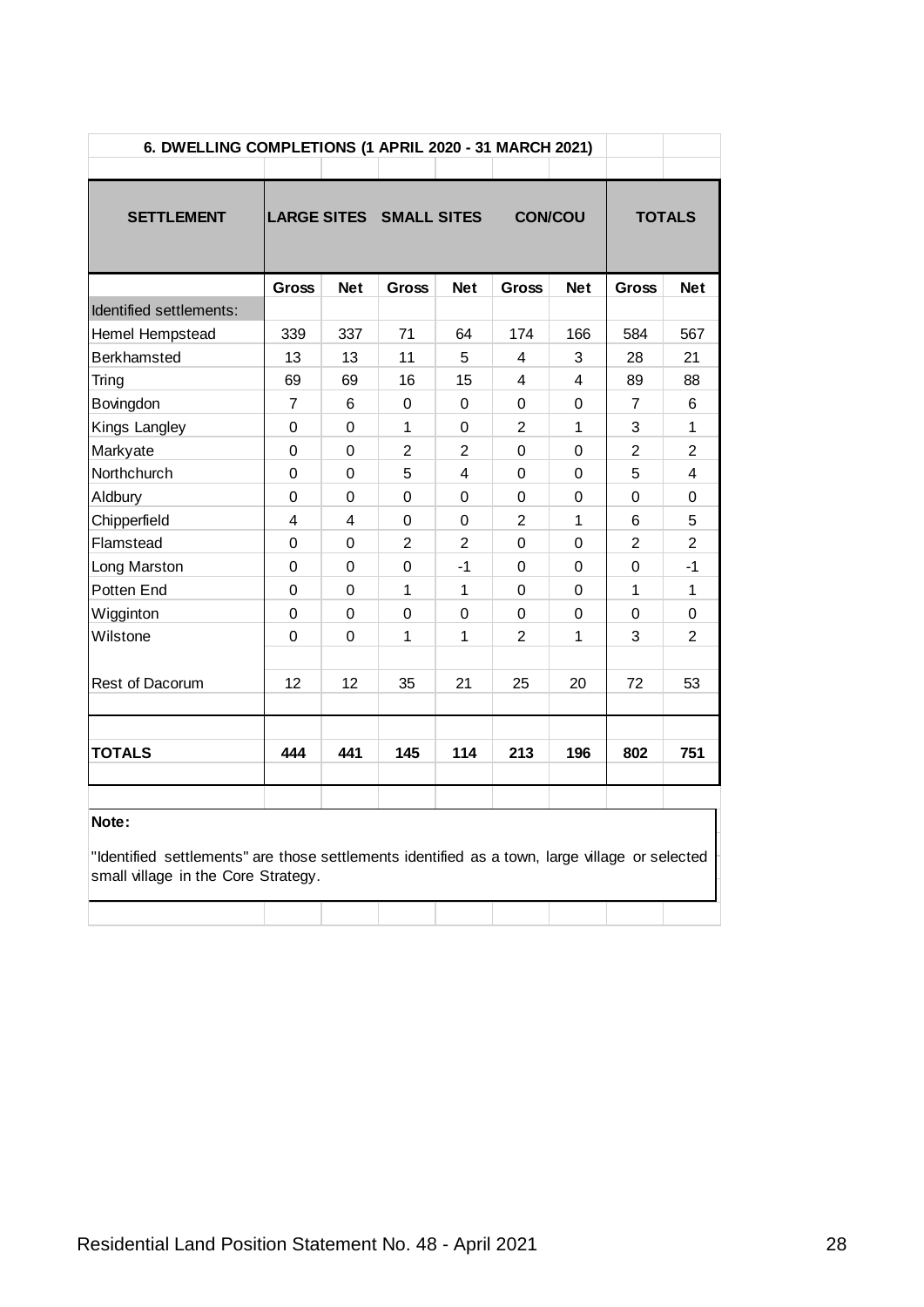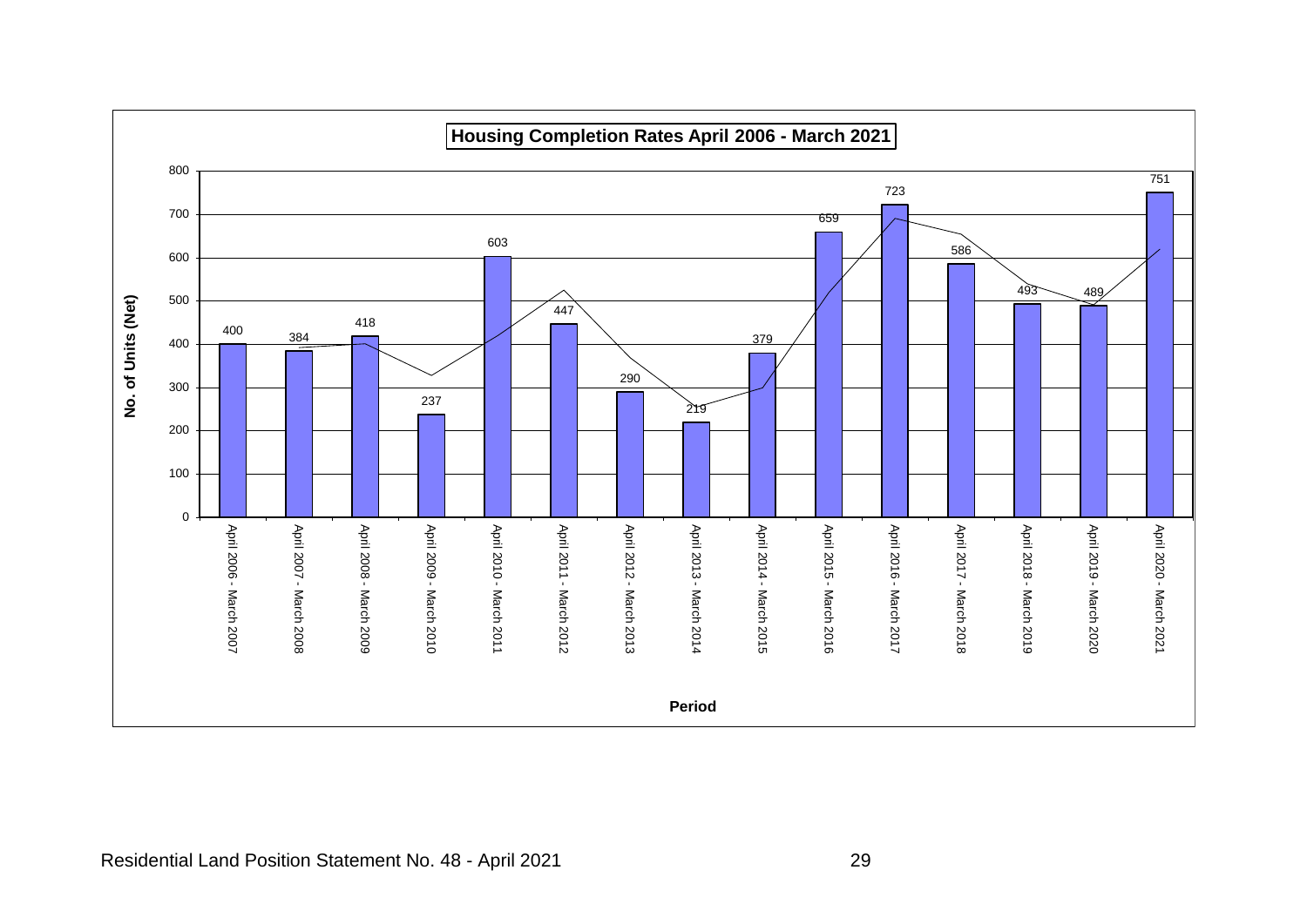#### **7. FINALLY COMPLETED SITES**

| <b>Permission Reference</b> | <b>Address</b>                             |                                                               | Permission<br>Classification | <b>Net Res</b> | (or                        |                         | No. of Units   |                    |
|-----------------------------|--------------------------------------------|---------------------------------------------------------------|------------------------------|----------------|----------------------------|-------------------------|----------------|--------------------|
|                             |                                            |                                                               |                              |                | Proposed<br>Gross)<br>Area |                         | Lost           | <b>Net</b><br>Gain |
| <b>Settlement</b>           | <b>Berkhamsted</b>                         |                                                               |                              |                |                            |                         |                |                    |
| 4/00097/19/FUL              | 23 GILBERT WAY, BERKHAM STED, HP43JF       |                                                               | Small Site                   |                | 0.028                      |                         | 1              | $\mathbf 0$        |
| 4/00559/18/FUL              | 17 LOWER KINGS ROAD, BERKHAM STED, HP4 2AE |                                                               | CON/COU                      |                | 0.003                      |                         | $\Omega$       | $\overline{1}$     |
| 4/00797/18/FUL              |                                            | GREENBANK HOUSE, IVY HOUSE LANE, BERKHAM STED, HP4 2PP        | Small Site                   |                | 0.167                      |                         |                | $\mathbf 0$        |
| 4/01060/17/FUL              | 2 KITSBURY ROAD, BERKHAM STED, HP4 3EG     |                                                               | <b>Small Site</b>            |                | 0.020                      | $\overline{\mathbf{c}}$ | $\mathbf{1}$   | $\mathbf 1$        |
| 4/01684/18/FUL              |                                            | LAND SOUTH OF 7 AND 9, ANGLEFIELD ROAD, BERKHAM STED, HP4 3JA | Small Site                   |                | 0.160                      | $\overline{2}$          | $\overline{0}$ | $\overline{2}$     |
| 4/01691/19/FUL              | 63 RIDGEWAY, BERKHAM STED, HP4 3LD         |                                                               | CON/COU                      |                | 0.065                      | $\overline{2}$          | 1              | $\overline{1}$     |
| 4/01692/19/FUL              |                                            | LAND ADJ. 1ST MARGARETS CLOSE, BERKHAM STED, HP4 2LH          | Small Site                   |                | 0.023                      |                         | $\overline{0}$ | $\overline{1}$     |
| 4/01816/17/FUL              | 52 SWING GATE LANE, BERKHAM STED, HP4 2LL  |                                                               | Small Site                   |                | 0.980                      | 3                       | 1              | $\overline{2}$     |
| 4/03173/18/FUL              |                                            | HOLLY HOUSE, DOCTORS COMMONS ROAD, BERKHAM STED, HP4 3DR      | Small Site                   |                | 0.053                      |                         | 1              | $\mathbf 0$        |
| 4/03205/14/FUL              |                                            | ground floor, 38 CHARLES STREET, BERKHAM STED, HP4 3DJ        | CON/COU                      |                | 0.008                      |                         | $\mathbf 0$    | $\overline{1}$     |
| <b>Berkhamsted Totals:</b>  |                                            |                                                               |                              |                |                            | 15                      | 6              | 9                  |
| <b>Settlement</b>           | Bovingdon                                  |                                                               |                              |                |                            |                         |                |                    |
| 4/00405/19/FUL              | GARAGE SITE, HYDE MEADOWS, BOVINGDON       |                                                               | Large Site                   |                | 0.130                      | $5\overline{)}$         | $\overline{0}$ | 5                  |
| <b>Bovingdon Totals:</b>    |                                            |                                                               |                              |                |                            | 5                       | $\Omega$       | 5                  |
| <b>Settlement</b>           | Chipperfield                               |                                                               |                              |                |                            |                         |                |                    |
| 4/00618/18/FUL              | 2 CROFT FIELD, CHIPPERFIELD, WD4 9ED       |                                                               | CON/COU                      |                | 0.070                      | $\mathbf 2$             | 11             | $\overline{1}$     |
| <b>Chipperfield Totals:</b> |                                            |                                                               |                              |                |                            | $\overline{2}$          |                | -1                 |
| <b>Settlement</b>           | Flamstead                                  |                                                               |                              |                |                            |                         |                |                    |
| 4/02287/17/FUL              | 30, COLLEGE CLOSE, FLAM STEAD, AL3 8DJ     |                                                               | Small Site                   |                | 0.130                      | $\overline{c}$          | 1              | $\mathbf{1}$       |
| <b>Flamstead Totals:</b>    |                                            |                                                               |                              |                |                            | $\overline{a}$          |                | $\overline{1}$     |
|                             |                                            |                                                               |                              |                |                            |                         |                |                    |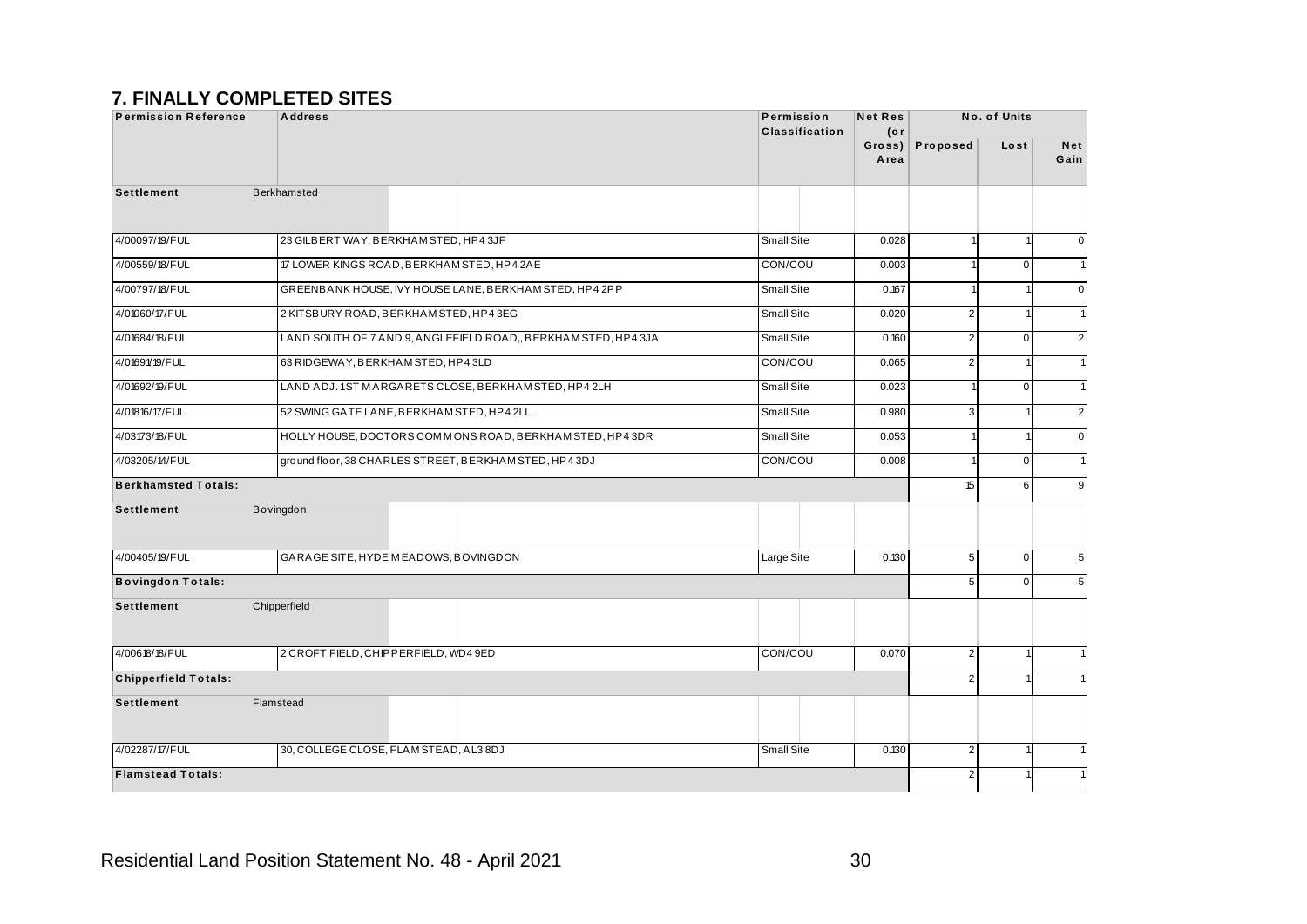|                   | <b>Address</b>                                                        | Permission<br><b>Classification</b> | <b>Net Res</b><br>$($ or |                         | No. of Units   |                    |
|-------------------|-----------------------------------------------------------------------|-------------------------------------|--------------------------|-------------------------|----------------|--------------------|
|                   |                                                                       |                                     | Gross)<br>Area           | Proposed                | Lost           | <b>Net</b><br>Gain |
| <b>Settlement</b> | Hemel Hempstead                                                       |                                     |                          |                         |                |                    |
| 19/02602/FUL      | 16 Orchard Street, Hemel Hempstead, HP3 9DT                           | CON/COU                             | 0.022                    | 3 <sup>1</sup>          |                | 2                  |
| 19/02920/FUL      | 2 Kipling Grove, Hemel Hempstead, HP2 7NJ                             | Small Site                          | 0.014                    |                         | $\mathbf 0$    | $\mathbf{1}$       |
| 20/00268/FUL      | 169 Fennycroft Road, Hemel Hempstead, HP13NP                          | Small Site                          | 0.017                    |                         | $\overline{0}$ | $\mathbf{1}$       |
| 20/00998/FUL      | 48, Leverstock Green Road, Hemel Hempstead, HP2 4HJ                   | Small Site                          | 0.048                    | 3                       |                | $\overline{2}$     |
| 20/01210/FUL      | Land adj, 9 Haleswood Road, Hemel Hempstead, HP2 4QT                  | Small Site                          | 0.010                    |                         | $\mathbf 0$    | $\mathbf{1}$       |
| 20/01847/FUL      | 30 Isenburg Way, Hemel Hempstead, HP2 6NQ                             | CON/COU                             | 0.033                    | $\overline{\mathbf{c}}$ |                | $\mathbf{1}$       |
| 20/03846/LDE      | 20A Roughdown Avenue, Hemel Hempstead, HP3 9BH                        | Small Site                          | 0.038                    |                         | $\overline{0}$ | $\mathbf{1}$       |
| 4/00031/19/FUL    | GARAGES ADJACENT, 8 CUPID GREEN LANE, HEMEL HEMPSTEAD, HP27HH         | Small Site                          | 0.040                    | $\overline{2}$          | $\mathbf{0}$   | $\overline{2}$     |
| 4/00062/19/FUL    | adj 54 SOM ERIES ROAD, HEMEL HEMPSTEAD, HP13PJ                        | Small Site                          | 0.012                    |                         | $\overline{0}$ | $\mathbf{1}$       |
| 4/00082/17/FUL    | 48 MEADOW ROAD, HEMEL HEMP STEAD, HP38AJ                              | Small Site                          | 0.017                    |                         | $\mathbf 0$    | $\mathbf{1}$       |
| 4/00113/19/ROC    | 188-190 MARLOWES, HEMEL HEMPSTEAD, HP11BH                             | Large Site                          | 0.042                    | 10 <sup>°</sup>         | $\overline{0}$ | 10                 |
| 4/00151/18/FUL    | SWAN COURT, WATERHOUSE STREET, HEM ELHEMPSTEAD, HP11DS                | CON/COU                             | 0.008                    | $\overline{9}$          | $\Omega$       | 9                  |
| 4/00245/17/OPA    | 1AND 4 THE OLD SCHOOL HOUSE, GEORGE STREET, HEMEL HEMP STEAD, HP2 5HJ | CON/COU                             | 0.120                    | 5                       | $\mathbf 0$    | 5                  |
| 4/00259/18/FUL    | LAND ADJ WILTON LODGE, FELDEN LANE, HEM EL HEMPSTEAD, HP3 0BB         | Small Site                          | 0.270                    | $\overline{2}$          | $\overline{0}$ | $\sqrt{2}$         |
| 4/00327/19/FUL    | GLENMORE, SHEETHANGER LANE, FELDEN, HP30BG                            | Small Site                          | 0.200                    |                         |                | $\mathbf 0$        |
| 4/00329/17/OPA    | 5 CLIFTON COURT, CORNER HALL, HEMEL HEMPSTEAD, HP3 9XY                | CON/COU                             | 0.007                    | 6                       | $\overline{0}$ | 6                  |
| 4/00403/17/FUL    | adj. 38 M EADOW ROAD, HEMEL HEMP STEAD, HP38AJ                        | Small Site                          | 0.015                    |                         | $\overline{0}$ | $\mathbf{1}$       |
| 4/00411/19/FUL    | 37 NINIAN ROAD, HEM EL HEMPSTEAD, HP2 6NA                             | CON/COU                             | 0.011                    | $\overline{2}$          |                | $\mathbf{1}$       |
| 4/00420/18/FUL    | Land adj, 11 KINGS AVENUE, HEM EL HEMPSTEAD, HP3 9TN                  | Small Site                          | 0.016                    |                         | $\overline{0}$ | $\mathbf{1}$       |
|                   | LAND ADJOINING 145 GREAT ELMS ROAD, HEMEL HEMPSTEAD, HP3 9UL          | Small Site                          | 0.011                    |                         | $\overline{0}$ | $\mathbf{1}$       |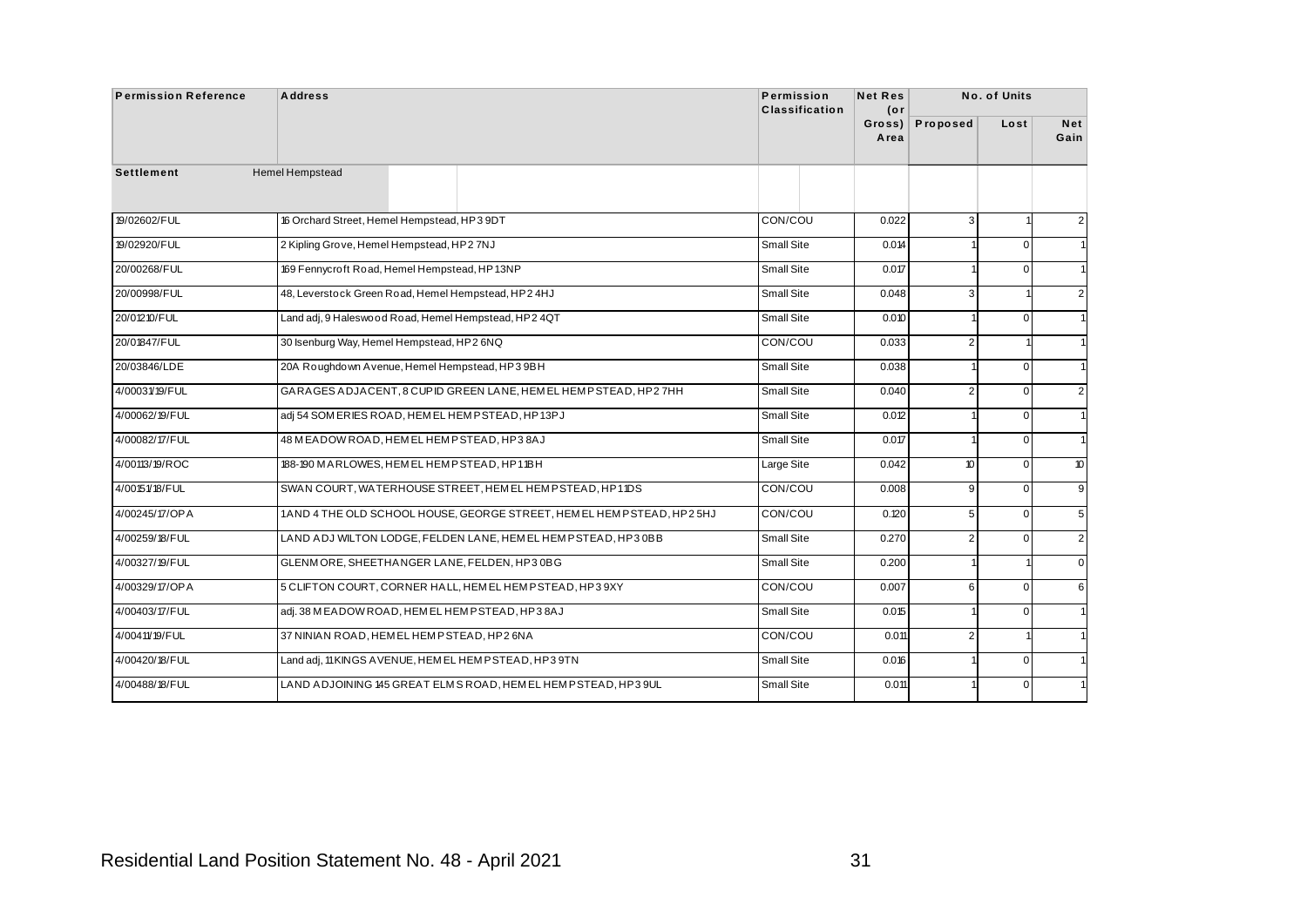| 4/00518/13/MFA<br>4/00663/19/FUL<br>4/00749/15/FUL<br>4/00779/18/FUL<br>4/00802/19/FUL<br>4/00825/19/FUL<br>4/00835/19/FUL<br>4/00854/16/FUL<br>4/00867/17/OPA<br>4/00901/17/FUL<br>4/00934/16/FUL | ADEYFIELD FREE CHURCH, LEVERSTOCK GREEN ROAD, HEM EL HEM PSTEAD, HP2 4HL<br>210 Queensway, Hemel Hempstead, HP2 5DF<br>LAND ADJ WILTON LODGE, FELDEN LANE, FELDEN, HEMEL HEMPSTEAD, HP3 0BB<br>R/O, 60 - 62 QUEENSWAY, HEMEL HEMPSTEAD, HP25HA<br>21M ALVERN WAY, HEM ELHEMPSTEAD, HP25RB<br>37 WESTERDALE, HEM EL HEMPSTEAD, HP25TX<br>36 CROUCHFIELD, HEM EL HEMPSTEAD, HP11PA<br>16 MASONS ROAD, HEMEL HEMPSTEAD, HP24QP<br>235 - 245, MARLOWES, AND 1SELDEN HILL, HEMEL HEMPSTEAD, HP11PL | <b>Classification</b><br>Large Site<br>Small Site<br>CON/COU<br>Small Site<br>CON/COU<br>CON/COU<br>Small Site | (or<br>Gross)<br>Area<br>0.340<br>0.040<br>0.027<br>0.077<br>0.013<br>0.018 | Proposed<br>14<br>3<br>3<br>$\overline{2}$ | Lost<br>$\mathbf{0}$<br>$\overline{1}$<br>$\mathbf 0$<br>$\mathbf{0}$ | <b>Net</b><br>Gain<br>14 |
|----------------------------------------------------------------------------------------------------------------------------------------------------------------------------------------------------|-----------------------------------------------------------------------------------------------------------------------------------------------------------------------------------------------------------------------------------------------------------------------------------------------------------------------------------------------------------------------------------------------------------------------------------------------------------------------------------------------|----------------------------------------------------------------------------------------------------------------|-----------------------------------------------------------------------------|--------------------------------------------|-----------------------------------------------------------------------|--------------------------|
|                                                                                                                                                                                                    |                                                                                                                                                                                                                                                                                                                                                                                                                                                                                               |                                                                                                                |                                                                             |                                            |                                                                       |                          |
|                                                                                                                                                                                                    |                                                                                                                                                                                                                                                                                                                                                                                                                                                                                               |                                                                                                                |                                                                             |                                            |                                                                       | $\overline{2}$           |
|                                                                                                                                                                                                    |                                                                                                                                                                                                                                                                                                                                                                                                                                                                                               |                                                                                                                |                                                                             |                                            |                                                                       | 1                        |
|                                                                                                                                                                                                    |                                                                                                                                                                                                                                                                                                                                                                                                                                                                                               |                                                                                                                |                                                                             |                                            |                                                                       | $\mathbf{3}$             |
|                                                                                                                                                                                                    |                                                                                                                                                                                                                                                                                                                                                                                                                                                                                               |                                                                                                                |                                                                             |                                            |                                                                       |                          |
|                                                                                                                                                                                                    |                                                                                                                                                                                                                                                                                                                                                                                                                                                                                               |                                                                                                                |                                                                             |                                            | 1                                                                     | $\mathbf{1}$             |
|                                                                                                                                                                                                    |                                                                                                                                                                                                                                                                                                                                                                                                                                                                                               |                                                                                                                |                                                                             | $\overline{2}$                             | $\overline{1}$                                                        | 1                        |
|                                                                                                                                                                                                    |                                                                                                                                                                                                                                                                                                                                                                                                                                                                                               |                                                                                                                | 0.007                                                                       |                                            | $\mathbf{0}$                                                          | 1                        |
|                                                                                                                                                                                                    |                                                                                                                                                                                                                                                                                                                                                                                                                                                                                               | Small Site                                                                                                     | 0.017                                                                       |                                            | $\overline{0}$                                                        | 1                        |
|                                                                                                                                                                                                    |                                                                                                                                                                                                                                                                                                                                                                                                                                                                                               | CON/COU                                                                                                        | 0.092                                                                       | 20                                         | $\mathbf 0$                                                           | 20                       |
|                                                                                                                                                                                                    | ADJ 23 PASTON ROAD, HEMEL HEMPSTEAD, HP2 5BA                                                                                                                                                                                                                                                                                                                                                                                                                                                  | Small Site                                                                                                     | 0.022                                                                       |                                            | $\mathbf{0}$                                                          | 1                        |
|                                                                                                                                                                                                    | 18 DICKINSON QUAY, HEMEL HEMPSTEAD, HP3 9WT                                                                                                                                                                                                                                                                                                                                                                                                                                                   | CON/COU                                                                                                        | 0.005                                                                       |                                            | $\mathbf 0$                                                           | $\mathbf{1}$             |
| 4/01003/18/FUL                                                                                                                                                                                     | 4 CHURCH STREET, HEMEL HEMPSTEAD, HP2 5AD                                                                                                                                                                                                                                                                                                                                                                                                                                                     | Small Site                                                                                                     | 0.024                                                                       |                                            | $\mathbf{0}$                                                          | 1                        |
| 4/01016/16/FUL                                                                                                                                                                                     | 8 NETTLECROFT, HEMEL HEMPSTEAD, HP11PQ                                                                                                                                                                                                                                                                                                                                                                                                                                                        | Small Site                                                                                                     | 0.054                                                                       | $\overline{2}$                             | $\overline{1}$                                                        | $\mathbf{1}$             |
| 4/01028/19/OPA                                                                                                                                                                                     | 3 THE OLD SCHOOL HOUSE, GEORGE STREET, HEMEL HEMPSTEAD, HP2 5HJ                                                                                                                                                                                                                                                                                                                                                                                                                               | CON/COU                                                                                                        | 0.017                                                                       | 5                                          | $\mathbf{0}$                                                          | 5 <sup>5</sup>           |
| 4/01044/13/FUL                                                                                                                                                                                     | 20-22, HIGH STREET, HEM EL HEMPSTEAD, HP13AE                                                                                                                                                                                                                                                                                                                                                                                                                                                  | Small Site                                                                                                     | 0.015                                                                       | 4                                          | $\mathbf 0$                                                           | $\overline{4}$           |
| 4/01053/19/FUL                                                                                                                                                                                     | 2 The Hollies Farm Cottages, Long Chaulden, Hemel Hempstead, HP12NU                                                                                                                                                                                                                                                                                                                                                                                                                           | Large Site                                                                                                     | 0.123                                                                       | 6                                          | $\mathbf{0}$                                                          | 6                        |
| 4/01113/01/FUL                                                                                                                                                                                     | R/O 75 High Street, Hemel Hempstead                                                                                                                                                                                                                                                                                                                                                                                                                                                           | Small Site                                                                                                     | 0.007                                                                       |                                            | $\mathbf 0$                                                           | 1                        |
| 4/01128/19/FUL                                                                                                                                                                                     | 64 ELLINGHAM ROAD, HEMEL HEMPSTEAD, HP2 5LJ                                                                                                                                                                                                                                                                                                                                                                                                                                                   | Small Site                                                                                                     | 0.012                                                                       |                                            | $\mathbf{0}$                                                          | $\mathbf{1}$             |
| 4/01198/18/MFA                                                                                                                                                                                     | LAND AT APSLEY MILLS, ADJ. THE COTTAGE, APSLEY                                                                                                                                                                                                                                                                                                                                                                                                                                                | Large Site                                                                                                     | 0.330                                                                       | 29                                         | $\mathbf 0$                                                           | 29                       |
| 4/01220/18/FUL                                                                                                                                                                                     | 25 BELSIZE ROAD, HEMEL HEMPSTEAD, HP3 8DJ                                                                                                                                                                                                                                                                                                                                                                                                                                                     | Small Site                                                                                                     | 0.016                                                                       |                                            | $\mathbf{0}$                                                          | 1                        |
| 4/01250/16/FUL                                                                                                                                                                                     | GARAGE COURT TO THE SOUTH OF, 7181, BURNS DRIVE, HEM ELHEM PSTEAD, HP2 7NW                                                                                                                                                                                                                                                                                                                                                                                                                    | Large Site                                                                                                     | 0.060                                                                       | 6                                          | $\overline{0}$                                                        | 6                        |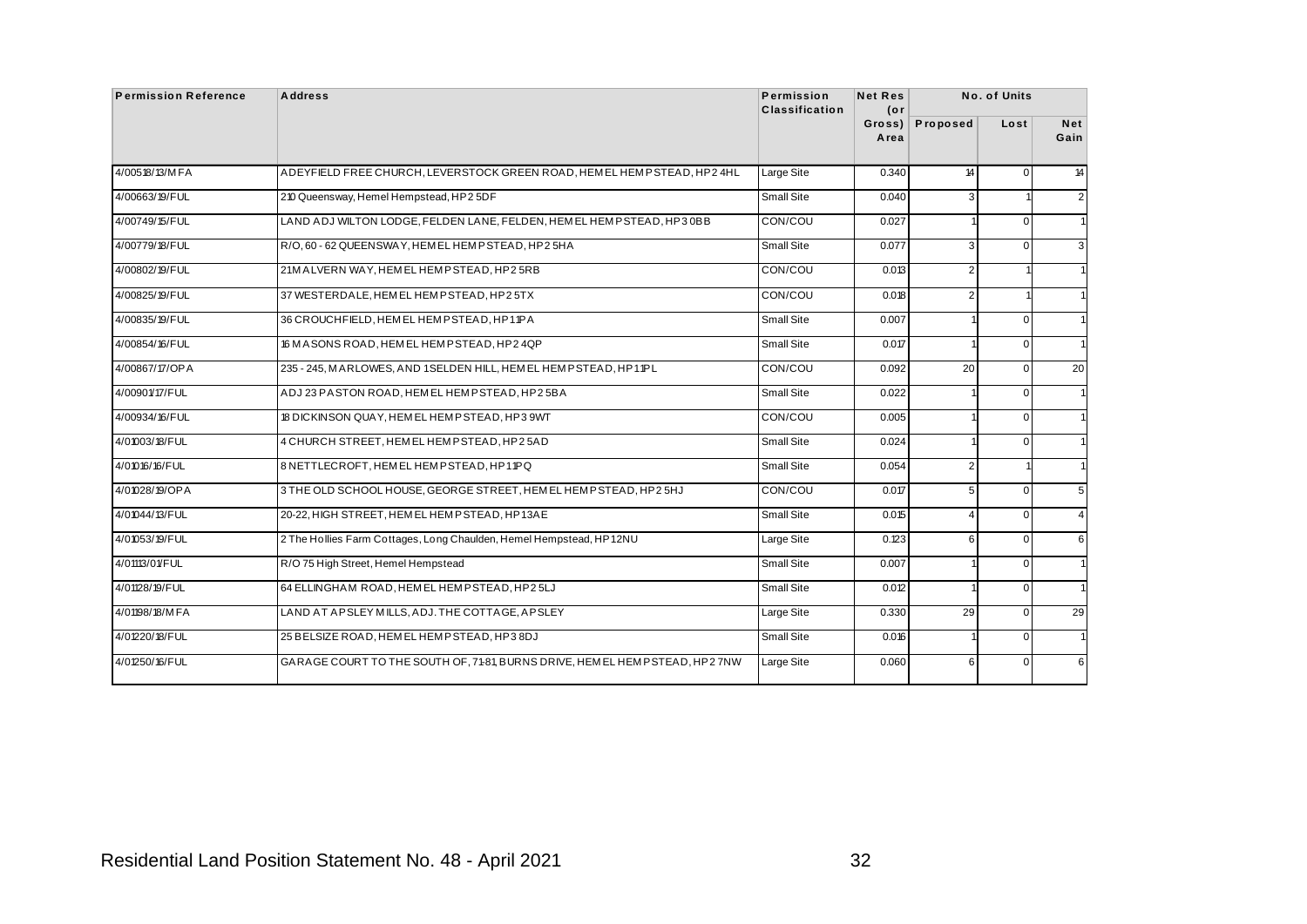| <b>Permission Reference</b> | <b>Address</b>                                                                           | Permission<br><b>Classification</b> | <b>Net Res</b><br>(or |                | No. of Units   |                    |
|-----------------------------|------------------------------------------------------------------------------------------|-------------------------------------|-----------------------|----------------|----------------|--------------------|
|                             |                                                                                          |                                     | Gross)<br>Area        | Proposed       | Lost           | <b>Net</b><br>Gain |
| 4/01338/18/FUL              | 56 BRIERY WAY, HEMEL HEMPSTEAD, HP27AW                                                   | Small Site                          | 0.045                 |                | $\mathbf 0$    | $\mathbf{1}$       |
| 4/01379/18/FUL              | Land adj, 11 PULLEYS CLOSE, HEM EL HEMPSTEAD, HP12PG                                     | Small Site                          | 0.014                 |                | $\mathbf 0$    | 1                  |
| 4/01491/17/FUL              | LYNDHURST,, 32 HARDY ROAD, HEMEL HEMPSTEAD, HP25EG                                       | Small Site                          | 0.078                 | 2              |                | $\mathbf{1}$       |
| 4/01522/19/FUL              | 1HUNTSMILL ROAD. HEMEL HEMPSTEAD. HP12HD                                                 | Small Site                          | 0.014                 |                | $\mathbf{0}$   | $\mathbf{1}$       |
| 4/01630/17/MFA              | MARTINDALE JMISCHOOL, BOXTED ROAD, HEMEL HEMPSTEAD, HP12QS                               | Large Site                          | 1.215                 | 65             | $\overline{0}$ | 65                 |
| 4/01638/19/FUL              | BLOCK 1b, FORMER HEATH HOUSE, EBBERNS ROAD, HEMEL HEMPSTEAD, HP3 9RD                     | CON/COU                             | 0.005                 |                | $\mathbf{0}$   | $\mathbf{1}$       |
| 4/01662/18/FUL              | 18 TWO WATERS ROAD, HEMEL HEMPSTEAD, HP3 9BZ                                             | Small Site                          | 0.026                 | $\overline{2}$ | 1              | 1                  |
| 4/01814/19/FUL              | 86 Horsecroft Road, Hemel Hempstead, HP11PX                                              | Small Site                          | 0.020                 |                | $\mathbf{0}$   | 1                  |
| 4/01816/16/FUL              | Land adj, 1CEMETERY HILL, HEMEL HEMPSTEAD, HP11JF                                        | Small Site                          | 0.028                 |                | $\mathbf 0$    | $\mathbf{1}$       |
| 4/01910/19/FUL              | 29 HIGH STREET, HEM EL HEMPSTEAD, HP13AA                                                 | CON/COU                             | 0.013                 | $\overline{2}$ | $\mathbf{0}$   | $\overline{2}$     |
| 4/02043/19/FUL              | Land Adj 16, Charles Street, Hemel Hempstead, HP11JH                                     | Small Site                          | 0.011                 |                | $\mathbf 0$    | $\mathbf{1}$       |
| 4/02115/19/FUL              | D Williams Furniture, St Pauls Road, Hemel Hempstead, HP2 5DB                            | Large Site                          | 0.069                 | 9              | $\mathbf{0}$   | 9                  |
| 4/02134/13/FUL              | LAND R/O, 25, DEACONSFIELD ROAD, HEMEL HEMPSTEAD, HP3 9HY                                | Small Site                          | 0.015                 |                | $\mathbf 0$    | $\mathbf{1}$       |
| 4/02216/17/FUL              | LAND ON ST. MARY'S ROAD AND R/O, 27 GEORGE ST, ST. MARYS ROAD, HEMEL<br><b>HEMPSTEAD</b> | Small Site                          | 0.400                 | $\overline{2}$ | $\mathbf{0}$   | $\overline{2}$     |
| 4/02229/17/FUL              | LAND ADJ. 64, HIGH RIDGE ROAD, HEM EL HEMPSTEAD, HP3 0AU                                 | Small Site                          | 0.340                 |                | $\mathbf{0}$   | $\mathbf{1}$       |
| 4/02235/18/FUL              | 50 LOCKERS PARK LANE, HEMEL HEMPSTEAD, HP11TJ                                            | Small Site                          | 0.035                 | 2              | $\mathbf 0$    | $\overline{2}$     |
| 4/02338/18/FUL              | Nissel House, Fensomes Close, Hemel Hempstead, HP2 5DH                                   | CON/COU                             | 0.036                 | 5              | $\mathbf{0}$   | 5 <sub>5</sub>     |
| 4/02394/18/FUL              | R/O, 41CEDAR WALK, HEMEL HEMPSTEAD, HP3 9ED                                              | Small Site                          | 0.012                 |                | $\mathbf 0$    | 1                  |
| 4/02444/16/FUL              | Land adj, 76 ST ALBANS ROAD, HEM EL HEM PSTEAD, HP2 4BA                                  | Small Site                          | 0.012                 |                | $\mathbf{0}$   | 1                  |
| 4/02449/18/FUL              | GARAGE SITE, PULLEYS LANE, HEMEL HEMPSTEAD                                               | Small Site                          | 0.053                 | $\overline{2}$ | $\mathbf 0$    | $\overline{2}$     |
| 4/02518/18/FUL              | 4 COWPER ROAD, HEMEL HEMPSTEAD, HP11PE                                                   | Small Site                          | 0.011                 |                | $\mathbf{0}$   | $\mathbf{1}$       |
| 4/02520/18/FUL              | LAND R/O, 54 LOCKERS PARK LANE, HEMEL HEMPSTEAD, HP11TJ                                  | <b>Small Site</b>                   | 0.032                 | $\overline{2}$ | $\mathbf 0$    | $\overline{2}$     |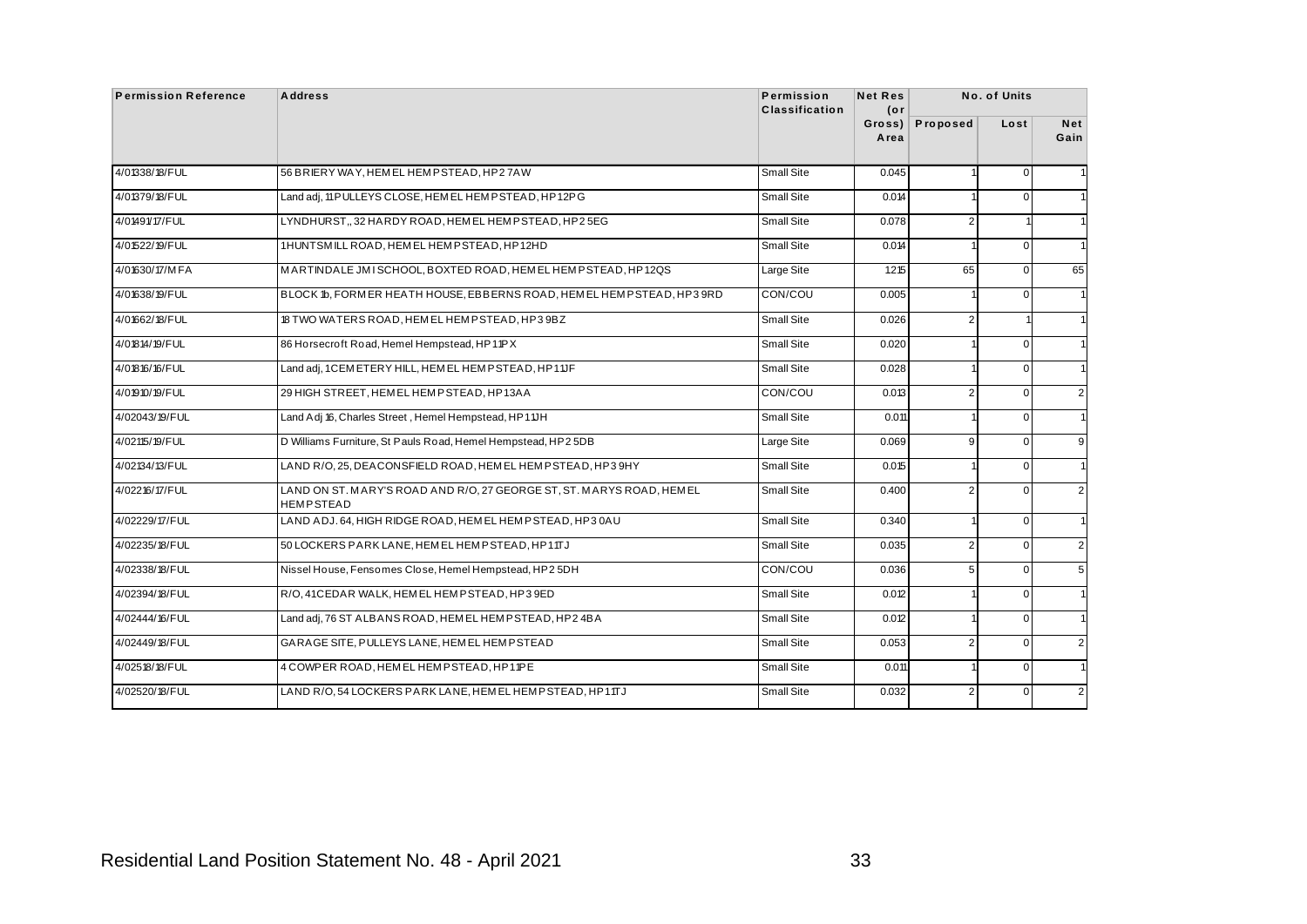| <b>Permission Reference</b> | <b>Address</b>                                                        | Permission<br><b>Classification</b> | <b>Net Res</b><br>(or |                         | No. of Units   |                    |
|-----------------------------|-----------------------------------------------------------------------|-------------------------------------|-----------------------|-------------------------|----------------|--------------------|
|                             |                                                                       |                                     | Gross)<br>Area        | Proposed                | Lost           | <b>Net</b><br>Gain |
| 4/02532/18/FUL              | SOUTHVILLE, 9, CHARLES STREET, HEM EL HEMPSTEAD, HP11JH               | CON/COU                             | 0.048                 | 6                       | $\overline{0}$ | 6                  |
| 4/02541/18/FUL              | Calpe, 47 Peascroft Road, Hemel Hempstead, HP3 8ER                    | Small Site                          | 0.021                 |                         | $\overline{0}$ | $\mathbf{1}$       |
| 4/02544/17/FUL              | 40 HIGH STREET, HEM EL HEMP STEAD, HP13AE                             | CON/COU                             | 0.009                 |                         | $\overline{0}$ | $\mathbf{1}$       |
| 4/02594/17/FUL              | 6, CORAL GARDENS, HEM EL HEMPSTEAD, HP2 5ED                           | Small Site                          | 0.019                 | $\overline{2}$          |                | $\mathbf{1}$       |
| 4/02647/17/FUL              | GARAGES, ADJ STORNOWAY, NORTHEND, HEMEL HEMPSTEAD                     | Large Site                          | 0.080                 | 6                       | $\mathbf 0$    | 6                  |
| 4/02649/17/FUL              | GARAGE SITE ON CORNER OF, TEESDALE AND, WESTERDALE, HEM EL HEM PSTEAD | Large Site                          | 0.080                 | 6                       | $\overline{0}$ | 6                  |
| 4/02651/18/FUL              | 16 PUDDING LANE, HEM EL HEMPSTEAD, HP13JS                             | CON/COU                             | 0.039                 | $\overline{a}$          |                | $\mathbf{1}$       |
| 4/02859/17/FUL              | GARAGE BLOCK, JUNO ROAD, HEM EL HEM PSTEAD, HP25NY                    | Large Site                          | 0.210                 | $\overline{7}$          | $\overline{0}$ | $\overline{7}$     |
| 4/02925/17/FUL              | 22, Abel Close, Hemel Hempstead, HP2 4BL                              | Small Site                          | 0.030                 |                         | $\mathbf{0}$   | $\mathbf{1}$       |
| 4/02960/18/FUL              | Land adj, 1HIGHBARNS, HEMEL HEMPSTEAD, HP38AQ                         | Small Site                          | 0.015                 |                         | $\overline{0}$ | $\mathbf{1}$       |
| 4/03007/18/NMA              | BRYANSTON COURT, SELDEN HILL, HEM EL HEMPSTEAD, HP24TN                | CON/COU                             | 0.340                 | 109                     | $\mathbf 0$    | 109                |
| 4/03045/18/FUL              | Land adj, 63 STONELEA ROAD, HEMEL HEMPSTEAD, HP3 9JZ                  | Small Site                          | 0.016                 |                         | $\overline{0}$ | $\mathbf{1}$       |
| 4/03064/18/FUL              | 32 BROADFIELD ROAD, HEMEL HEMPSTEAD, HP2 4DP                          | Small Site                          | 0.017                 |                         | $\overline{0}$ | $\mathbf{1}$       |
| 4/03105/17/MFA              | GARAGES AT SPRING LANE, HEM EL HEMPSTEAD, HP13QZ                      | Large Site                          | 0.106                 | 20                      | $\overline{0}$ | 20                 |
| 4/03122/17/FUL              | 5 CLIFTON COURT, HEM ELHEMP STEAD, HP3 9XY                            | Large Site                          | 0.017                 | 6                       | $\mathbf 0$    | 6                  |
| 4/03125/16/MFA              | 239-245, MARLOWES, HEM EL HEMPSTEAD, HP11BL                           | Large Site                          | 0.095                 | 10 <sup>°</sup>         | $\overline{0}$ | 10                 |
| 4/03189/17/FUL              | 15 HALES PARK CLOSE, HEM EL HEMPSTEAD, HP2 4TJ                        | Small Site                          | 0.020                 |                         | $\overline{0}$ | $\mathbf{1}$       |
| 4/03196/18/FUL              | CALPE, 47 PEASCROFT ROAD, HEMEL HEMPSTEAD, HP38ER                     | CON/COU                             | 0.045                 | 3                       |                | $\overline{2}$     |
| 4/03202/17/FUL              | A GC ENGINEERING COLTD, LONDON ROAD, HEMEL HEMPSTEAD, HP39ST          | Large Site                          | 0.077                 | 8                       | $\overline{0}$ | 8                  |
| 4/03302/17/LDP              | 243B MARLOWES, HEMEL HEMPSTEAD, HP11BL                                | CON/COU                             | 0.036                 | $\overline{2}$          | $\mathbf{0}$   | $\overline{2}$     |
| 4/03303/17/LDP              | 245 M ARLOWES, HEM EL HEM PSTEAD, HP11BL                              | CON/COU                             | 0.035                 | $\overline{c}$          | $\overline{0}$ | $\overline{2}$     |
| 4/03304/17/LDP              | 243A MARLOWES, HEMEL HEMPSTEAD, HP11BL                                | CON/COU                             | 0.110                 | $\overline{2}$          | $\overline{0}$ | 2                  |
| 4/03305/17/LDP              | 241M ARLOWES, HEM EL HEM PSTEAD, HP11BL                               | CON/COU                             | 0.004                 | $\overline{\mathbf{c}}$ | $\mathbf 0$    | $\overline{2}$     |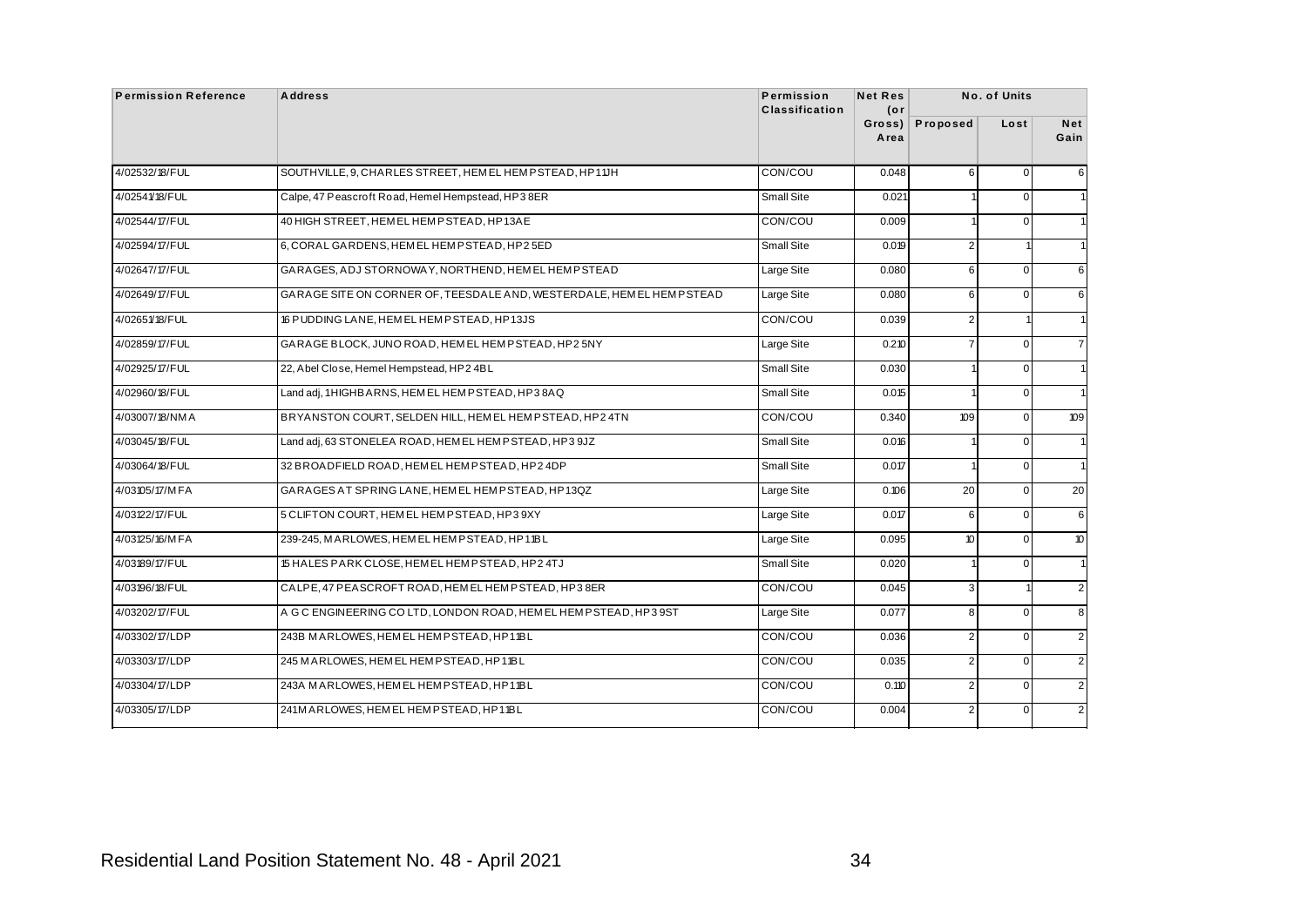| <b>Permission Reference</b>    | <b>Address</b>                   |                                                                    | Permission<br><b>Classification</b> | <b>Net Res</b><br>$($ or |                | No. of Units   |                    |
|--------------------------------|----------------------------------|--------------------------------------------------------------------|-------------------------------------|--------------------------|----------------|----------------|--------------------|
|                                |                                  |                                                                    |                                     | Gross)<br>Area           | Proposed       | Lost           | <b>Net</b><br>Gain |
| 4/03306/17/LDP                 |                                  | 239 M ARLOWES, HEM EL HEM PSTEAD, HP11BL                           | CON/COU                             | 0.004                    | $\overline{2}$ | $\overline{0}$ | $\overline{2}$     |
| 4/03445/16/FUL                 |                                  | 2, SPRING LANE, HEM EL HEMPSTEAD, HP13QH                           | Small Site                          | 0.060                    |                | $\mathbf{0}$   | $\overline{1}$     |
| 4/03903/15/FUL                 |                                  | 8-10 WHITE LION ST, HEM EL HEM PSTEAD, HP3 9RQ                     | Small Site                          | 0.020                    | $\overline{2}$ | $\overline{0}$ | $\overline{2}$     |
| <b>Hemel Hempstead Totals:</b> |                                  |                                                                    |                                     |                          | 469            | 14             | 455                |
| <b>Settlement</b>              | Kings Langley                    |                                                                    |                                     |                          |                |                |                    |
| 20/02023/NMA                   |                                  | 31,31A & 31B HIGH STREET, KINGS LANGLEY, WD4 8AB                   | CON/COU                             | 0.025                    | $\overline{2}$ | 1              | $\overline{1}$     |
| 4/01136/18/FUL                 |                                  | 8 CONISTON ROAD, KINGS LANGLEY, WD4 8BU                            | Small Site                          | 0.044                    |                | $\mathbf{0}$   | $\overline{1}$     |
| <b>Kings Langley Totals:</b>   |                                  |                                                                    |                                     |                          | 3              |                | $\overline{2}$     |
| <b>Settlement</b>              | <b>Markyate</b>                  |                                                                    |                                     |                          |                |                |                    |
| 4/00177/19/FUL                 |                                  | ADJACENT TO 8 PARKFIELD, MARKYATE, AL3 8RD                         | Small Site                          | 0.020                    | 1              | $\overline{0}$ | $\overline{1}$     |
| 4/00536/18/FUL                 | 2 COWPER ROAD, MARKYATE, AL3 8PR |                                                                    | Small Site                          | 0.016                    |                | $\overline{0}$ | $\overline{1}$     |
| Markyate Totals:               |                                  |                                                                    |                                     |                          | $\overline{2}$ | $\Omega$       | $\overline{2}$     |
| <b>Settlement</b>              | <b>Northchurch</b>               |                                                                    |                                     |                          |                |                |                    |
| 4/00199/14/FUL                 |                                  | SOUTH VIEW, SOUTH BANK ROAD, NORTHCHURCH, BERKHAM STED, HP4 1LL    | Small Site                          | 0.095                    | $\mathbf{1}$   |                | $\mathbf 0$        |
| 4/01517/18/FUL                 |                                  | 3, TRING ROAD, DUDSWELL, BERKHAM STED, HP43SF                      | Small Site                          | 0.120                    | $\overline{a}$ |                | $\overline{1}$     |
| 4/02079/18/FUL                 |                                  | 145 HIGH STREET SOUTH, NORTHCHURCH, HP4 3QT                        | Small Site                          | 0.063                    | $\overline{2}$ |                | $\overline{1}$     |
| <b>Northchurch Totals:</b>     |                                  |                                                                    |                                     |                          | 5              | $\overline{3}$ | $\overline{2}$     |
| <b>Settlement</b>              | <b>Outside Policy Settlement</b> |                                                                    |                                     |                          |                |                |                    |
| 20/00136/FUL                   |                                  | Pendley Farm, Station Road, Tring, HP23 5QY                        | Large Site                          | 0.462                    | 6              | $\overline{0}$ | 6                  |
| 21/00090/RET                   |                                  | Gable End 1Threefields, Sheethanger Lane, Hemel Hempstead, HP3 0BJ | <b>Small Site</b>                   | 0.030                    |                | $\overline{0}$ | $\overline{1}$     |
| 4/00040/19/FUL                 |                                  | WESTBROOK EDGE, LONDON ROAD, BOURNE END, HEMEL HEMPSTEAD, HP12RH   | Small Site                          | 0.300                    | 1              |                | $\mathbf 0$        |
|                                |                                  |                                                                    |                                     |                          |                |                |                    |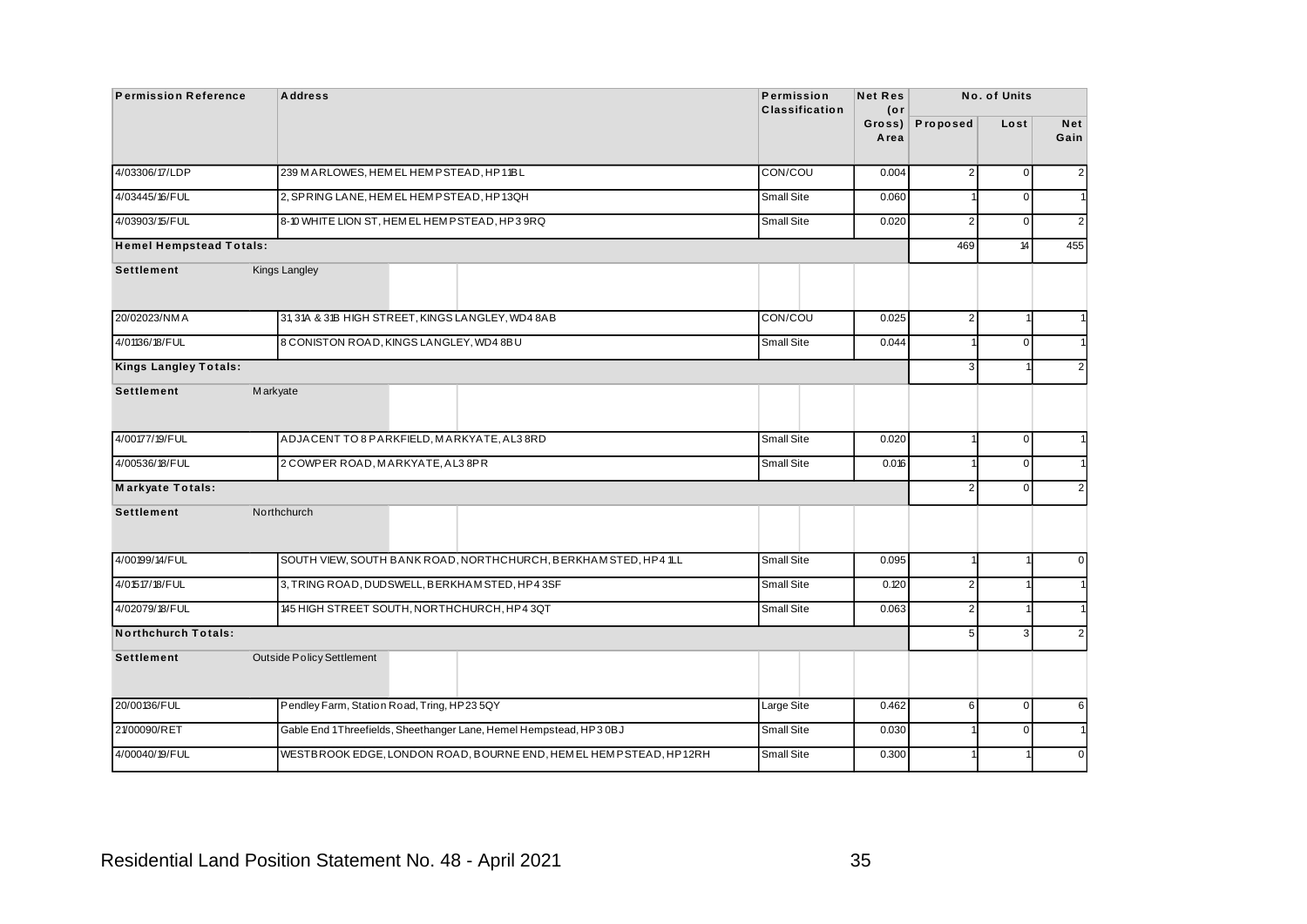| <b>Permission Reference</b> | <b>Address</b>                                                        | Permission<br><b>Classification</b> | <b>Net Res</b><br>(or |                | No. of Units   |                |
|-----------------------------|-----------------------------------------------------------------------|-------------------------------------|-----------------------|----------------|----------------|----------------|
|                             |                                                                       |                                     | Gross)<br>Area        | Proposed       | Lost           | Net<br>Gain    |
| 4/00191/19/FUL              | WILLOW TREE FARM, PIPERS LANE, MARKYATE, AL38QG                       | CON/COU                             | 0.100                 |                | $\overline{0}$ | $\mathbf{1}$   |
| 4/00211/19/FUL              | COTTINGHAM FARM, FLAUNDEN LANE, BOVINGDON, HEM EL HEM PSTEAD, HP3 0PD | CON/COU                             | 0.090                 | 3              | $\overline{0}$ | 3              |
| 4/00314/19/OPA              | POUCHEN END HALL BARNS, POUCHEN END LANE, HEM EL HEM PSTEAD, HP12SA   | CON/COU                             | 0.250                 | $\overline{a}$ | $\overline{0}$ | $\overline{c}$ |
| 4/00485/14/FUL              | ROTHAVEN, ROSSWAY LANE, WIGGINTON, HP23 6GZ                           | Small Site                          | 0.223                 |                |                | $\mathbf 0$    |
| 4/00528/18/FUL              | STRAWPLAIT BARN, CROFT LANE, CHIPPERFIELD, WD4 9DX                    | Small Site                          | 0.034                 |                | $\mathbf 0$    | $\mathbf{1}$   |
| 4/00597/17/RES              | BOURNE END MILLS, UPPER BOURNE END LANE, HEMEL HEMPSTEAD, HP12UJ      | Large Site                          | 1.760                 | 45             | $\overline{0}$ | 45             |
| 4/00630/19/FUL              | THE BARN, NETTLEDEN ROAD, FRITHSDEN, HP4 2RF                          | CON/COU                             | 0.150                 |                | $\overline{0}$ | $\mathbf{1}$   |
| 4/00858/18/FUL              | TATES COACHES,, WATER END ROAD, POTTEN END, HP42SH                    | Small Site                          | 0.094                 | $\overline{2}$ | $\overline{0}$ | 2              |
| 4/00888/19/FUL              | THE KNOLL, FLAUNDEN, HEMEL HEMPSTEAD, HP3 0PP                         | Small Site                          | 0.409                 |                |                | $\mathbf 0$    |
| 4/00889/17/APA              | PIX FARM HOUSE. PIX FARM LANE. HEMEL HEMPSTEAD. HP12RY                | CON/COU                             | 0.070                 | 3              | $\mathbf 0$    | 3              |
| 4/01006/17/ROC              | THREEFIELDS, SHEETHANGER LANE, FELDEN, HP3 0BJ                        | <b>Small Site</b>                   | 2.660                 |                |                | $\mathbf 0$    |
| 4/01080/17/FUL              | THE WOODYARD, WATER LANE, BOVINGDON, HP3 0NA                          | Small Site                          | 0.106                 |                |                | $\mathbf 0$    |
| 4/01357/17/FUL              | LONGCROFT STABLES, LONGCROFT LANE, BOVINGDON, HP3 0JL                 | CON/COU                             | 0.270                 |                | $\overline{0}$ | $\mathbf{1}$   |
| 4/01573/18/FUL              | WINCHWICKS, FRITHSDEN COPSE, POTTEN END, HP4 2RG                      | Small Site                          | 0.411                 |                | $\overline{0}$ | $\mathbf{1}$   |
| 4/02221/19/FUL              | Holtsmere End Farm, Holtsmere End Lane, Redbourn, AL37AW              | Small Site                          | 0.240                 |                | $\mathbf 0$    | $\mathbf{1}$   |
| 4/02451/18/FUL              | GARAGE SITE, RUCKLERS LANE, KINGS LANGLEY, WD48AY                     | Small Site                          | 0.110                 | 4              | $\overline{0}$ | $\overline{4}$ |
| 4/02528/16/FUL              | GAMNEL FARM, BULBOURNE ROAD, TRING, HP235HF                           | Small Site                          | 0.583                 | 4              |                | 3              |
| 4/02555/17/LPA              | WINGFIELD STUDIO, 126 FLAUNDEN, HEM EL HEM PSTEAD, HP3 OPL            | CON/COU                             | 0.170                 |                | $\overline{0}$ | $\mathbf{1}$   |
| 4/02646/17/FUL              | THE STABLES, POCKETSDELL LANE, BOVINGDON, HEM EL HEMPSTEAD, HP3 0NH   | <b>Small Site</b>                   | 0.046                 |                | $\overline{0}$ | $\mathbf{1}$   |
| 4/02861/16/FUL              | BAGEND, HOGPITS BOTTOM, FLAUNDEN, HP3 0PX                             | Small Site                          | 0.840                 |                |                | $\mathbf 0$    |
| 4/02883/15/FUL              | THE STABLES, LITTLE HEATH LANE, LITTLE HEATH, BERKHAM STED, HP4 2RT   | CON/COU                             | 0.046                 | $\overline{c}$ | $\overline{0}$ | $\overline{2}$ |
| 4/02937/16/FUL              | BARN 2, FLAUNDEN HOUSE STABLES, BIRCH LANE, FLAUNDEN, HP30PW          | CON/COU                             | 0.130                 | $\overline{2}$ | $\overline{0}$ | 2              |
| 4/03001/18/APA              | HEART FARM,, MIDDLE LANE, BOVINGDON, HP3 0LG                          | CON/COU                             | 0.015                 |                | $\mathbf 0$    | $\mathbf{1}$   |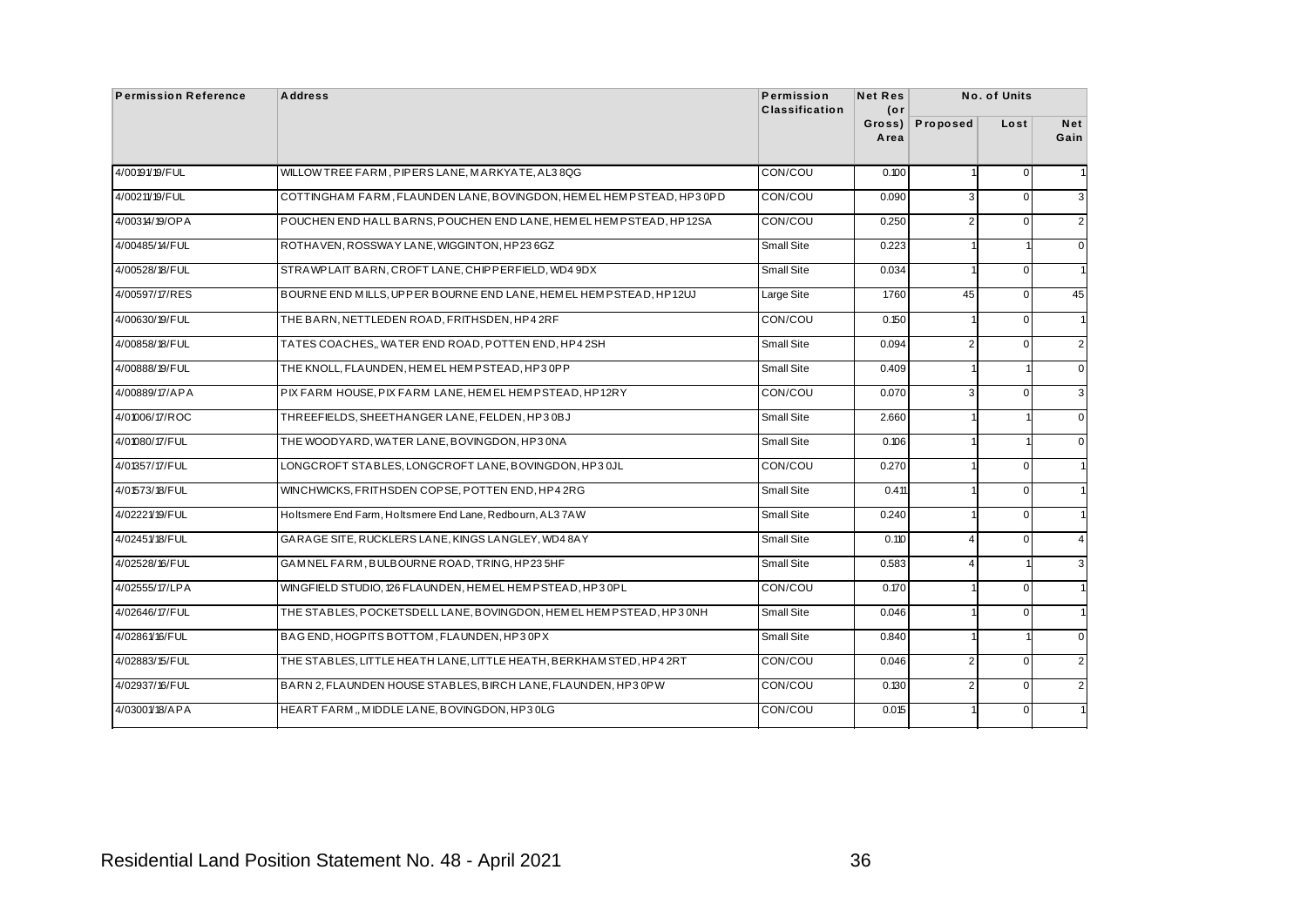| <b>Permission Reference</b>              | <b>Address</b>                   |                                                                          | Permission<br><b>Classification</b> | <b>Net Res</b><br>$($ or |                | No. of Units   |                    |
|------------------------------------------|----------------------------------|--------------------------------------------------------------------------|-------------------------------------|--------------------------|----------------|----------------|--------------------|
|                                          |                                  |                                                                          |                                     | Gross)<br>Area           | Proposed       | Lost           | <b>Net</b><br>Gain |
| 4/03203/18/FUL                           |                                  | ASHLYNS FARM, CHESHAM ROAD, BERKHAMSTED, HP42ST                          | CON/COU                             | 0.160                    | $\overline{4}$ | $\Omega$       | 4                  |
| 4/03260/18/FUL                           |                                  | FORMER TELEPHONE REPEATER STATION, DUDSWELL LANE, DUDSWELL, HP23SZ       | CON/COU                             | 0.013                    |                | $\mathbf{0}$   | $\overline{1}$     |
| <b>Outside Policy Settlement Totals:</b> |                                  |                                                                          |                                     |                          | 94             | $\overline{7}$ | 87                 |
| <b>Settlement</b>                        | Potten End                       |                                                                          |                                     |                          |                |                |                    |
| 4/00160/19/FUL                           |                                  | THIMBLES, RAMBLING WAY, POTTEN END, BERKHAMSTED, HP42SE                  | Small Site                          | 0.100                    | 1              |                | $\mathbf 0$        |
| <b>Potten End Totals:</b>                |                                  |                                                                          |                                     |                          |                |                | $\mathbf 0$        |
| Settlement                               | Rural area                       |                                                                          |                                     |                          |                |                |                    |
| 20/03256/FUL                             |                                  | Gade Mead Pipers Hill, Great Gaddesden, Hemel Hempstead, HP13BY          | CON/COU                             | 0.110                    | 1              | $\overline{0}$ | $\overline{1}$     |
| 4/00114/19/FUL                           |                                  | THE RETREAT, NEW GROUND ROAD, ALDBURY, TRING, HP235SF                    | Small Site                          | 0.119                    |                |                | $\mathbf 0$        |
| 4/00304/19/FUL                           |                                  | BEGGARS ROOST, ALDERTON DRIVE, LITTLE GADDESDEN, HP4 1NA                 | Small Site                          | 0.060                    | 1              |                | $\mathbf 0$        |
| 4/01327/19/FUL                           |                                  | LAND ADJACENT 35-36 WEST DENE, GADDESDEN ROW, HEM EL HEM PSTEAD, HP2 6HU | Small Site                          | 0.070                    | 3              | $\overline{0}$ | 3                  |
| 4/01368/19/FUL                           |                                  | HATCHES CROFT, BRADDEN LANE, GADDESDEN ROW, HP2 6JB                      | Small Site                          | 0.240                    |                | $\overline{0}$ | $\overline{1}$     |
| 4/02077/18/FUL                           | GADDESDEN, BERKHAM STED, HP4 1PL | TRACTION ENGINE SHED, THE RED HOUSE, NETTLEDEN ROAD NORTH, LITTLE        | CON/COU                             | 0.410                    |                | $\Omega$       | $\overline{1}$     |
| 4/02221/18/FUL                           | AL38AZ                           | LIVERY STABLES, PUDDEPHATS FARM, PUDDEPHATS LANE, MARKYATE, ST ALBANS,   | <b>Small Site</b>                   | 0.170                    | $\overline{4}$ | $\Omega$       | $\overline{4}$     |
| 4/02242/18/APA                           |                                  | BARN AT BOARSCROFT FARM, STATION ROAD, LONG MARSTON, TRING, HP23 4RA     | CON/COU                             | 0.050                    |                | $\Omega$       | $\overline{1}$     |
| 4/02488/16/FUL                           |                                  | THE WALLED GARDEN, STOCKS ROAD, ALDBURY, TRING, HP23 5RZ                 | Small Site                          | 0.390                    | 1              | $\Omega$       | $\overline{1}$     |
| 4/02874/15/FUL                           |                                  | HONEYBROOK, ST MARGARETS, GREAT GADDESDEN, HP13BZ                        | <b>Small Site</b>                   | 0.460                    | $\overline{2}$ |                | $\overline{1}$     |
| 4/02963/18/FUL                           |                                  | THE SUMMER HOUSE, NETTLEDEN ROAD NORTH, LITTLE GADDESDEN, HP4 1PH        | Small Site                          | 0.500                    | 1              |                | $\mathbf 0$        |
| Rural area Totals:                       |                                  |                                                                          |                                     |                          | $\sqrt{7}$     | $\overline{4}$ | 13                 |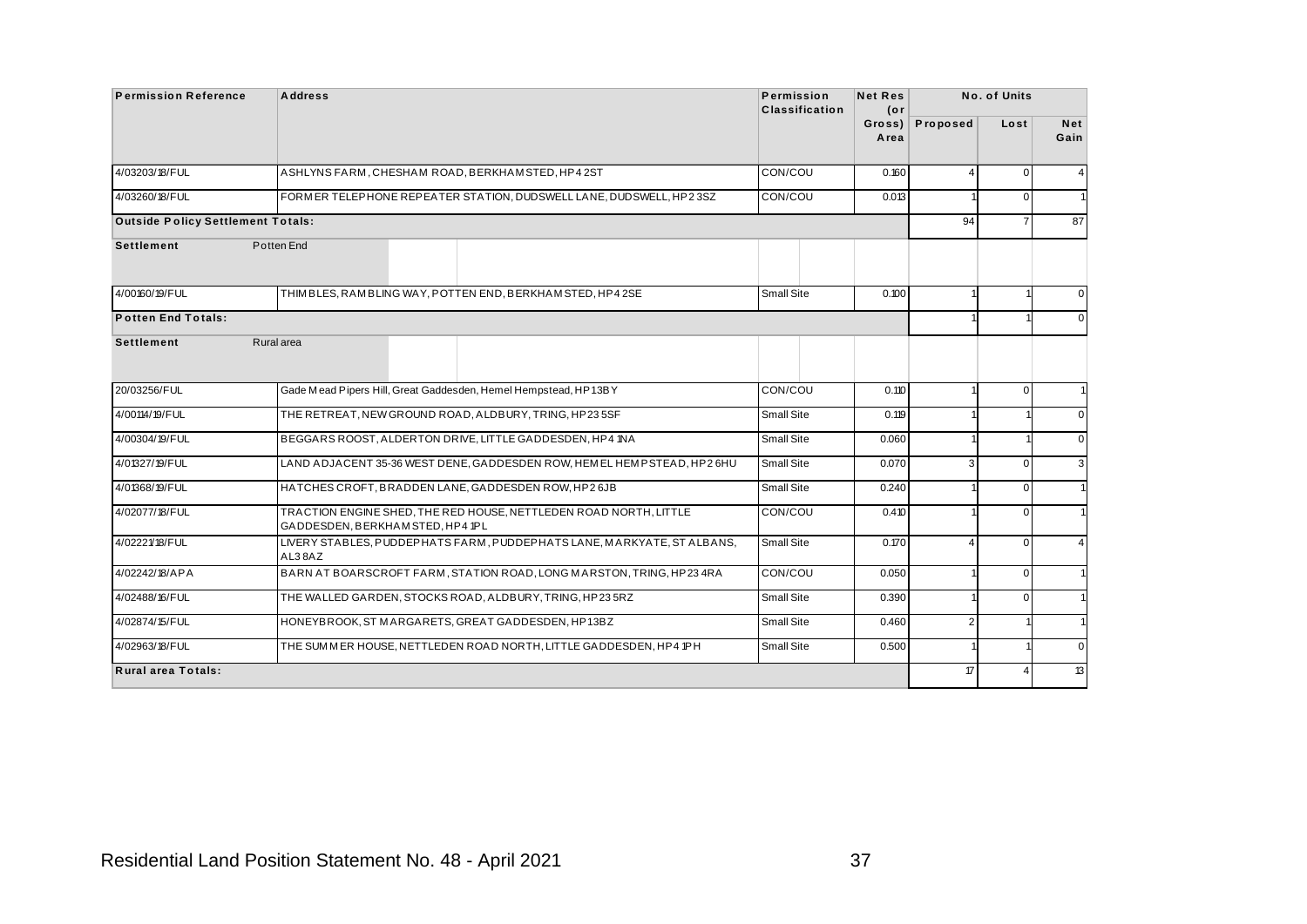|                               | <b>Address</b>                                                                         | Permission<br>Classification | <b>Net Res</b><br>$($ or |                | No. of Units   |                |
|-------------------------------|----------------------------------------------------------------------------------------|------------------------------|--------------------------|----------------|----------------|----------------|
|                               |                                                                                        |                              | $Gross$ )<br>Area        | Proposed       | Lost           | Net<br>Gain    |
| <b>Settlement</b>             | Tring                                                                                  |                              |                          |                |                |                |
| 19/02616/FUL                  | 41Western Road, Tring, HP234BQ                                                         | Small Site                   | 0.006                    |                | $\mathbf 0$    | $\mathbf{1}$   |
| 4/00061/19/FUL                | 42 BEACONSFIELD ROAD, TRING, HP23 4DW                                                  | Small Site                   | 0.085                    | $\overline{2}$ |                | 1              |
| 4/00230/19/FUL                | 66 ICKNIELD WAY, TRING, HP234ET                                                        | Small Site                   | 0.054                    | $\overline{2}$ |                | $\mathbf{1}$   |
| 4/00529/19/FUL                | HIGHCROFT, 48 ICKNIELD WAY, TRING, HP23 4HZ                                            | Small Site                   | 0.060                    |                |                | $\mathbf 0$    |
| 4/01241/16/FUL                | 44 NEW ROAD, TRING, HP23 5EX                                                           | Small Site                   | 0.028                    |                | $\mathbf{0}$   | $\mathbf{1}$   |
| 4/01735/18/FUL                | CONVENT OF ST FRANCIS DE SALES PREPARATORY SCHOOL, AYLESBURY ROAD,<br>TRING, HP 23 4DL | Small Site                   | 0.280                    | 4              | $\mathbf{0}$   | $\overline{4}$ |
| 4/01871/19/FUL                | LAND ADJ., 26 LONGFIELD ROAD, TRING, HP23 4DG                                          | Small Site                   | 0.042                    | 2              | $\mathbf 0$    | $\overline{2}$ |
| 4/02152/17/MFA                | LAND ADJACENT OKEFORD DRIVE, TRING, HP234EX                                            | Small Site                   | 0.077                    | 2              | $\overline{0}$ | $\overline{2}$ |
| 4/02610/17/FUL                | WESTOE, 51, STATION ROAD, TRING, HP23 5NW                                              | Small Site                   | 0.110                    |                | $\mathbf 0$    | $\mathbf{1}$   |
| 4/02850/18/FUL                | AKEM AN BUSINESS PARK, AKEM AN STREET, TRING, HP236AF                                  | CON/COU                      | 0.150                    | 4              | $\overline{0}$ | $\overline{4}$ |
| <b>Tring Totals:</b>          |                                                                                        |                              |                          | 20             | 3              | 17             |
| <b>Settlement</b>             | Wilstone                                                                               |                              |                          |                |                |                |
| 4/01803/18/FUL                | Land R/O, 12 TRING ROAD, WILSTONE, TRING, HP23 4PB                                     | Small Site                   | 0.030                    |                | $\mathbf{0}$   | $\mathbf{1}$   |
| 4/03066/18/FUL                | 21TRING ROAD, WILSTONE, HP234NU                                                        | CON/COU                      | 0.022                    | $\overline{2}$ | $\overline{1}$ | $\mathbf{1}$   |
| <b>Wilstone Totals:</b>       |                                                                                        |                              |                          | 3              |                | $\overline{2}$ |
| <b>Total All Settlements:</b> |                                                                                        |                              |                          | 638            | 42             | 596            |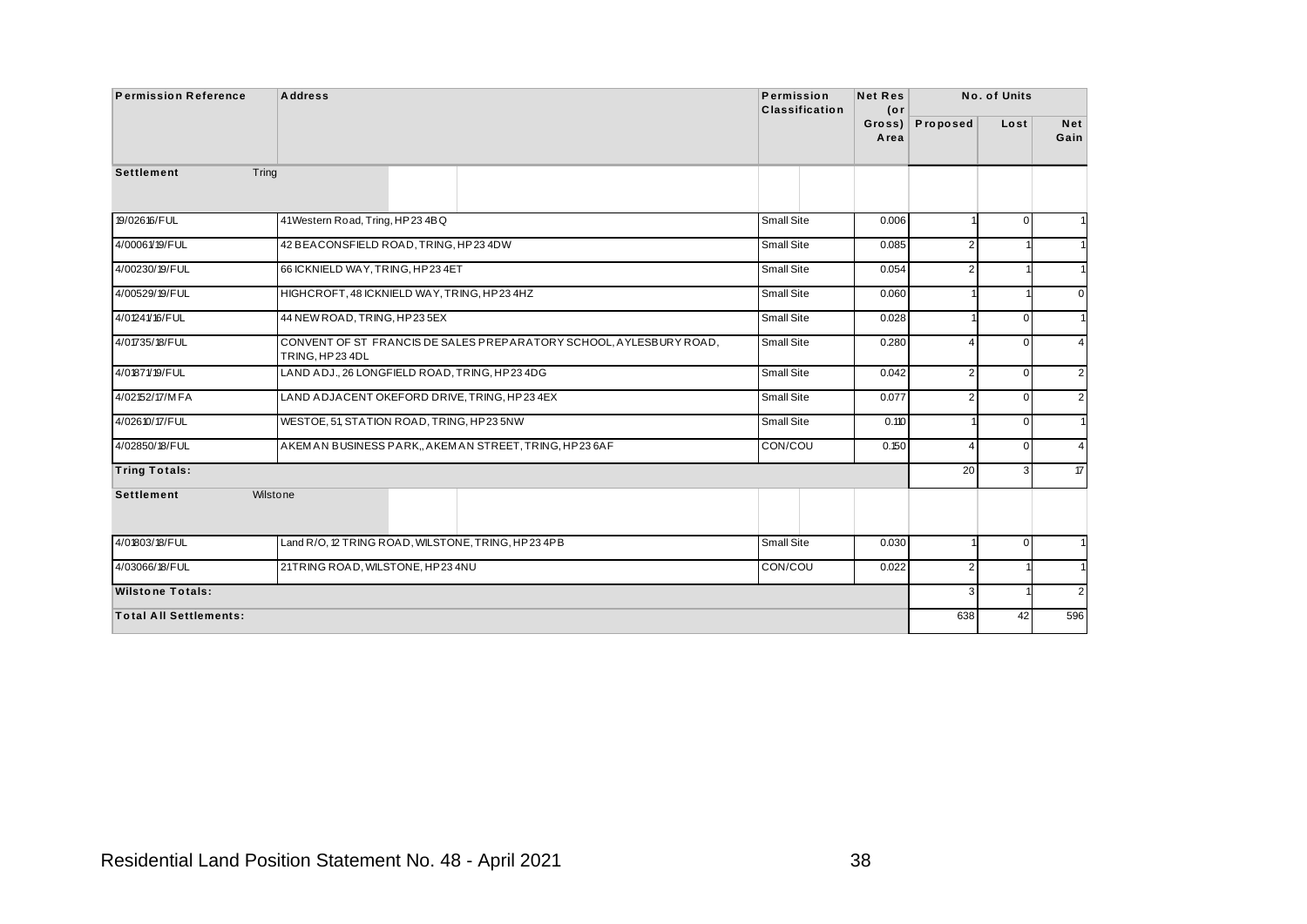#### **8. Planning applications awaiting the completion of s.106 agreements**

| Plan app Ref      | <b>Address</b> |                                  |  | Permission<br><b>Classification</b> | Net Res (or<br>Gross) Area |          | No of Units |                    |
|-------------------|----------------|----------------------------------|--|-------------------------------------|----------------------------|----------|-------------|--------------------|
|                   |                |                                  |  |                                     |                            | Proposed | Lost        | <b>Net</b><br>Gain |
|                   |                |                                  |  |                                     |                            |          |             |                    |
| <b>Settlement</b> |                | <b>Hemel Hempstead</b>           |  |                                     |                            |          |             |                    |
|                   |                |                                  |  |                                     |                            |          |             |                    |
| 4/3266/18/MFA     |                | Land at LA3 west Hemel Hempstead |  | Large                               | 51.81                      | 1,100    | ΟI          | 1,100              |
| Totals:           |                |                                  |  |                                     |                            | 1,100    | $\Omega$    | 1,100              |